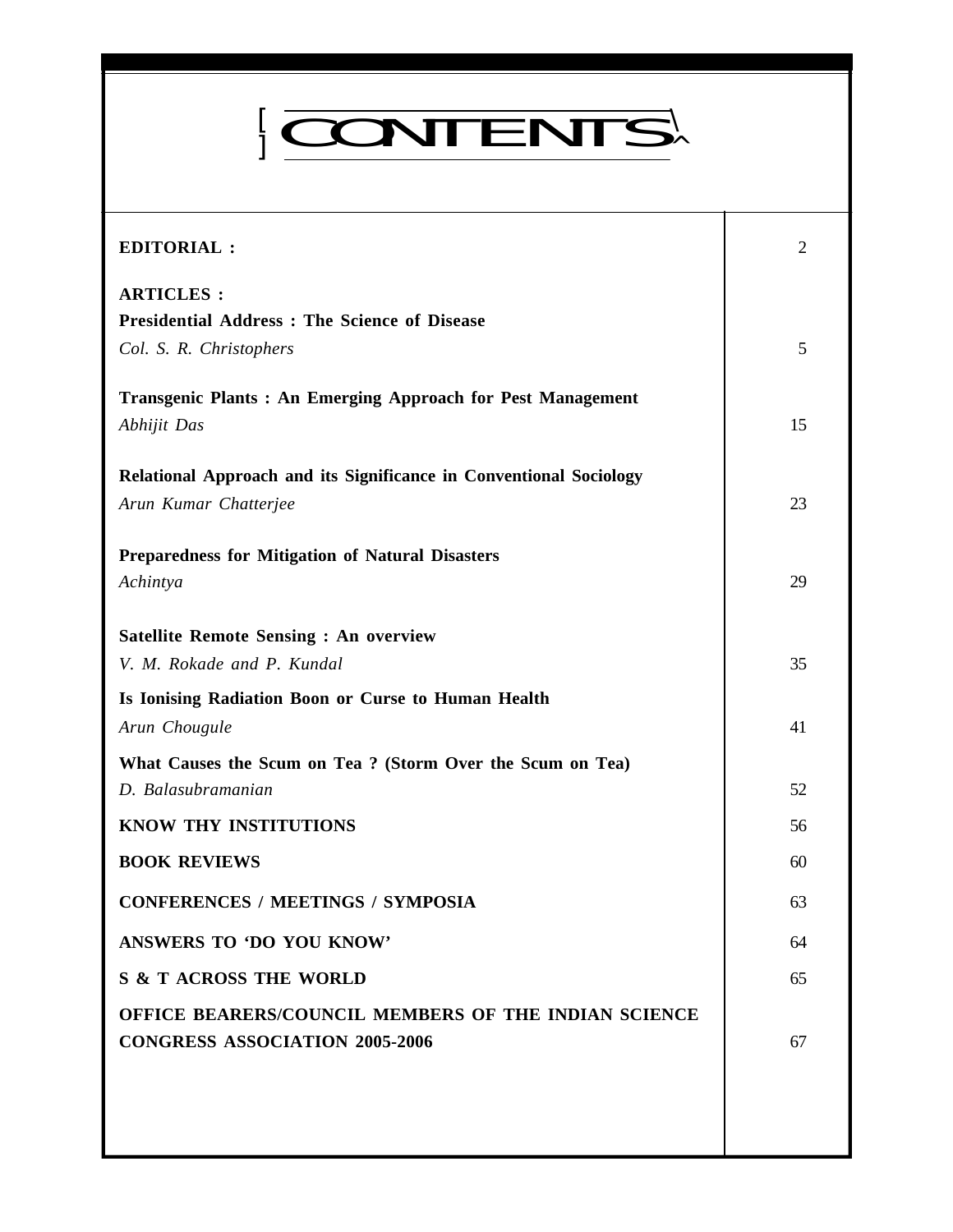*EDITORIAL*

Village, community, caste and joint family are three cornerstones of Indian Social system. However, social scientists are still anbiguous in their views *vis-a-vis* the role these institutions play in modernization of the country. On the whole, it will not be an understatement if we surmise that by and large they are not at all favourably disposed to these institutions. In fact, an oft-repeated explanation was that backwardness of the country, the socio-economic inertia that thwarts her moving ahead, were all rooted in the traditional values held high by these institutions. The traditional values, no doubt, contribute to keep the society integrated. They also provide a base for the unique feature of the Indian Socio-political system, that is, its stability and resilience. Yet, at the same time, they weigh heavily against inducing any change in the system or a sub-system. Again, on the other hand, the very concepts of progress or development are embedded in the idea of change in the system or subsystem at least to some extent. Hence, to initiate any move in this direction becomes a matter of stupendous effort in developmental planning which has kept policy makers worried since the days of independence.

A catchy panacea usually put forward from different quarters was to organize a sort of 'Big Push' by mobilizing economic resources in the country. Obviously such a programme has got to be formulated and administered centrally such as, through Five Year or Annual Plans for the country. A successful implementation of these

'Plan' activities was expected to induce trickledown effects in socio-cultural dimensions of quality of life in the Society. It cannot be denied that noteworthy economic progress has taken place in the country, whether measured in terms of GDP, or per capita income or consumer expenditure and so on.

The above, are, no doubt, quite encouraging examples of achievements of Planning in our country. But in other spheres of life rather depressing features are also coming up. Ruralurban dichotomy is fading fast, but parochial priorities are not giving place to national considerations. Bestowal of equal rights irrespective of cast or creed is happily received in the country, but outbursts of casteism and communal tensions still continue to poison social environment. It is claimed that average family income has increased with the increase in number of bread earners, often the male 'Head' and his wife are earners in an urban middle class family, but marital relationship has also become quite fragile as one gets an impression from various qualitative evidences. There are indications as well that the strength of moral bonds of duty and obligations within a family has eroded perceptibly. The case of a widowed mother who had to seek for judicial intervention against her son to stay 'peacefully' in her late husband's house, is an alarming example. The point as we want to raise is not at all to show that economic planning has been a socially futile exercise. On the contrary, the pointer is towards the other side of the coin. It certainly works to serve to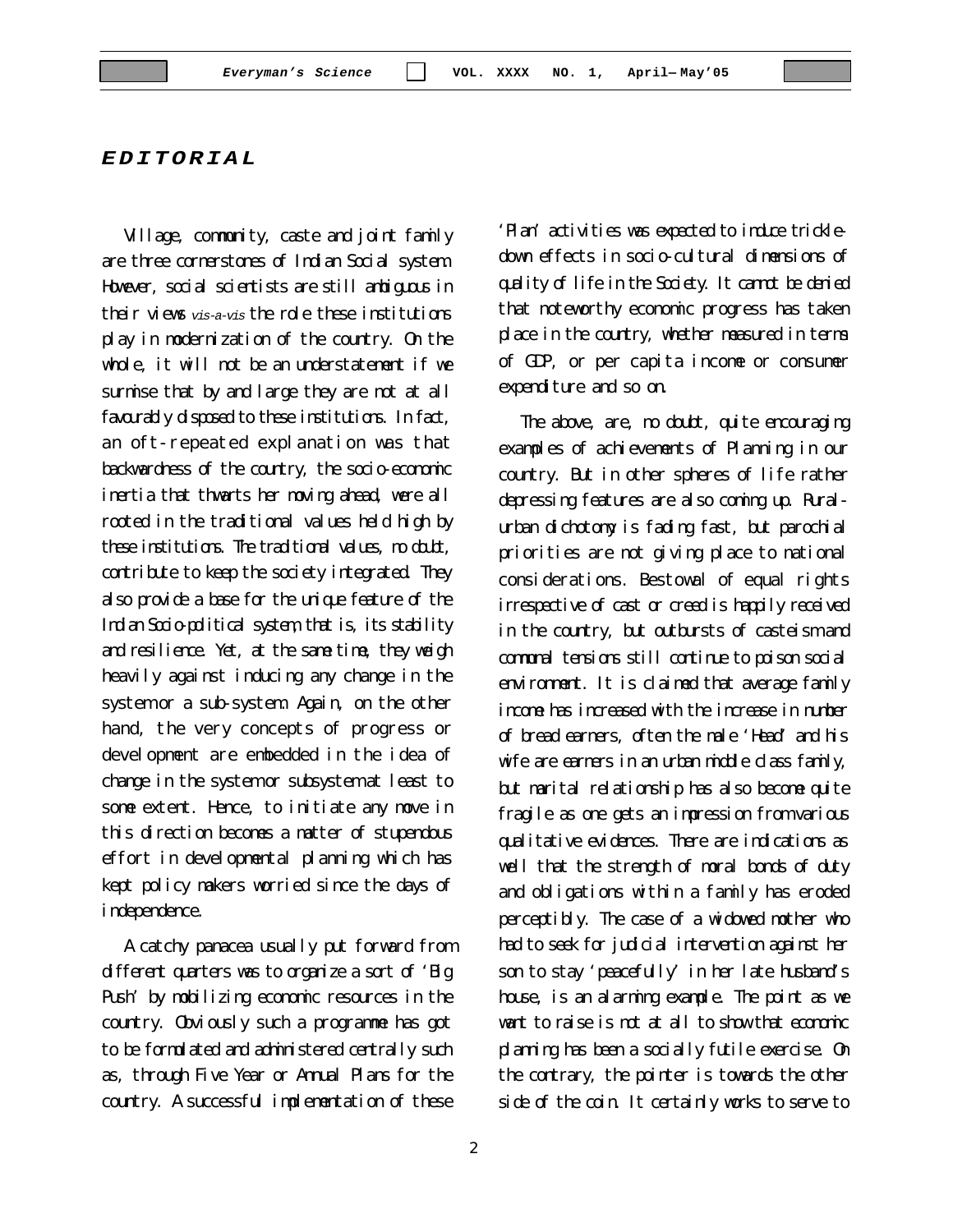fulfill a basic need of the country such as making the country self-dependent or ameliorating the wretched condition of material well-being of a vast section of the people. But the discordant strokes which pain us cannot be resolved by economic upliftment as such, since they do not spontaneously follow from the latter. Hence the impact upon the pattern of social relations and value orientation requires to be anticipated simultaneously with fixing priorities for economic planning. The concerned processes occur partly independently by themselves, partly as overlapping with the domain of economic programmes. Consequently, these are to be treated not lineally, but as entities in a process of complex interaction at various levels.

If we agree with the above, it will pay to look round the 'structure of decision making' so to say that is, how the long term plans for national development are formulated. We only submit a few of the many issues for discussion in future in order to illustrate our point of view without going into details. In fact, these would require thorough review of various aspects of the process.

One of the major limitations of the structure of preparing long term plans is its lopsidedness in the sense that expertise from major noneconomic streams of social science which are directly relevant in this regard are not involved in the process from the initial stage. They are rather at the receiving end of the process. Their partcipation seems to be called for only when a severe societal problem thumps at the door even though there is no dearth of prior experiences, both qualitative and

quantitative, whose appropriate meta analysis could provide sufficient data to forewarn about future risks and constraints. A multi-disciplinary effort would certainly help the national planners to foresee more specifically the unanticipated negative side of social impact of central plans.

In a way, it tangentially leads to the necessity of building up an over-all on-going monitoring system embedded in the planning mechanism itself in order to look into the process while plan projects are in the pipeline. To conclude the present write up we like to draw attention to the following in this context. The seventh Five year Plan period was 1985-90, that is, just prior to initiation of the period of economic liberalization and globalisation. It will not be unreasonable to hold its Plan outlays for different programmes as the latest typical data regarding the then prevalent pattern of allocation of financial resources. We consider a common but quite, perhaps highly important for many regions of the country, urgently required item of allocation, namely, Major and Medium as well as Minor irrigation Programmes. A simple analysis of seventh Five Year Plan outlays bring out high correlation of irrigation outlays with the size of a state, whether by number of villages in each state or gross cultivable area which can be covered by irrigation.

The values of correlation of 'Major and Medium' irrigational outlays with the two measures of 'size' are 0.69 and 0.79 respectively while that of Minor irrigation are 0.91 and 0.83 respectively (all the four values being highly significant at 1% level). But if correlations of the proposed outlays are examined in terms of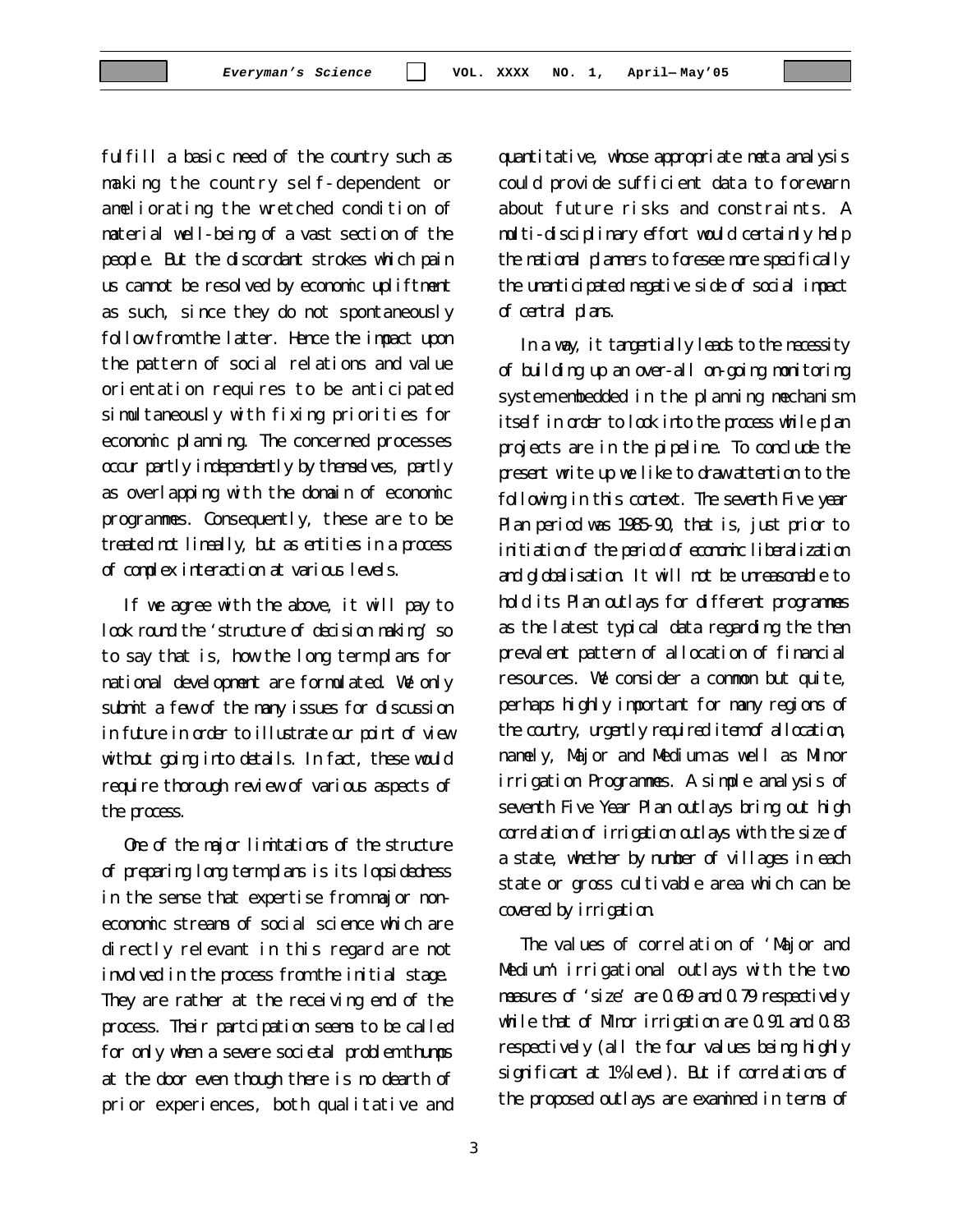utilization of irrigation benefits as percent gross potential upto the end of the sixth Five Year Plan period (1984-85) the values drop sharply almost to zero (ie. 0.02 and 0.09 for 'Major and Medium' and 'Minor outlays). Furthermore, it may be also noted in this context that Sixth Five Year Plan utilization shows low correlation (insignificant at even 10% level) with both the measures of 'size' (ie 0.12 and 0.21 in case of 'Major and Medium' outlays and 0.12 and 0.18 for 'Minor' outlays). Brute strength of 'size' suppressed the priority of efficiency.

*Dr. S. Bandyopadhyay*

*'Knowledge comes but wisdom lingers'*

*—Lord Tennyson*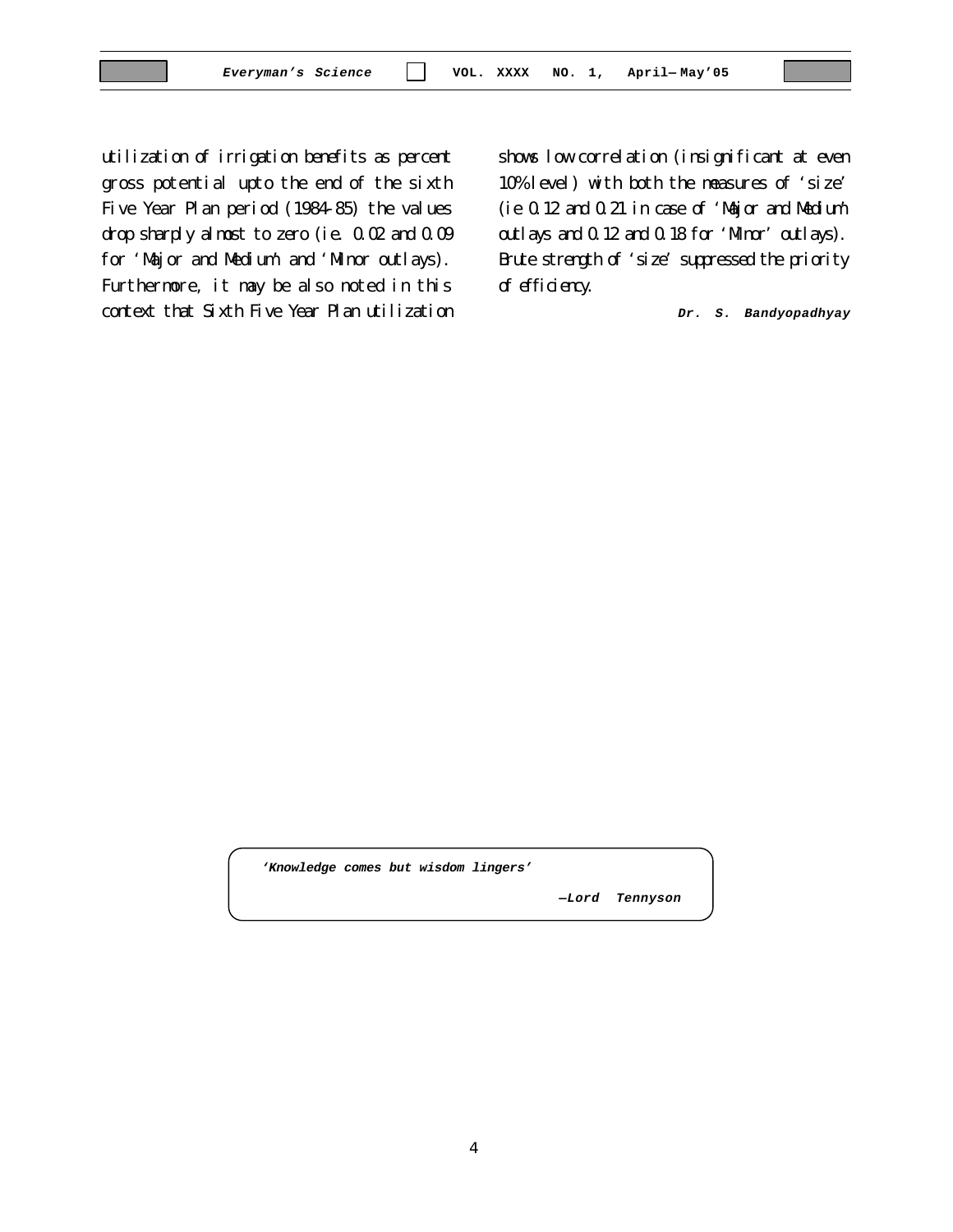#### *PRESIDENTIAL ADDRESS*

#### **THE SCIENCE OF DISEASE**

*COL S. R. CHRISTOPHERS,\* C.I.E., O.B.E., K.H.P., K.R.S. ; I.M.S. F.A.S.B*

our Excellency, Ladies and Gentlemen, Before coming to the subject proper of my discourse today I have the pleasant duty to perform of welcoming all of you here to the 17th Meeting of the Indian Science Congress. Unlike some Scientific Congresses that have been held in India the Indian Science Congress is in inception and scope one intended primarily for India's own scientific workers. It is therfore worthy of our fullest support and of our efforts to make it as great a success as possible. I need hardly point out the high position India has taken in many scientific subjects. In Physics, Chemistry, Zoology, Botany, Geology, Agricultural Science, Meteorology, Medical Research, and other branches of Science Indian workers have added considerably to the sum total of the accomplishments of Science and I feel very deeply the honour of addressing this audience in which a number of those who have taken part in this work are present. **Y**

I found myself at first in some little difficulty to decide upon a subject that would be appropriate. It seemed most natural to speak on some medical research subject with which I was specially conversant. But this was perhaps too

restricted a view to take for such a gathering as the present in which all Sciences are represented and I sought for some general question that might interest you. Yet when I began to venture into realms that were not my own I felt a certain trepidation since specialization now makes it very difficult for an ordinary person to speak without danger of tripping in any subject but his own. Eventually I decided not to roam too far, untrammelled by that strictly professional knowledge which many of you here possess in your own subject and, still within the safe bounds of my own general territory, to give you a brief sketch of the nature of the field covered by Medical Research, or as I prefer to it here the Science of Disease. Coming as Medical Research does into close relationship with many Sciences each of you may possibly be interested in at least some part of my remarks. I was the more supported in my choice when I remembered that there is a general interest taken in matters of health and disease and that, perhaps if I failed to interest you as experts in your own particular Science, I might still possibly approach you on a subject of general public importance and interest.

At the bottom of all questions of health, of curative or preventive Medicine, or of Medical

<sup>\*</sup> General President, Seventeenth Indian Science Congress, held during 31st January to 5th February, 1930 at Allahabad.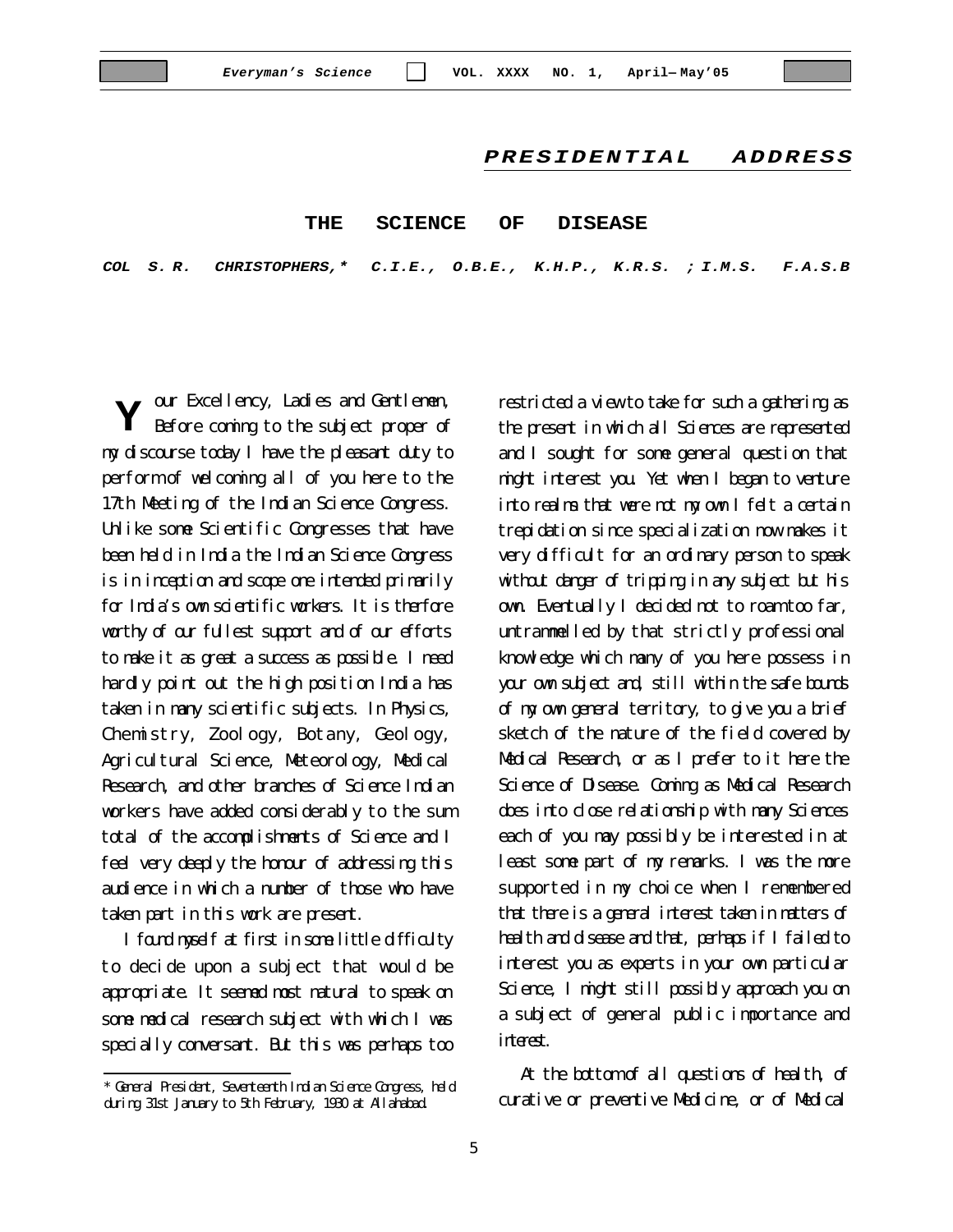Art lies the necessity of knowledge of the causes of disease. The Science of Disease is therefore the very root of Medical Research. We cannot know what is required to maintain health until we know what may cause departure from this and we cannot usually cure or prevent without knowing how diseases are caused. It is because just this knowledge, so simple when attained, so overlain in incredible secrecy until so attained, is so difficult and precious to come by, that medicine has had such an uphill fight. It has been both Medicine's trial and honour that the subject it has had to deal with is not simple and straightforward but bound up with what even in this present day, are among the most advanced developments of Science. Its Chemistry as we now realise is mainly Colloidal Chemistry since living matter consists of colliods, its Biology lies in the subtlest regions of Parasitology and the hosts reaction to invasion, its physics deals with the electric charge of proteins and such like things.

Just as Astronomy is the Science of the stars, Biology the Science of living things and Seismology the Science of earthquakes, and so on, there is clearly a Science of Disease, though curiously enough it seems to have no name. Nor is this Science unimportant or merely altogether the application of other Sciences. It has its own field, its own techniques, and its own extensions into high matters which cannot strictly be put under Chemistry or Biology any more than can Astronomy be usefully considered as merely Physics.

I propose then briefly to indicate the role of this Science, including its practical importance

to mankind, to give a very brief history of its growth and development, to describe some of the features of its modern progress that have especially so far seemed to lead to advance and, lastly, I shall go on to some lines of development in which medical research has advanced into fields which are peculiarly its own and in which, though its methods, are, as they must be, those of the Sciences–Physics, Chemistry, Biology and the like, it would appear to have trodden new or unexpected ground.

**THE ROLE OF MEDICAL RESEARCH**

The enormous practical utility in human life of a knowledge of the cause of disease is undoubted. It is often said of progress in an individual career, "What serves it if a man gains the world and loses his own soul". A somewhat parallel case could be made regarding the enormous advances that have been made in human progress depending upon Mechanical and other Sciences. Without the means to control disease humanity lies helpless and open to attack. The conquering hero dies of cancer, the powerful emperor is sick of a fever. Disease is the most remorseless, the most cruel, the most continuous in its action of any of the great physical ills that threaten and control mankind. Of the three great terrors Sword, Famine and Pestilence, Pestilence, if we mean by this, disease, has easily first place. War, at least now, in any given country is temporary, Famine is episodic, but Disease is ever present.

This may sound an exaggeration, but probably few but medical men fully realise the terribleness and cruelty of disease. Insanity, ulcers, pain, blindness, deformations–it is all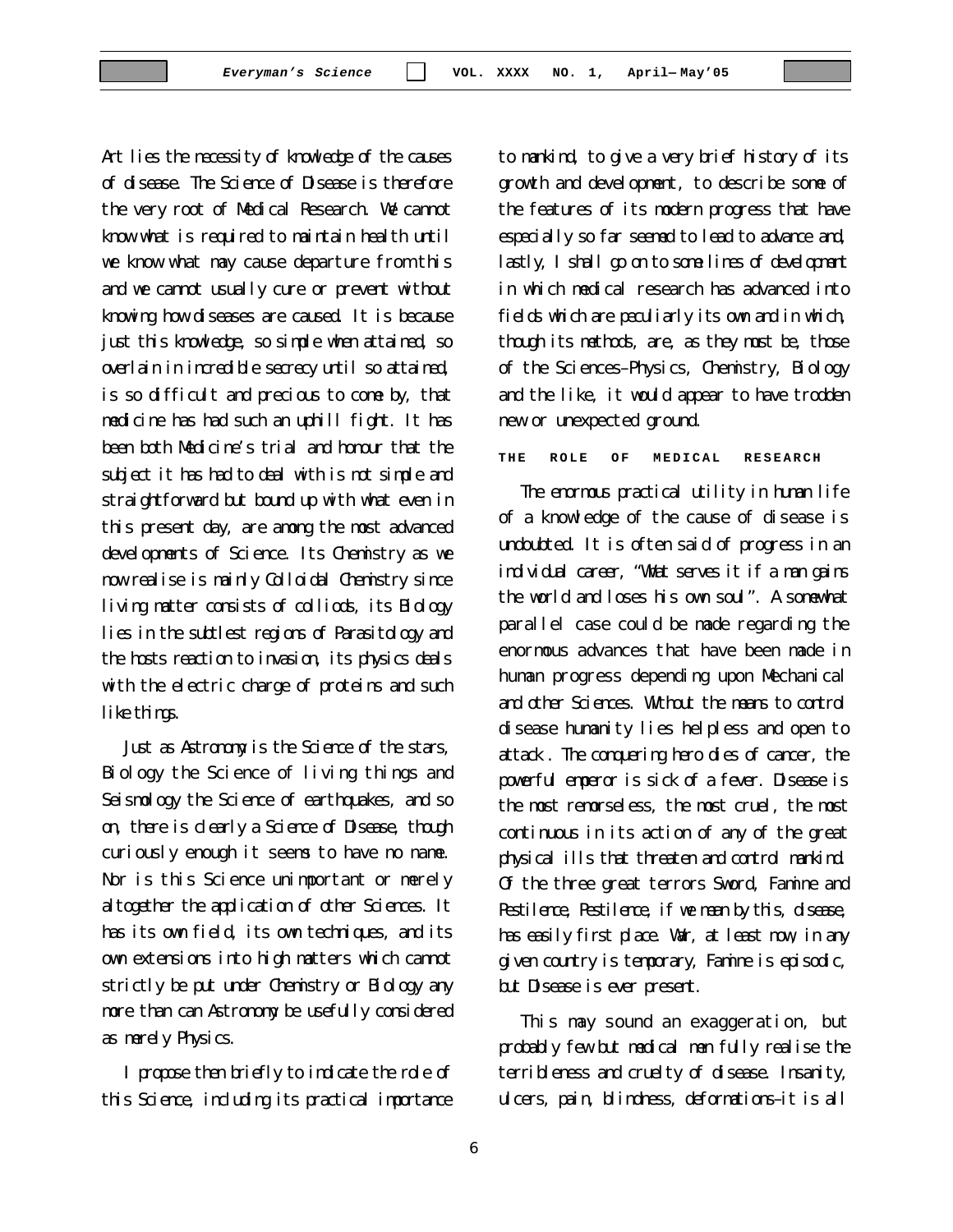misery. It is often the fashion with those who do not see much of real disease, as for example that curious body–the Christian Scientists, to speak of disease as though it were merely something a little irregular, a lapse in mental health. But though this may be the view of the fortunately healthy it is not the picture seen by those whose business brings them into close contact with real disease. It would be a terrible thing if the boon of anaesthetics, the reliefs of surgical and medical treatment had never been developed as they are now. Further to disregard the individual and think of disease as affecting communities it is easy to picture what forces of disorder and death might at any time make their appearance, populations ravaged by plague and ignorant of its cause, civilizations destroyed by malaria and knowing not whence it came, men marching athwart the prevailing wind to escape cholera which they carried with them as used to be done. All such thoughts show what a *necessary* Science is the one we are discussing. But for many, many centuries the necessity was seen, but this did not help knowledge.

**THE HISTORY OF MEDICINE**

The history of our Science, if in these early days one could call it a Science at all, takes us back a long way. Reference to medical subjects occur in the Vedas at a date estimated to be as early as 1500 B. C. Singer draws attention to an early Egyptian medical papyrus of about 1700 B. C. There are also Mesopotamian and Minoan origins. It is usual to commence the story of Medicine with Hippocrates. Hippocrates was a Greek physician born in the Island of Kos off the shore of Asia Minor. But the source from which knowledge of Hippocratic teaching is

derived is the so-called Hippocratic Collection– about 100 books by different authors belonging to different schools and periods dating from about the 6th to the 4th centuries B. C.

The Hippocratic school taught that the body possesses four humours–the blood, phlegm, yellow bile, and black bile, a right proportion of which constitutes health and an improper or irregular distribution, disease. About the real causes of disease one is safe to say nothing was known. It should not surprise us that the Hippocratic school or indeed any ancient system, did not penetrate far the real portals of the causation of disease. For 2000 years afterwards no further progress in knowledge was made and indeed there was for a long time retrogression. So much so that when with the revival of learning in Europe the authentic text of the old Greek practitioners of the Hippocratic school was made available these ancient writings had a very great effect in revivifying the study and practice of Medicine. The humoral theory of the Hippocratic school had as much to be said for it and as little to be said against it in the 16th century A. D. as in the time of Hippocrates.

A great name in the history of Medicine was Galen (130-200 A.D.). Galen developed the idea of Pneuma (spirit) penetrating all parts of the body and mingling with the "humours" in different proportions. He held the theory of "temperaments". The normal condition or temperament of the body depended upon a proper mixture or proportion of the four elements–hot, cold, wet, and dry. At this time it was believed that combinations of these elements produced the visible universe, i.e., hot and wet made air, hot and dry fire, dry and cold earth,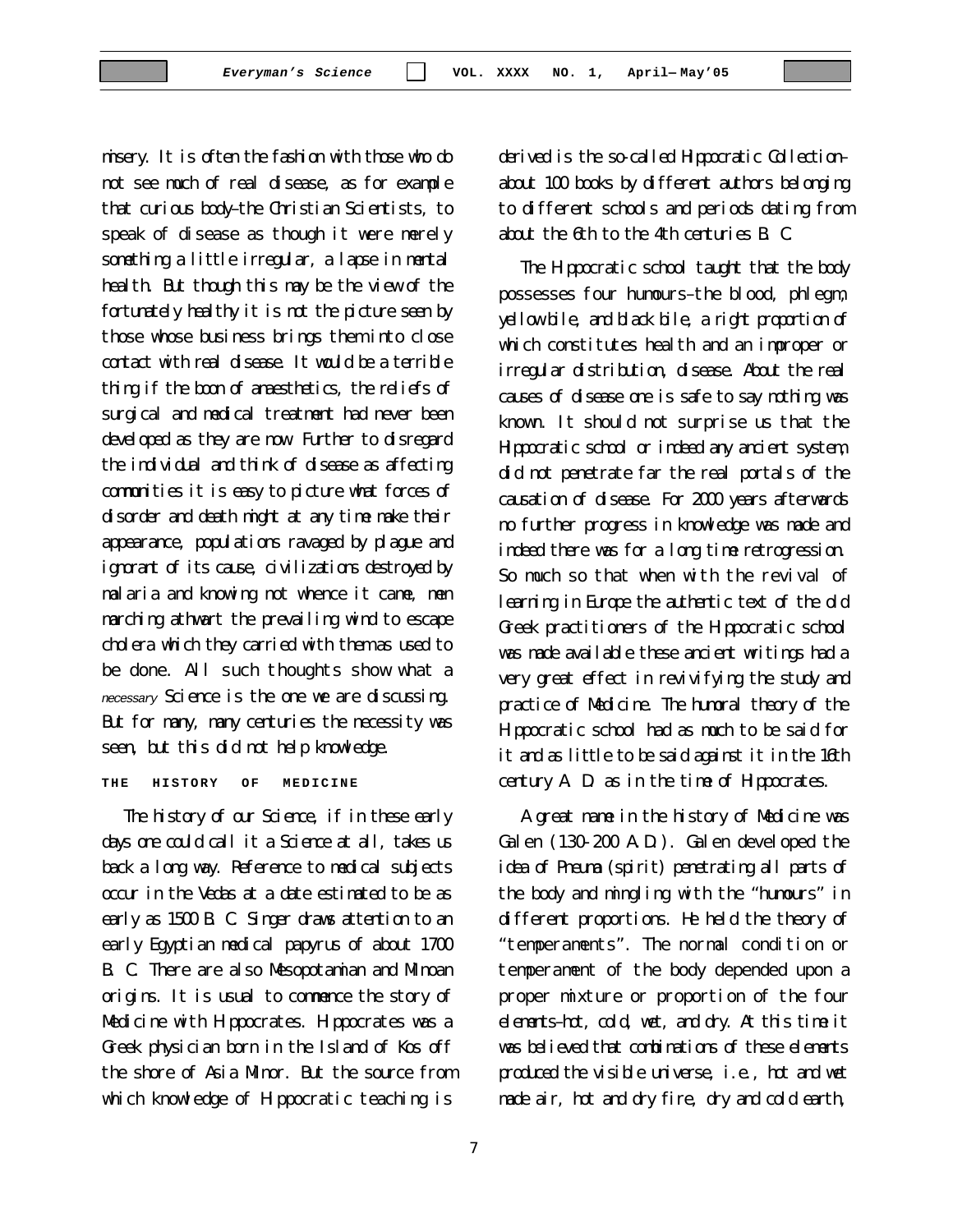and so on. In drugs were to be recognised the same elemental qualities, hot, cold, moist, and dry, etc., and so came indications for their use. Galen's explanations and system passed down through the ages as accepted facts. Throughout the middle ages beliefs about physiology and hence disease were always based on Galen. A thousand years later men hesitated before they contradicted even some detail of Galen's dicta. The views of this authority were not the truth but he had a logical mind and he unfortunately explained things so well that everyone was satisfied. One wonders how much we may sometimes be doing the same thing at the present time.

Arabian Medicine i.e., the Medicine which arose in the chief seats of the Moslem power in the Mahommedan Empire was a return in a sense to the old Hippocratian medicine for the writings of importance are chiefly based on translations of Greek books into Arabic carried out under the Abbasid Caliphs at Baghdad. The Caliphs were enthusiastically attached to ancient learning, especially the Greek. They collected manuscripts and had these translated by the most competent scholars they could attract to their court. Actual advance made was chiefly in the form of Pharmacy and therapeutic uses of drugs. Islamic Medicine was the Medicine of Europe in the middle ages and remained so till replaced by other systems based again on the old Hippocratian and Galenian systems.

Science which had its beginnings in the 17th century was sometime before it effectively asisted Medicine. Looking first for the somewhat simple types of explanation to which it had grown accustomed, it rather tended to create more fallacies of the old type than real progress. Even when Anatomy and Physiology, Mechanics, Chemistry, and the like had progressed some distance they had little real help to offer the difficult, intricate, and complicated issues which, had they known it were necessary to be dealt within the Science of disease. Even in the 18th century strange "systems" prevailed. The Brunonian system explained the proceses of life and disease as due to the property of "excitability" in virtue of which the "exciting powers" called forth the vital phenomena of "sense, motion, mental function, and passion". All exciting powers are stimulant. So diseases were recognised as sthenic or asthenic, the latter requiring stimulant treatment, the former sedative. Another system which arose in this time was that of Hahnemann, generally known as Homeopathy, a name one is still familiar with.

It is with relief that one turns from all the endless machinations of the introverted human mind in these early times to the beginning of real progress based on scientific method. It would take too long to follow step by step what now happened in decades where previously one has been dealing with centuries, if not millenia. I must merely indicate a few or some of the major advances made when Science at last entered the field.

Up to this we should remember that until the end of the 18th century no one knew that there was such a material thing as Oxygen. No one up to the middle of the 19th century knew really anything of the microbic origin of disease, though as often happens a sort of theoretical deduction had been put forward in advance of actual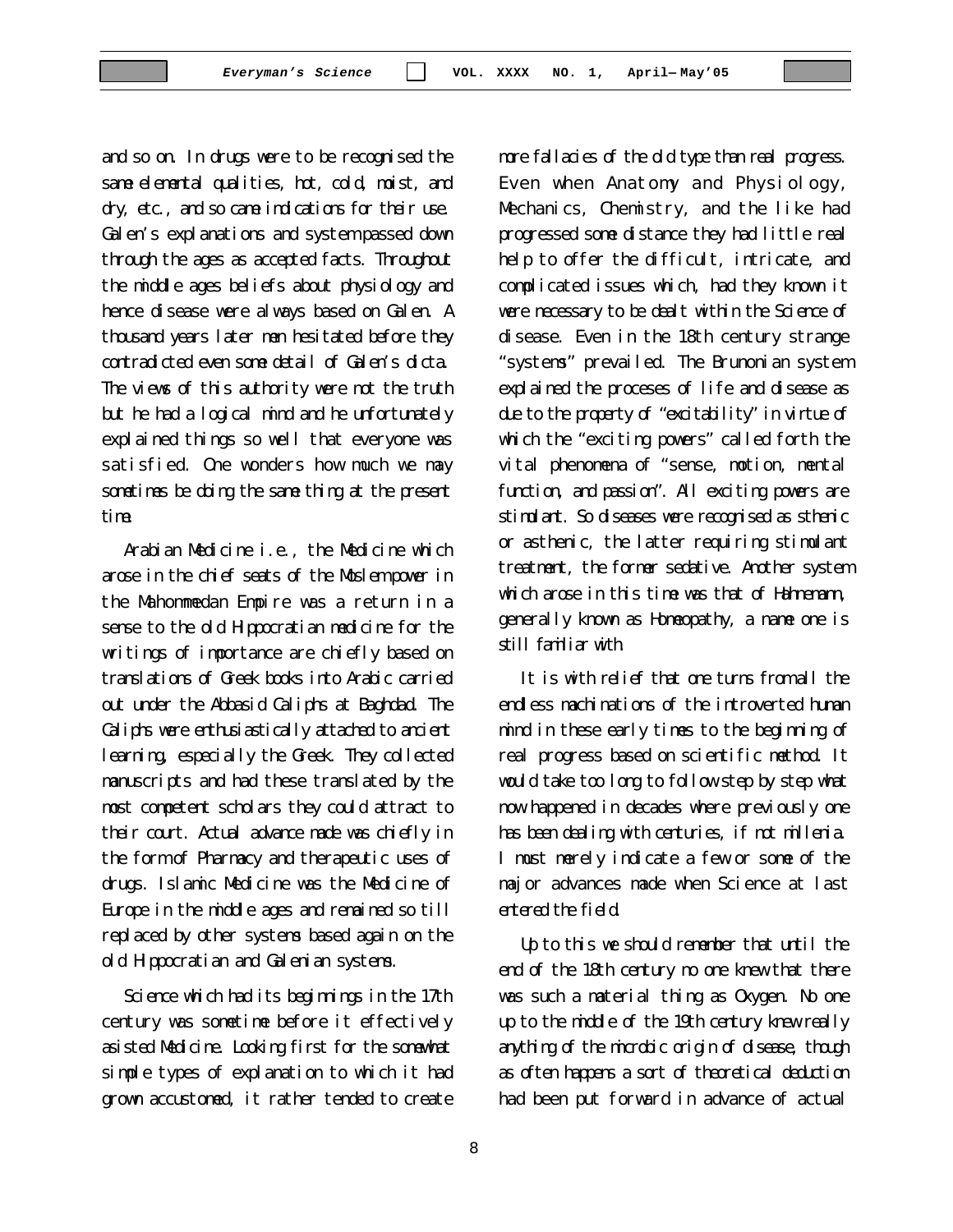knowledge. A Veronese physician, Frascatoro, held a theory which must at least be considered correct so far as it went viz., a rational theory of infection in which he hypothecated minute bodies with the power of self multiplication.

In 1615, Harvey discovered the circulation of the blood. About 1650 a way was found of constructing and mounting simple lenses of high power. In 1661, Malpighi by the aid of such lenses discovered the capillaries. In 1761, Auenbrugger introduced the stethoscope and Laennec (1781-1826) developed the application of so-called physical signs in medicine. In 1796, Henner showed the protection given by cowpox against smallpox and opened up the subject of Immunity. Schwann (1839) and others showed the cellular nature of animal tissues and laid the first foundation of Histology, Cytology, and much else. Pasteur (1822-1829) laid the foundations of Bacteriology and Lister (1861) of aseptic surgery. Anaesthesia came into surgery in 1846 with the use of ether by Morton and (1847) chloroform by Simpson. In 1876, Koch demonstrated the microbic causation of many diseases and began the study of disease causing organisms as things which could be seen, described, and grown.

Taking 1518, the date of the death of Leonardo di Vinci, who was the first to question the views of Galen as the very beginning of the new order of things, we have by 1880 or in about 250 years progressed from the stagnation of two millenia and the unchallenged supremacy of Hippocratean medicine of 300 B. C. practically into present day conditions, wherein theory and execution Medicine has become one of the greatest though still almost, if not quite, the most complicated and difficult of all Sciences.

#### **FEATURES OF MODERN PROGRESS**

So far the underlying note had almost always been "cure". Early Medicine was concerned primarily and almost single-mindedly with cure. With many even at the present day the idea of cure as the role of Medicine predominates. It is only relatively recently that the importance of prevention in the individual and in humanity in the mass come forward.

Another feature of modern and especially of preventive Medicine that is called to mind by the discussion of the predominance of the immediate utilitarian idea of cure is what is very aptly put by Singer in his short history of Medicine as the recognition of the "fallacy of the frontal attack". Many would have us picture as the highest ideal that of the worker who sets out to obtain a cure for some terrible disease. This would no doubt be a very worthy and high motive, but it is doubtful if to the world at large it is likely to be as effective as the perhaps more selfish but in the end more productive following of Science for its own sake. Medicine, still an art, advances only on a basis of Science. Its votaries and certainly its scientific staff would be wise to bear in mind one of the peculiarities of Science, viz, that from apparently the most seemingly and almost apparently trivial discoveries have come the greatest benefits. Koch would never have seen the tubercle bacillus, nor indeed any of us, if men from the love of Science for its own sake had not engaged themselves in those, what must have seemed in those times trivial, studies that resulted in the creation of the modern microscope, without which it is I think legitimate to say that no Science of disease could ever have originated.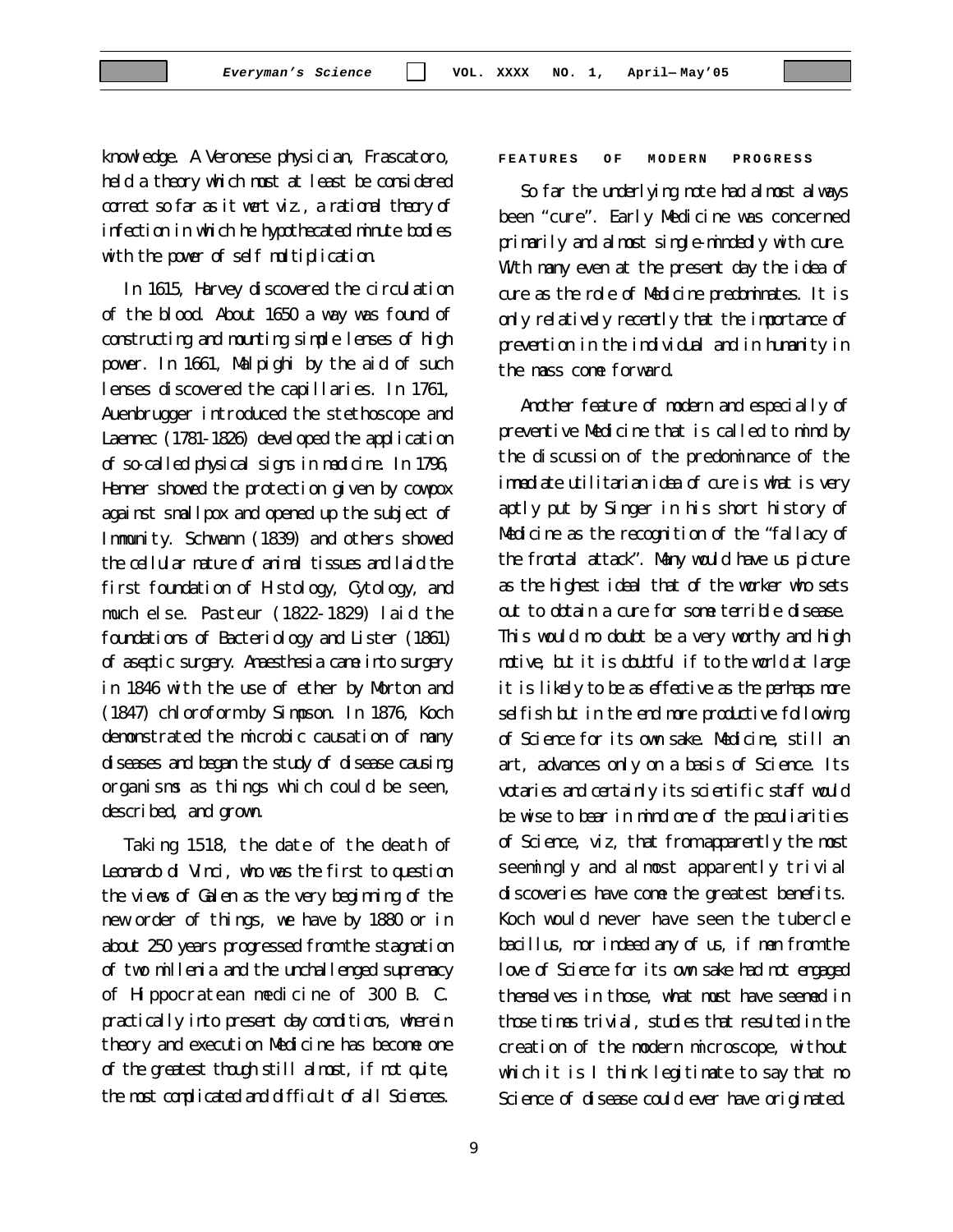Hence in the modern development of medical research the field must be wide, curiosity, that trait in human character which is the most powerful opener of secrets and apparently the key to the dominion of man over nature, must point the way. This agian raises issues which I do not propose to enter into here, which are nevertheless very important in the question of Medical Research Administration.

The time which I can expect you to give me is limited and I must pass somewhat more rapidly if I am to cover the ground intended.

As Col. Mackie has said in his excellent resume of Medical Research in India1, in Medicine men at first depended on the unaided senses and such clinical and epidemiological observations as could be made without any very special outside help. With the microscope and delicate chemical and other tests there evolved the pathologist, bacteriologists, protozoologist, biochemist, parasitologist, entomologist, and so on. This specialization is becoming increasingly inevitable and its degree more pronounced owing to the vast field which even a single one of these Sciences embraces.

The evolution of medical research has followed these lines in all parts of the world but nowhere so remarkably as in the tropics where disease like vegetation flourishes in some sort of relation to temperature. The geatest outstanding feature in Tropical Medicine is perhaps the enormous advance in Parasitology and the transmission of parasitlogical disease. All this advance has been for the most part very recent, in what may almost be called the Recent or Holocene Period, of our subject speaking geologically, which may be said to start from the electrifying discovery by Ross that that agelong mystery, the method of entry into the human body of the parasite of malaria, was after all only a special case of Heteroxeny, by a parasite belonging to the Class Sporozoa.

So enormous has been the development in Tropical Medicine in the 30 years that have elapsed since that epoch-making discovery that it is quite impracticable for me to sketch even in outline what has been achieved in any detail. I shall do better to consider in broad outline what has been the general effect of this advance on our special Science, the Science of disease.

To those actually concerned with the prevention of disease nothing becomes clearer than that any effective action against a disease is almost absolutely dependent on the knowledge of the means of causation. A good example is Plague. Formerly plague was viewed in the light of a directly infectious disease. Thus sanitary cordons and such like measures were those first enforced. When the idea of microbic infection had gained ground indiscriminate disinfection was added. How many thousands of gallons of disinfectant, often quite unsuitable to destroy *insect* life, must not have been thrown broadcast killing only harmless saprophytes while real infection lurked in the living rats and fleas in safe retreat. To a demon it must have appeared like some grim game of blindman's buff, men seeking to destroy by blind indiscriminate ineffective action what, if they could have seen, they could have picked out selectively for elimination. A human case of bubonic plague

<sup>1</sup> Souvenir, The Indian Empire, 7th F. E. A. T. M. Congress, 1927.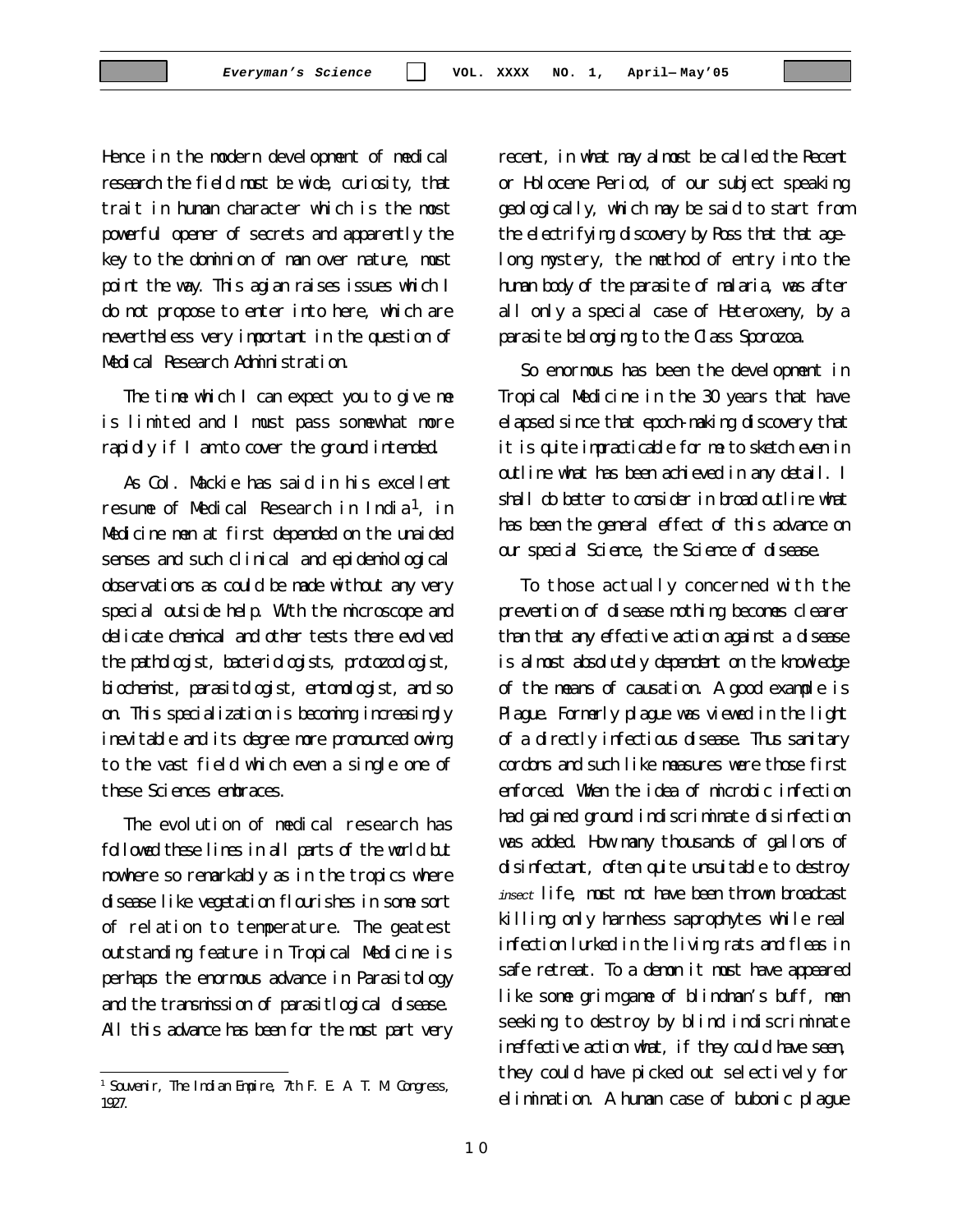we now know is comparatively harmless, the real danger lies in the epizootic conditions that infect the area and hence evacuation rather than cordons and disinfectants to destroy fleas rather than microbes, usually a different kind of chemical altogether, are the proper things to use and further and more fundamentally, we know there should not be such habitations as are suitable to infestation by rats or places that grain are kept that are not rat-proof and so on. The same exactly has been the case with malaria. People believed they were inhaling miasm, all nature as it were exhaling a poison, when in reality the source was concrete-a little fragile mosquito that individually could be crushed with ease and against which any individual with reasonable care can completely protect himself. We do not fear malaria now when we are in the primeval swamp but when we come to our camp amongst other humans who have the disease.

Further it is not enough to know only the broad fact of how a disease is transmitted. We must know every detail in such transmission. We must know intimately the life-histories of mosquitoes, fleas, lice and other insects, the resistance of organisms to desiccation, to chemical substances, and so on. We must know not only that some disease is due to faulty diet, for not all diseases are transmitted, but we must know with exactness the chemical and other characters that are lacking.

We now know pretty effectively the causation and details of transmission of plague, malaria, filariasis, typhs, relapsing fever, beri-beri, leprosy, enteric, hook-worm anaemia, schistosomiasis, and numerous other diseases.

## **RELATION OF MEDICAL RESEARCH TO OTHER SCIENCES**

All this has not come about without a great deal of drawing upon sources outside medical research proper, if we think of this as purely medical work, nor has it all been done by medical men though these have done a major share. Many workers in medical research are chemists, many not only use biological methods but are to all intents and purposes biologists. Specialization may in present times be considered unfortunate, but it is only fair to say that only in this way can worker in one line get what he wants when he has to rely upon the services of another. It is often the fashion to make disparaging remarks about the dry as dust systematist, the man who counts the very hairs on an insects tail, yet scarcely a move can be made without his tremendous knowledge of detail in his own sphere, more and more the technique and methods of Entomology. Helminthology, Protozoology, Bacteriology, Colloidal and Physical Chemistry, and other Sciences are found necessary.

Medical research dealing as it does with departure from the normal conditions of the body has obviously a relation to Physiology. Largely through the effects seen in disease has come our knowledge of the functions of the ductless glands and the part played in the physiology of the body by the secretions of these glands or hormones. Again in nutrition it is largely studies directed against disease which have made us familiar with the effect of the vitamins and of radiation in the maintenance of the normal functions of nutrition.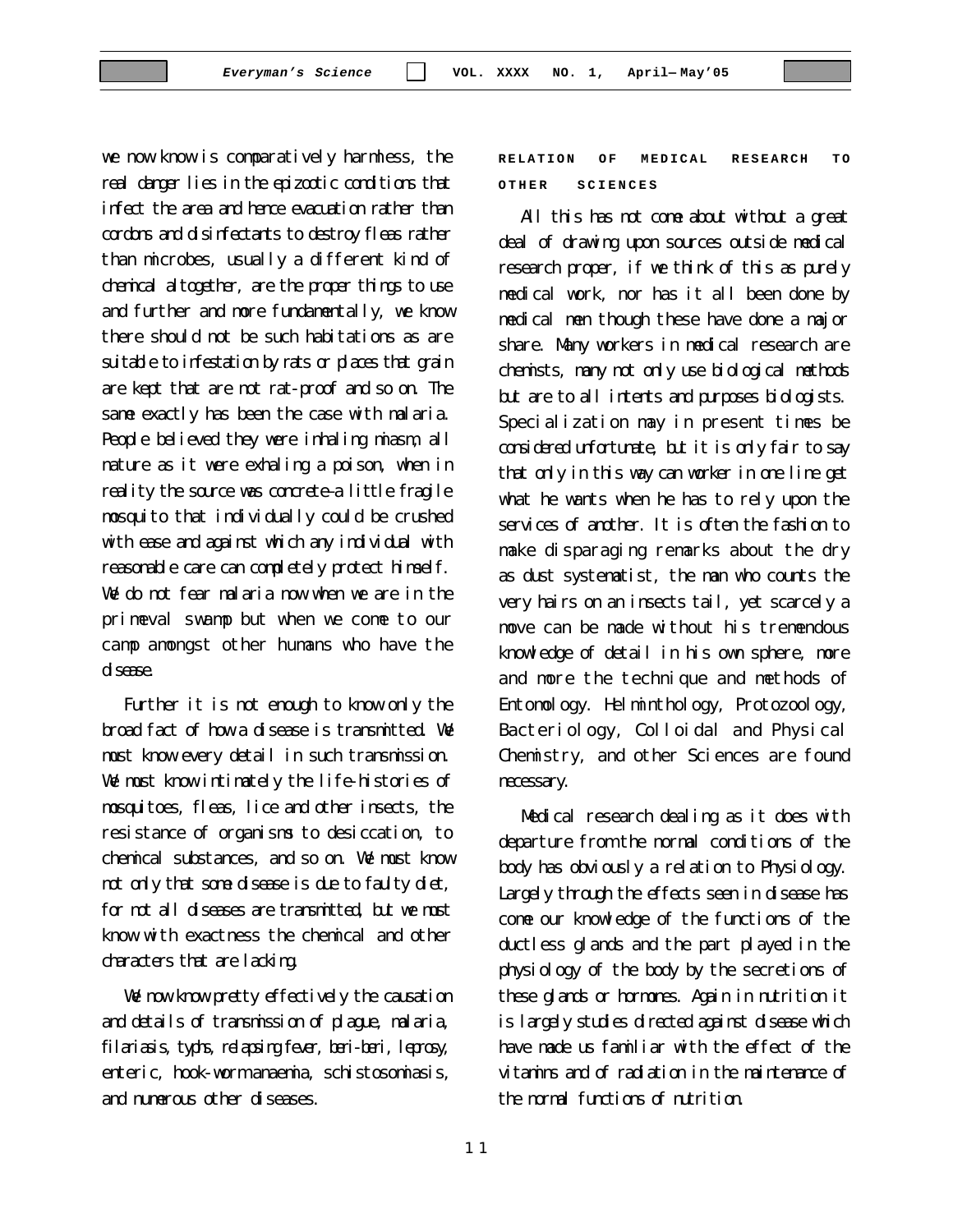With Biology medical research is very closely associated. The fact that many diseases are due to parasites has led to very close study by medical research workers of groups of organisms that otherwise might not have received such minute attention. The Science of Bacteriology which deals with a whole range of organisms, which we now know to play a tremendous role in nature, arose largely in the beginning from a study of the causes of disease and this Science, in one sense a branch of Biology, is still very largely dealt with by Medical Science. The same with the protozoa, especially the great parasitic groups sporozoa and flagellata. The life-histories of some of these, puzzles that have taken endles work to unravel would scarcely have been revealed to us had their activities not brought them into the field of medical research and so focussed upon them a specially intense effort. Even with higher parasites, e.g., the worms, Science would have been poorer without the results of the patient and difficult studies which have revealed to what degree of complexity parasitism may proceed. The development of filaria in the mosquito, of dracunculus in the water-flea, of schistosoma in the snail are examples. In Entomology certain groups, like the mosquitoes, have almost been a preserve in the hands of medical workers or those who work at them knowing the great medical interest taken in this group.

The modern investigation of drugs and especially the search for effective therapeutic compounds of mercury, arsenic, and antimony has added considerably to the stimulation of chemists in these subjects. Even more has the close association of the processes of health and

disease with Colloidal Chemistry brough medical research activities into the higher realms of chemical research. A vast literature on immunology, really a study of complicated protein reactions, comes strictly perhaps almost under Physical Chemistry, though the techniques and chief results have been carried out in connection with the study of disease.

Nor is Physics immune from the encroachments of the nameless Science we are discussing. Questions of the electric charge borne by colloidal particles, adsorption and surface tension phenomena, and much else has been increasingly familiar in medical research laboratories in recent years.

#### SOME SPECIAL DEVELOPMENTS

But the contributions to Science of medical research, though they must naturally in a sense fall within the limits of Physics, Chemistry or Biology, are not always merely applications of these Sciences or subordinate additions to their findings. With a mention of some recent examples of such a kind space now demands that I should bring my remarks to a close.

First, I will take the very interesting subject of Bacteriophage and the biological issues raised by this. From about 1917 a series of communications by D' Herelle clearly set forth the discovery of an entirely new phenomenon, in which the essential feature was the apparent eating up, or more strictly the solution, of the bodies of various kinds of bacteria under the influence of an invisible "enemy". D' Herelle was working at the bacteriology of the contents of the alimentary canal of locusts, seeking in fact for a virulent organism capable of being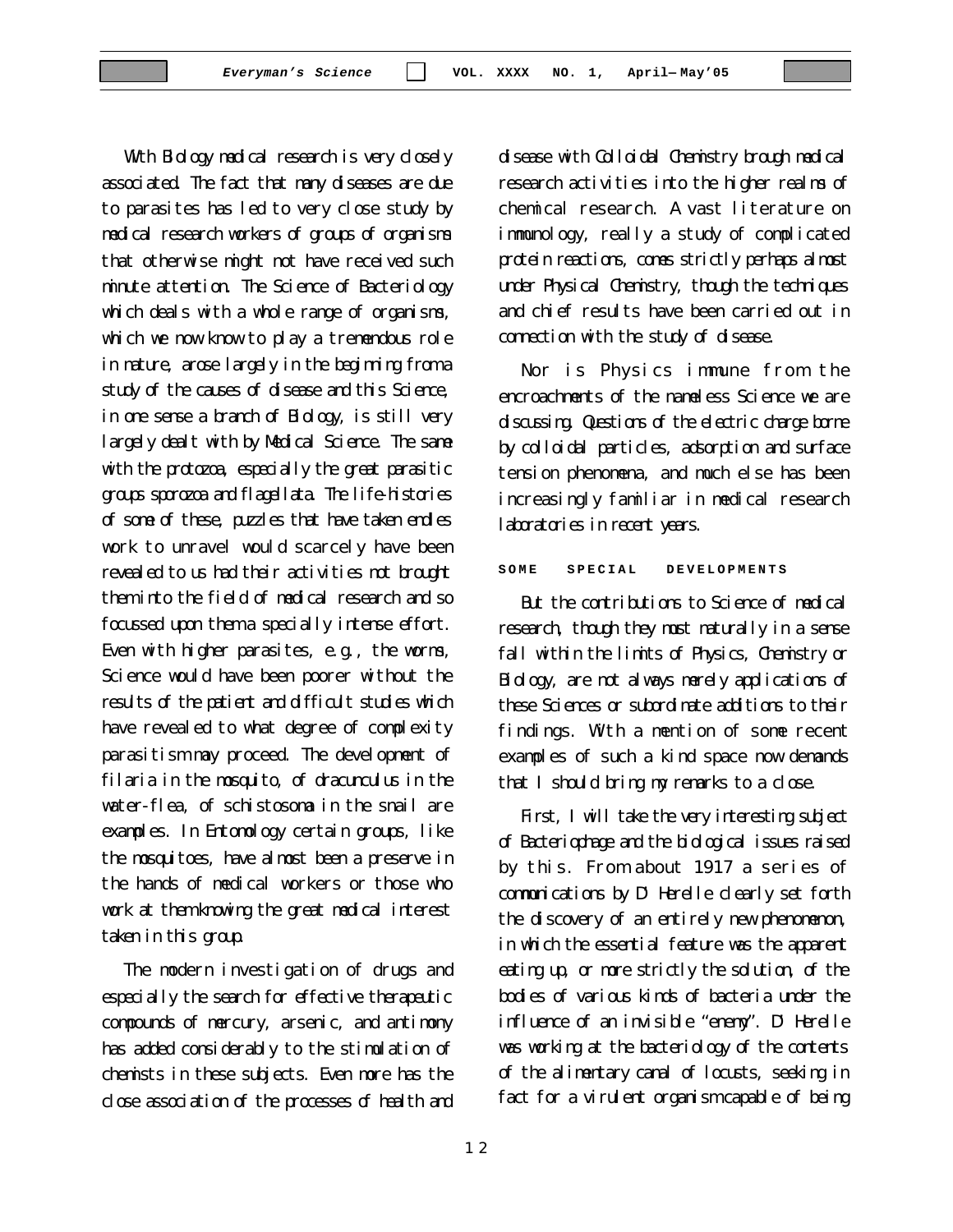used in the destruction of these insects. When making plates in the usual way for the isolation of organisms it frequently happened that clear spaces were evident in the opaque growth of the bacteria under investigation. These spots, it was eventually clear, were the result of the activity of some invisible agency, which dissolved the bodies of the bacteria. Under the microscope when the process was in action one could see a vacuole appear in the substance of a bacterium which increased in size, and if others were present coalesced with these, until suddenly the minute bacterial body underwent complete dissolution. Transferring material from a clear spot to an unaffected area on the plate caused the phenomenon to repeat itself.

Not only was the principle causing this solution of bacterial substance invisible, but it was found to be capable of passing readily through the pores of a Pasteur Chamberland filter, a fact that showed that it was far more minute than the organisms with which it was associated. Further this principle was capable of indefinite self-propagation. If to a tube of culture a little of this principle was added the bacteria which cause the nutrient fluid medium to be turbid were dissolved with the result that the medium then became quite clear. If a tiny drop, or fraction of a drop, from such a cleared tube were added to a fresh culture this also was cleared and such a process could be repeated for as many transplantations as one wished, the enormous dilution involved after a time making it quite clear that the principle, whatever it was, was reproducing itself actively in every tube. Evidently the principle had one very important character which we are accustomed to think of as proper to Life, viz, it was capable of indefinite

self-propagation so long as there was "food" for it to work upon.

Though invisible it was possible to show that this principle was particulate and indeed it is now quite well-known that it is of the nature of a protein colloidal particle. The phenomenon is called by D'Herelle bacteriophagy and the particulate cause "bacteriophage".

Now is this principle alive ? Hitherto biologists have dealt with life as tantamount to properties exhibited by the "cell". Always it is protoplasm, usually with a nucleus, which is supposed to be alive. In the bacteriophage we have something clearly very near a living thing which is clearly not a cell, nor is protoplasm. I am not here tonight to say whether the bacteriophage particle represents life or not, but you will agree with me that here medical research has brought into the workshop of Science something that can be easily investigated and which must be of supreme interest to the biologist.

D'Herelle believes that natural cure in disease results when the bacteriophage in nature overcomes the infecting organism. All the immunological processes medical research has dealt within such vast but confusing thoroughness he admits only as accessory phenomena, mere necessities of colloidal phases. What the practical importance of bacteriophage may be none can yet say. Even if it should have no direct bearing on the prevention of disease, which is unlikely, it is a new line of investigation into most fundmental regions of Colloidal Chemistry and Biology and who can say at this early stage where it may lead.

But the bacteriophage does not stand alone. It has close relationships with the so called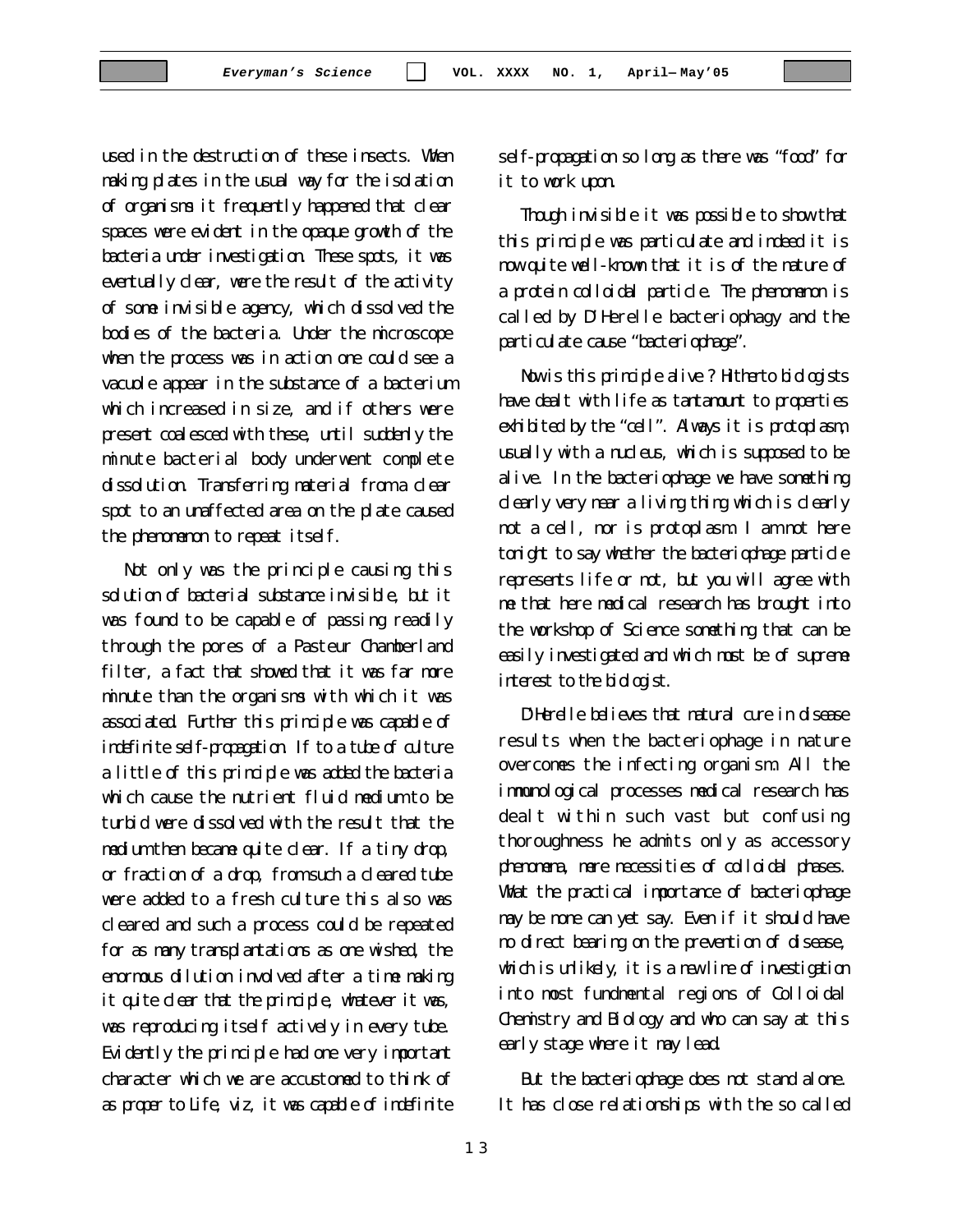Filterable Viruses. When the microbic origin of many disease had been demonstrated it was natural to believe that all infectious diseases must be due to some form of organism even if one had failed to demonstrate this. And a certain number of disease have eventually fallen under the microbic category though they for a time resisted the search for a causative microbe. But many have resisted every attempt and some of these are amongst the most deadly of diseases known, e.g., small-pox, rabies or hydrophobia, and yellow fever. In many such cases, it is now recognised that infection will pass through the Pasteur Chamberland filter and so it is probable that the causative organism, if it is an organism, has not been seen because it is too small for visibility. Further infection is not thought to be the result of an organism in the accepted sense, i.e., minute cells as the bacteria and protozoa all are, but to be probably of the nature of protein colloidal particles and for this reason they are known, as "Viruses". Indeed, the bacteriophage seems to be only a special form of an entirely new type of living thing, i.e., if we are prepared to define life as ordinarily understood, and certainly small-pox, for exmaple, if it is not due to a living thing is remarkably similar in its natural history to other diseases that are.

Yet if these viruses are living things they are something almost if not quite as far below the bacteria in size as these are below living things visible to the naked eye. And on account of their size they are subject to influences which do not affect the relatively large bacteria or protozoa. Bacteriophage, for example, when first added to a bacterial culture disappears entirely from the fluid medium to appear only later when the bacteria are breaking down. In other words, it appear to be subject to adsorption which not even the smallest bacterium is.

There still remain diseases as outstanding puzzles as ever any disease has been, I need mention only cancer, and medical research, nameless as a Science though it is, may yet strike many things in its own proper sphere which are of great importance in the general advance of Science.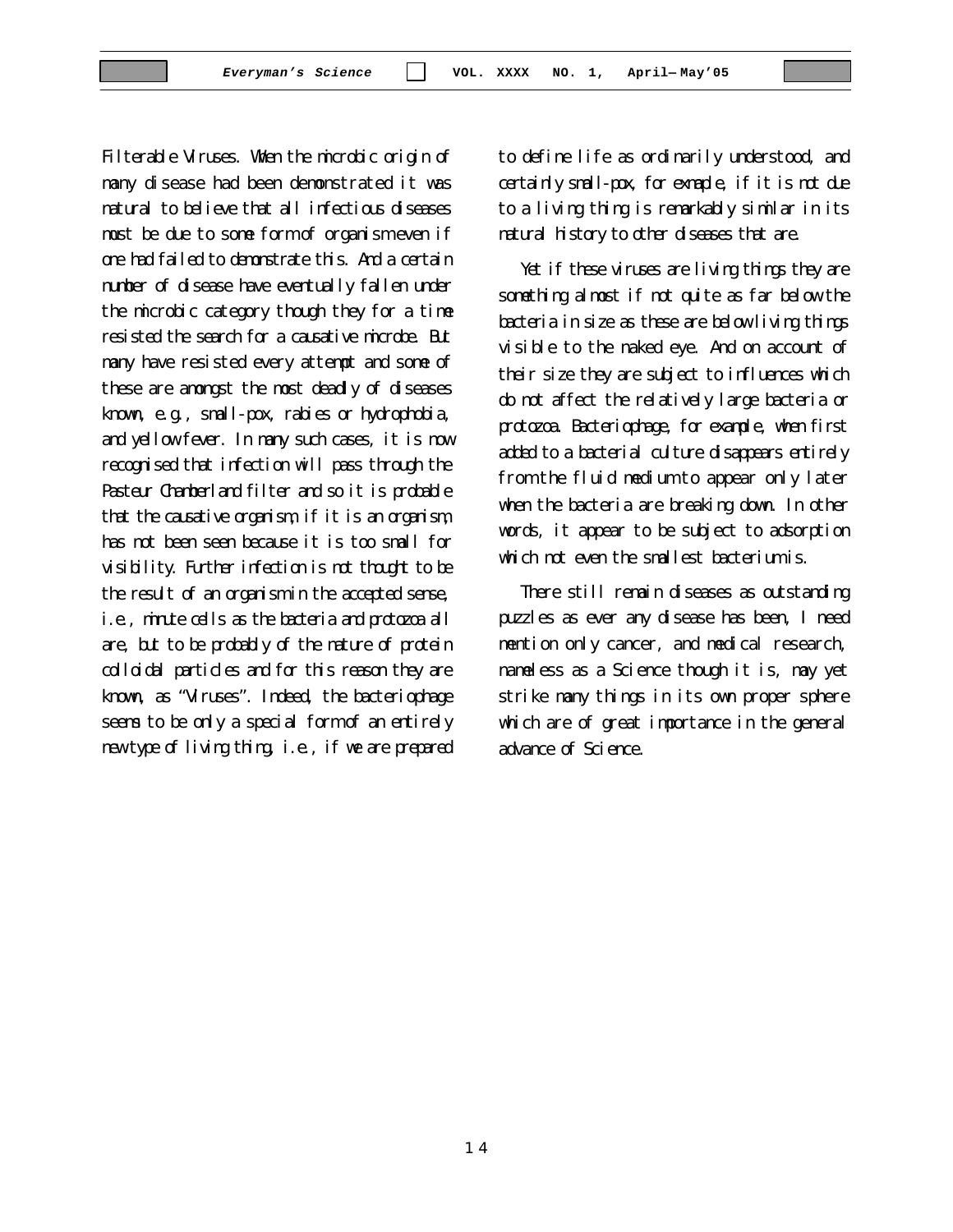# **TRANSGENIC PLANTS : AN EMERGING APPROACH FOR PEST MANAGEMENT**

## Abhijit Das\*

**Insect pests are the major cause of loss to the world's commercially important crops. They account for 20-30% loss of crops. Current strategies to reduce crop losses due to pests rely primarily on chemical pesticides. Alternatively, transgenic crops with intrinsic pest resistance proteins like d endotoxin, lectins, protease inhibitors, cholesterol oxidase, a amylase inhibitors and vegetative insecticidal proteins (VIPs) offer a promising alternative and need to be developed.**

#### **INTRODUCTION**

hile the world has been changing during the last few years both politically and economically in unexpected and remarkable way, food security remains an unfulfilled dream of billions of people. With the world population crossing six billion mark, the demand for food grains is increasing at an alarming rate. Increasing population, on the other hand, has led to decrease in cropping area. In order to meet the global food demand we have to increase the productivity. Insects have always been a major cause of yield–loss in agriculture. They account for 20-30% of crop-loss. Several approaches e.g. physical, chemical and biological have been used with varying degree of success to reduce such losses. To increase the net productivity by preventing such losses in an ecofriendly manner is the need of the hour. Natural resistance that provides resonable protection against insect pests **W**

is available in some crops. It means that crop or variety has a specific gene which confers the plant resistane through production of certain protein (genes are the unit of inheritance). Through breeding the resistance can be transferred to different varieties of the same crop. But such type of transfer of resistance from one species to another is not possible through breeding programme. With the advancement of technologies in the recent past, it is now possible to identify and isolate a particular gene of one organism, and then to introduce it into another. Such techniques are referred to as genetic engineering. Such gene transfer can be done across the species boundaries. The organism which receives the gene is called transgenic. So it is now possible to introduce the insect resistance gene of one species into a desired plant which never had such type of resistance gene in its gene pool. Once introduced the new trait will be inherited generation after generation and can also be transferred to other varieties of that crop by hybridization.

Examiner of Patents and Designs, Patent Office Kolkata, 6™ Floor, 2™ M.S.O. Building Nizam Palace, 234/4, Acharya Jagadish Chandra Bose Road, Kolkata-700020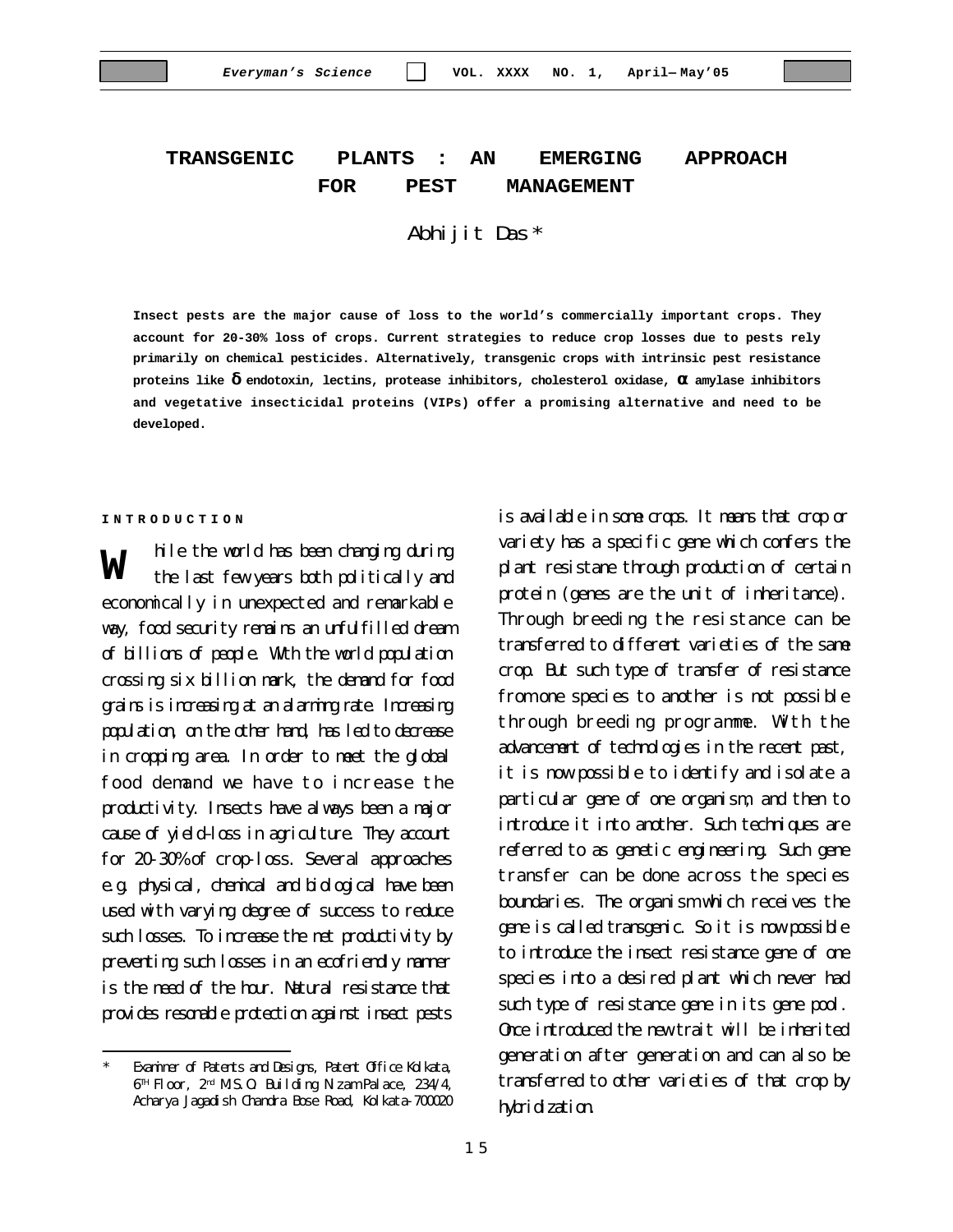1 6

This new technology is seen as an additional tool for the control of insect pests and could offer certain advantages over conventional use of insecticides, such as more effective targetting on specific insects, greater resilience to weather condition, no question of seasonal application, operator exposure and most importantly ecofriendly system.

Transgenic insect resistant plants can be developed through following steps :

- l Submission and approval of bio-safety protocols for transgenic crop development from the appropriate government and other environmental agencies along with its disposal.
- l Identification of insect resistance gene.
- l Isolation of the desired gene.
- l Construction of recombinant DNA with a suitable vector and the desired gene or preparation of a construct.
- l Transfer of the vector construct to the callus or protoplast of the desired plant.
- l Regeneration of transformants.
- l Study regarding expression of insect resistant character in transgenic plant.
- l Examination of the stability of the transgene.
- l Biosafety protocol confirmation and proper disposal of products.
- l Large scale field trial at multiple locations for several generations.
- l Proper notification to the biosafety agencies about the transgenic product along with failures, if any.

Genes for insecticidal proteins like δ endotoxin, protease inhibitors,  $\alpha$  anylase inhibitors, lectins, cholesterol oxidase, isopentenyl transferase and vegetative insecticidal proteins have been identified and transgenic plants with these genes have been developed (Table-1). Several other proteins with insecticidal property are being identified and characterised, and will provide valuable options for insect management using transgenic crops.

| SOME                                                             | <b>TRANSGENIC</b> | <b>PLANTS</b> | <b>DEVELOPED</b> | WITH | INSECT | <b>GENES</b><br><b>RESISTANCE</b>   |  |
|------------------------------------------------------------------|-------------------|---------------|------------------|------|--------|-------------------------------------|--|
| Gene                                                             | product           |               | Target insect    |      |        | Transformed plants                  |  |
| Transgenic plants with crystal protein genes of B. thuringiensis |                   |               |                  |      |        |                                     |  |
|                                                                  |                   |               |                  |      |        |                                     |  |
| Cry IAb                                                          |                   |               | Lepidoptera      |      |        | Apple, cotton, maize, rice, potato, |  |
|                                                                  |                   |               |                  |      |        | tonato, tobacco, white clover       |  |
| Cry IH                                                           |                   |               | Lepidoptera      |      | Maize  |                                     |  |
| Cry 3A                                                           |                   |               | Coleoptera       |      |        | Tobacco, potato, egg plant          |  |
| Cry 9C                                                           |                   |               | Lepidoptera      |      | Maize  |                                     |  |
|                                                                  |                   |               |                  |      |        |                                     |  |

**Table–1**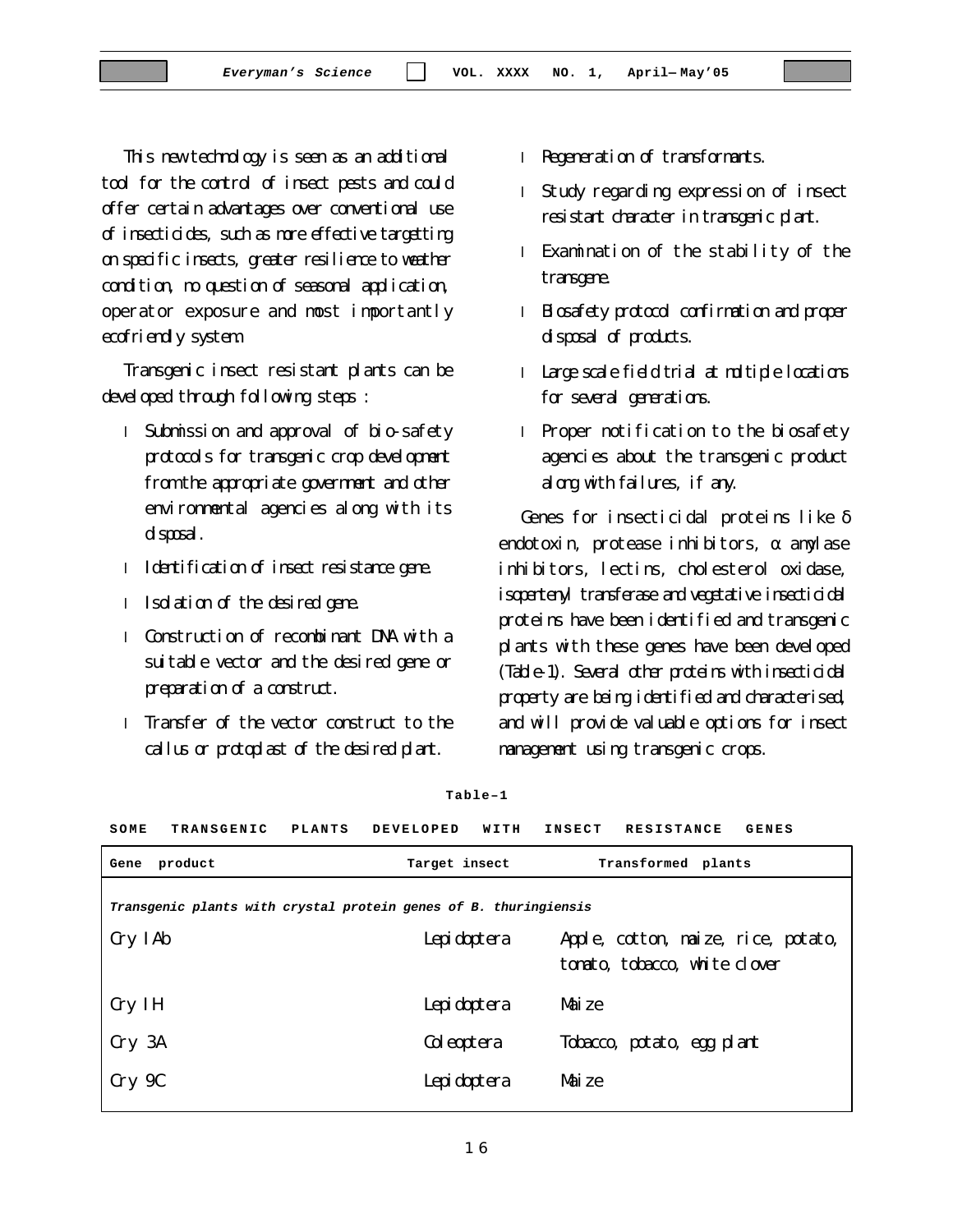| Gene product                                    | Target insect     | Transformed plants                            |  |  |  |
|-------------------------------------------------|-------------------|-----------------------------------------------|--|--|--|
| Transgenic plants with protease inhibitor gene. |                   |                                               |  |  |  |
| $\mathbf{C}\mathbf{I}$<br>(Soybean serine       | Coleoptera        | Potato, tobacco, poplar, oilseed              |  |  |  |
| protease inhibitor)                             | Lepidoptera       | rape                                          |  |  |  |
| (Cowpea trypsin<br>C <sub>p</sub> TI            | Coleoptera,       | Apple, lettuce, potato, rice,                 |  |  |  |
| irhibitar)                                      | Lepidoptera       | sunflower, sweet, potato, tobacco,<br>tanato. |  |  |  |
| $0C-I$<br>(Rice cysteine                        | Coleoptera        | Poplar, tobacco, oilseed rape                 |  |  |  |
| protease inhibitor)                             | Homptera          |                                               |  |  |  |
| Pot PI-II (Potato protease                      | Lepidoptera       | Birch, tobacco, lettuce, rice                 |  |  |  |
| $\text{inlitor}\,\text{II}$                     | <b>Orthoptera</b> |                                               |  |  |  |
| Transgenic plant with lectin gene               |                   |                                               |  |  |  |
| Snowdrop lectin (GNA)                           | Homptera          | Tobacco, potato, rice, oilseed, rape,         |  |  |  |
|                                                 | Lepidoptera       | sweet potato, sugarcane, sunflower,           |  |  |  |
|                                                 |                   | tomato                                        |  |  |  |
| Pea lectin (plec)                               | Homptera          | Potato, tobacco                               |  |  |  |
|                                                 | Lepidoptera       |                                               |  |  |  |
| Wheat germ agglutinin                           | Lepidoptera       | Maize                                         |  |  |  |
| (WGA)                                           | Coleoptera        |                                               |  |  |  |
| <b>Rice lectin</b>                              | Lepidoptera       | Mai ze                                        |  |  |  |
|                                                 | Coleoptera        |                                               |  |  |  |
| Transgenic plants with a amylase inhibitors     |                   |                                               |  |  |  |
| $\alpha$ and ase inhibitor of                   | Coleoptera        | Pea, tobacco                                  |  |  |  |
| common bean $(\alpha AI - PV)$                  |                   |                                               |  |  |  |
| $\alpha$ and ase inhibitor from                 | Lepidoptera       | <b>Tobacco</b>                                |  |  |  |
| cereals (WMI-1)                                 |                   |                                               |  |  |  |

## **d ENDOTOXIN**

*Bacillus thuringiensis*, a gram-positive soil borne facultative bacterium, was first identified by Ishiwata in 1901 in silk worm larvae. In

1909, Berliner gave a detailed information about the bacterium. In adverse climatic condition, it undergoes sporulation along with the formation of a bipyramidal crystal protein which is toxic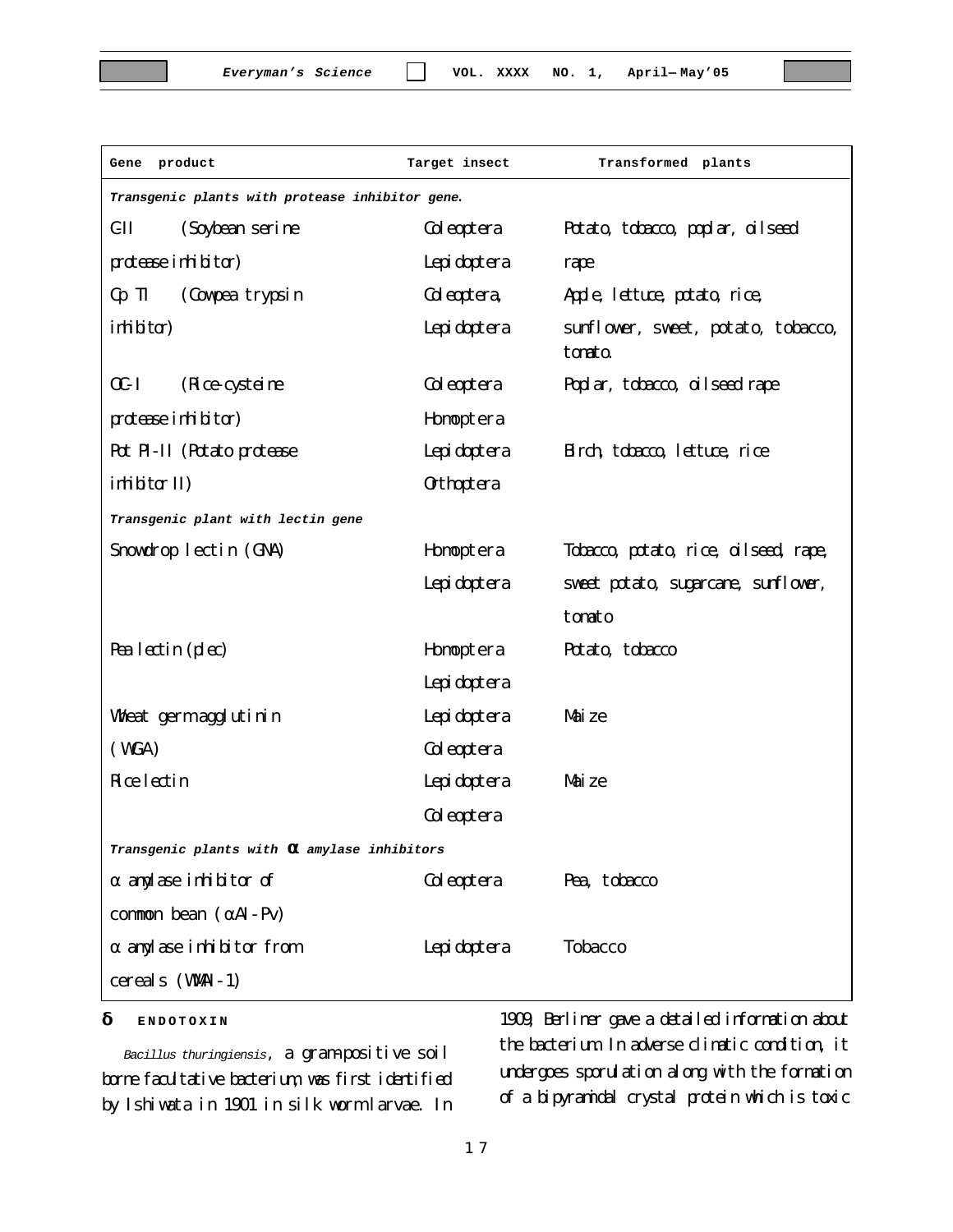to insects and known as Cry protein, Bt toxin or  $\delta$  endotoxin<sup>1</sup>. The spores can survive for many years but the protein (δ endotoxin) remains functional for a few days to a few months depending on the environmental condition. Different subspecies of the bacterium produce different crystal proteins and they are very specific in their action. *B. t kurstaki* acts on lepidopterans, *B. t. israelensis* on dipterans and *B. t. tenebrionis* on coleopterans. The insectcidal crystal protein (ICP) is coded by a gene in plasmid (a self replicating extra-chromosomal DNA). The gene first gives a proprotein of 130 kDa. Proteolytic enzyme at high pH in insect midgut breaks down the proprotein to active toxin of 65-75 kDa. This protein results in pore formation of columnar cells of midgut by osmotic lysis and subsequently leads to paralysis and death of the larvae. It is not clear whether one crystal can puncture the cell membrane or an aggregate is needed for it. There are different types of Cry proteins, i.e. Cryl. Cryll, Cryll, etc. which have their own specific receptor in the columnar cells of the midgut.

The Bt is being used as insecticidal spray since 1957 under different trade names like Thuricide, Agree, Dipel, Javelin, Condor, Foil and Biobit. But high cost of production and low stability in the field due to UV and sunlight have resulted in its limited use. With the advancement in the field of genetic engineering, the δ endotoxin gene of *B. thuringiensis* became an attractive candidate to be among the first genes transferred into plants. In 1987, transgenic tobacco and tomato plants with  $\delta$  endotoxin gene were developed<sup>2</sup> and transgenic potato plant in 1992.

Initially insect resistant transgenic plants were developed using *cryIA(b)* gene with constitutive promoters. As the transformation was done using *Agrobacterium tumefaciens*, the experiments were limited to dicots only. Although transgenic tobacco plants with crylA(b) gene became resistant to tobacco hornworm (*Manduca sexta*) and budworm (*Heliothis virescens*), use of full length native gene resulted in poor expression of ICP in transgenic plants. To overcome this problem of low expression of native δ endotoxin genes, synthetic genes were constructed. Different strategies are employed to design such synthetic genes.

- l Elimination of potential intron (non-coding DNA sequence in a gene) splicing sites.
- l Elimination of polyadenylation sites.
- l Elimination of mRNA instability signals.
- l Optimization of translation by altering codon usage.

Native cry genes are having 37% G + C. In modified cry gene the  $G + C$  content has been increased to simulate that of plants. Partially and fully modified genes show a 10 to 100 fold increased expression when compared with wild type gene<sup>3</sup>. Transgenic cotton with modified crylA(C) gene have been found resistant to cotton bolloworm (*Helicoverpa zea*), leaf perforator (*Bacculatrix thurberiella*), pink bolloworm (*Pectinophora gossypiella*) and beet armyworm (*Spodoptera exigua*). Monsanto, an American company, has developed cotton bollworm and pink bolloworm resistant transgenic cotton varieties called 'Bollgard' and 'Ingard'. Transgenic potato plants with *cryIIIA*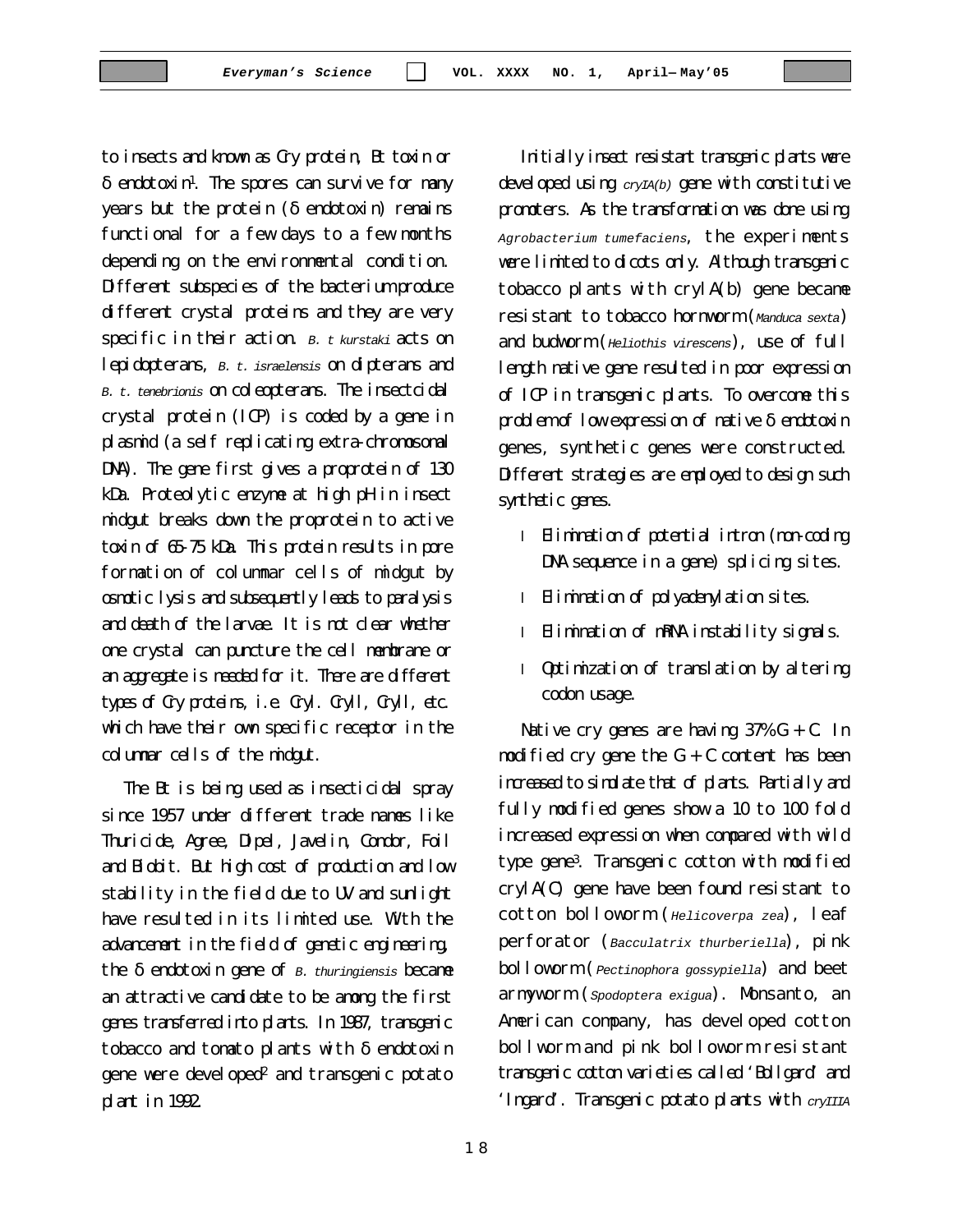gene show resistance to colorado potato beetle (*Leptinotarsa decemlineata*).

With the development of other methods of gene transfer like microinjection, gene gun and electroporation it has become easier to transform monocots. Transgenic maize with *cryIA(b)* gene resistant to European corn borer (*Ostrinia numilalis*) is the first transgenic monocot. Commercially available transgenic maize varieties of USA are yieldgard, maisgard and naturegard. Transgenic rice with modified *cryIA(b)* gene is resistant to striped stem borer (*Chilo suppresalis*), yellow stem borer (*Scirpophaga incertulas*) and leaf folder (*Cnaphalocrosis medinalis*).

## **PROTEASE INHIBITOR**

Many plants have natural defense mechanisms against insects based on the production of certain protease inhibitor(s). These protease inhibitors generally act on the enzymes which are responsible for the protein catabolism in insect midgut. Protease in insects include serine, cysteine, aspartic and metallo protease that catalyse the release of amino acids from dietary protein and so provide the nutrients crucial for normal growth and development. In contrast to δ endotoxin, these proteins (inhibitors) have antimetabolic activity against a wide range of insects. Lepidopterans have serine proteases and coleopterans have cysteine proteases. Serine protease inhibitors are of 1000 Da and can simultaneously inhibit two molecules of the substrate, may be of same type or of two different types. That's why they are termed as double headed or Bowman birk type<sup>4</sup>.

Transgenic tobacco plants with cowpea trypsin inhibitor (*CpT1*) genes are resistant to larvae of tobacco budworm (*Heliothis virescens*). Transgenic tobacco with tomato or potato protease inhibitor II are resistant to tobacco hornoworm (*Manduca sexta*). It inhibits trypsin and chymotrypsin activity. Although most of the works carried out todate have used serine protease inhibitors, transgenic tobacco plants with cysteine protease inhibitor like oryzacystatin I are resistant to coleopteran insects. However, the major disadvantage of protease inhibitors is that it needs very high level of the inhibitor for insect mortality.

Transgenic plants with serine protease inhibitor genes from mamals and toabcco hornworm (*Manduca sexta*) are resistant to a number of lepidoptera and homoptera. Based on in *vitro* study of inhibition of proteolysis in midgut extracts of a range of lepidopteran larvae, bovine pancreatic trypsin inhibitor (BPII),  $\alpha$ antitrypsin and spleen inhibitor (SI) have been identified as promising insect resistance proteins and transferred into a wide range of plants. *M. sexta* protease inhibitor gene expressed in cottons and in tobacco have been found to reduce reproduction in *Bemisia tabaci<sup>4</sup>*.

### **a AMYLASE INHIBITOR**

Insecticidal activity associated with the common bean seed is due to an inhibitor of  $\alpha$ amylase (a digestive enzyme) activity. Studies have shown that  $\alpha$  any lase inhibitors present in seeds are active against insects and mammals but not against plant and bacterial  $\alpha$  anylase and are thus highly specific.  $\alpha$  any lase inhibitor is known to be larvae of two seed feeding beetles, the cowpea weevil (*Callosobruchus maculatus*) and the azukibean weevil (*c. sinensis*). Transgenic pea plants with  $\alpha$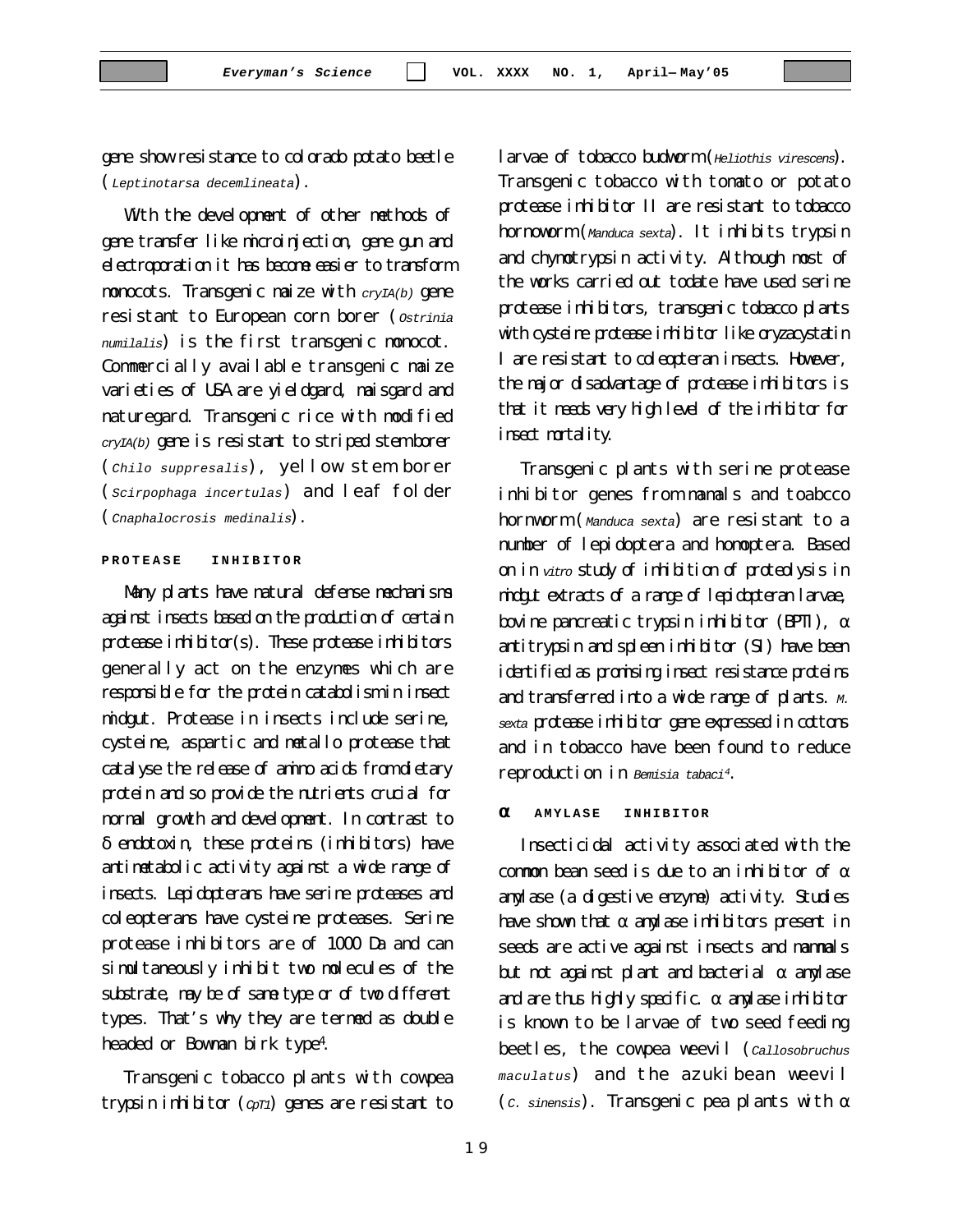amylase inhibitor gene have been found to produce 1.2% of  $\alpha$  anylase inhibitor protein in seeds and confer resistance to both cowpea weevil and azukibean weevil<sup>5</sup>.

#### **LECTINS**

Lectins are carbohydrate binding proteins available in plenty in plants, animals and bacteria. Lectins found in plants, particularly in seeds, are involved in defense against the attack of bacteria, fungi, insect and other animals. Lectin binds to midgut epithelial cells of insects and leads to disruption of critical cellular functions. Insecticidal activity of lectins i.e.  $LC_{50}$ is in milligram per gram diet, whereas that of  $\delta$ endotoxin is nanogram per gram diet. That's why the lectins must be expressed at a higher level in the transgenic plant. Transgenic maize with lectin genes like wheat germ agglutinin or jacalin or rice lectin gene is found to be resistant to European corn borer and southern corn rootworm. Transgenic tobacco, sweet potato and mustard with lectin gene are also resistant to various insects<sup>4</sup>.

#### **CHOLESTEROL OXIDASE**

Screening of filtrates from microbial fermentation often reveals presence of certain proteins which attacks some insects. The protein present in two streptomyces culture filtrates which show acute toxicity to boll weevil larvae has turned out to be a cholesterol oxidase (CO). Cholesterol is required for integrity and normal function of virtually allcellular membranes, therefore any interference in its availability leads to toxicity. Histological studies on boll weevil larvae fed on diet containing CO show cellular attenuation cholesterol already incorporated into the memberane to produce ketosteroids and hydrogen peroxide. Midgut epithelium is the primary target for CO and thus it interferes with the process of digestion and absorption<sup>6</sup>. Although newly emerged adult boll weevils exposed to CO do not exhibit acute toxicity, they display severe oostatic effects (i.e. reduction in fecundity and oviposition) due to poor development of ovaries in adult females.  $LC_{50}$ of first and second instar larvae of boll weevil is comparable to that of δ endotoxin. Enzymatic activity of CO has been detected in protoplast of transgenic tobacco with native CO gene<sup>7</sup>. **ISOPENTENYL TRANSFERASE**

accompanied by local cytolysis of midgut epithelial cells. CO catalyses the oxidation of

The gene for isopentenyl transferase (ipt), a key enzyme in the cytokinin biosynthesis, was isolated from *Agrobacterium tumefaciens*. Expression of *ipt* in transgenic tobacco and tomato plants by a wound inducible promoter has resulted in a decrease in leaf consumption by tobacco hornworm (*M.sexta*) and reduced survival of the peach potato aphid<sup>4</sup> (*Myzus persicate*).

## **OTHER INSECTICIDAL PROTEIN FROM PLANTS**

Tryptophan decarboxylase (TDC) from periwinkle expressed in tobacco is known to reduce the reproduction of whitefly (*Bemisia tabaci*) by upto 97%. TDC converts tryptophan to indole alkaloid tryptamine. Tryptamine and tryptamine derived alkaloids in plants may act as antioviposition and antifeedant agents or as inhibitors of larval and pupal development4.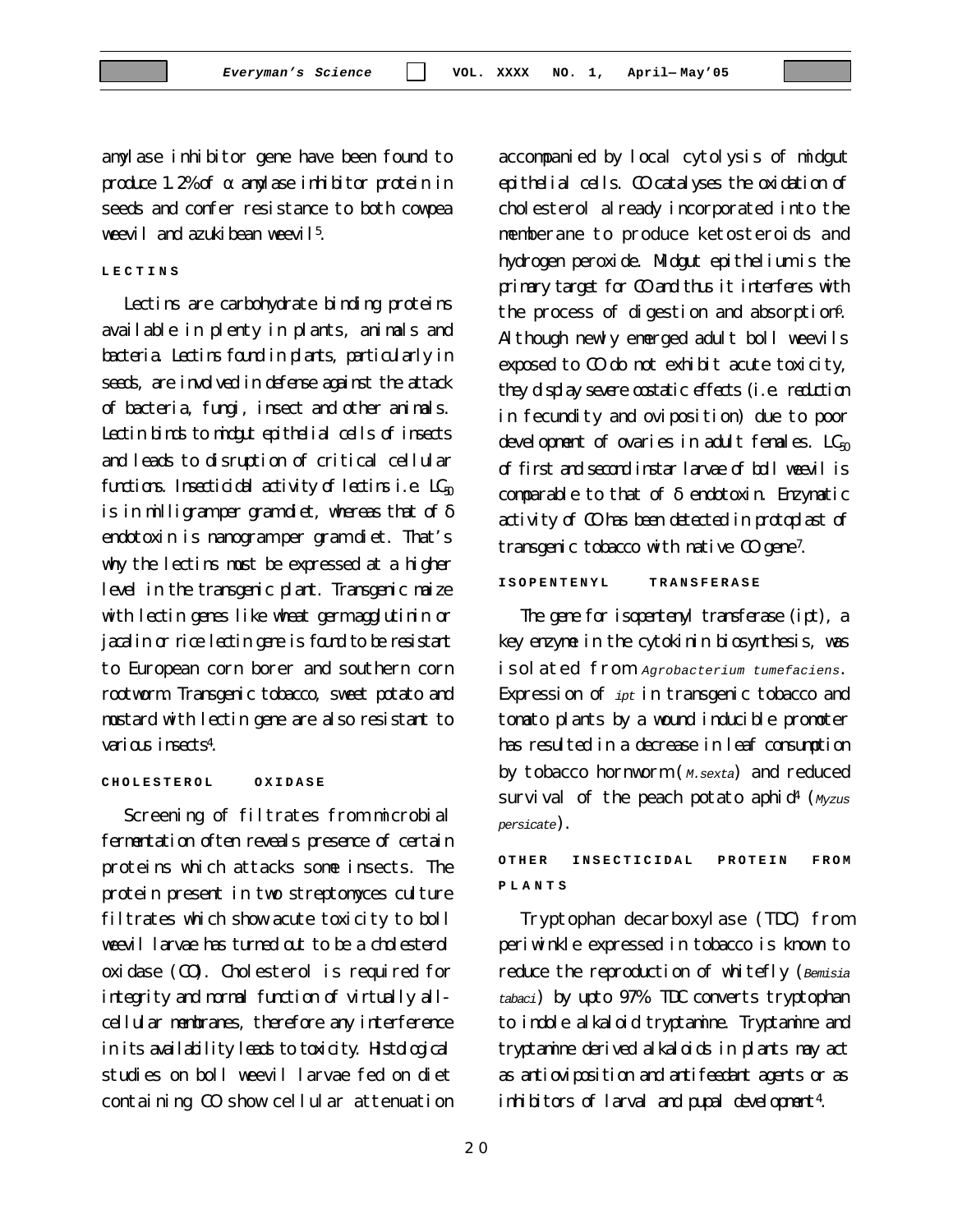**VEGETATIVE INSECTICIDAL PROTEINS (VIPs) FROM BACILLUS SP.**

In search of novel insecticidal proteins, it is discovered that culture supernatant fluid collected during vegetative (i.e. log phase) growth of Bacillus sp. is a rich source of insecticidal substances. Supernatant fluid of *Bacillus cereus* isolates possesses acute bioactivity against Northern and Western corn rootworm. Here insecticidal properties are associated with a binary system, whose two proteins are termed vipl and vip2. Similarly, supernatant fluid of certain *B*. *thuringiensis* cultures has potent insecticidal properties against black cutworm and fall armyworm. Potency-wise it has been shown that VIPs are comparable to  $\delta$  endotoxin. The cloning and characterization of the gene encoding this activity has yielded a novel insecticidal protein *vip*3A which is active against lepidopteran insects particularly black cutworm, fall armyworm and beet armyworm. This protein results in complete lysis of gut epithelial cells, particularly columnar cells<sup>7</sup>. Transgenic maize with *vip3A* gene is found to be resistant to underground pets like western and northern corn rootworm<sup>7,8</sup>.

#### **RESISTANCE MANAGEMENT**

Insects have demonstrated a high capacity to develop resistance to wide array of chemical insecticides. Resistance against microbial spray of δ endotoxin has already been observed. There has been some concern that use of δ endotoxin genes for insect control in transgenic plants may lead to rapid development of resistance<sup>9, 10</sup>. Such concern is however based largely on computer models.

To minimize the development of resistance to transgenic monitoring of pest population should be combined with a variety of strategies :

1. *High dose strategy*-The strategy to produce transgenic plants synthesizing very high level of insecticidal proteins has been found to be highly effective in preventing or delaying development of resistant variety of insects. This strategy may help eliminate heterozygotes (i.e. carrying only one resistant allele). Although there is a chance of decline in titre level of the protein in successive generations or with ageing, there is no report of decline of titre level below the important desired level in Bt-cotton and maize in the trials before commercial release<sup>11</sup>. Again it is apprehended that high dose of toxin in transgenic plant product may be harmful for human health. But Bt gene have been found to be species specific and are thus harmless to other non target insects, vertebrates including users and the environment.

2. *Refuge strategy*–It is adopted to provide a source of susceptible insects for mating with the resistant ones, of any. This will prevent the fixation of resistance gene. Refuges can naturally occur when a certain percentage of an agricultural acreage is planted with nontransgenic plants. Refuges may also be established by using mixture of transgenic and nontransgenic seeds, or by growing border rows of susceptible variety, or by growing susceptible variety a little away from the crop field for highly mobile insect species<sup>12</sup>. However, the point of concern regarding this strategy is the size of the refuge. In India, for Bt cotton cultivation, experts have suggested a separate refuge of 30% of the land cultivated.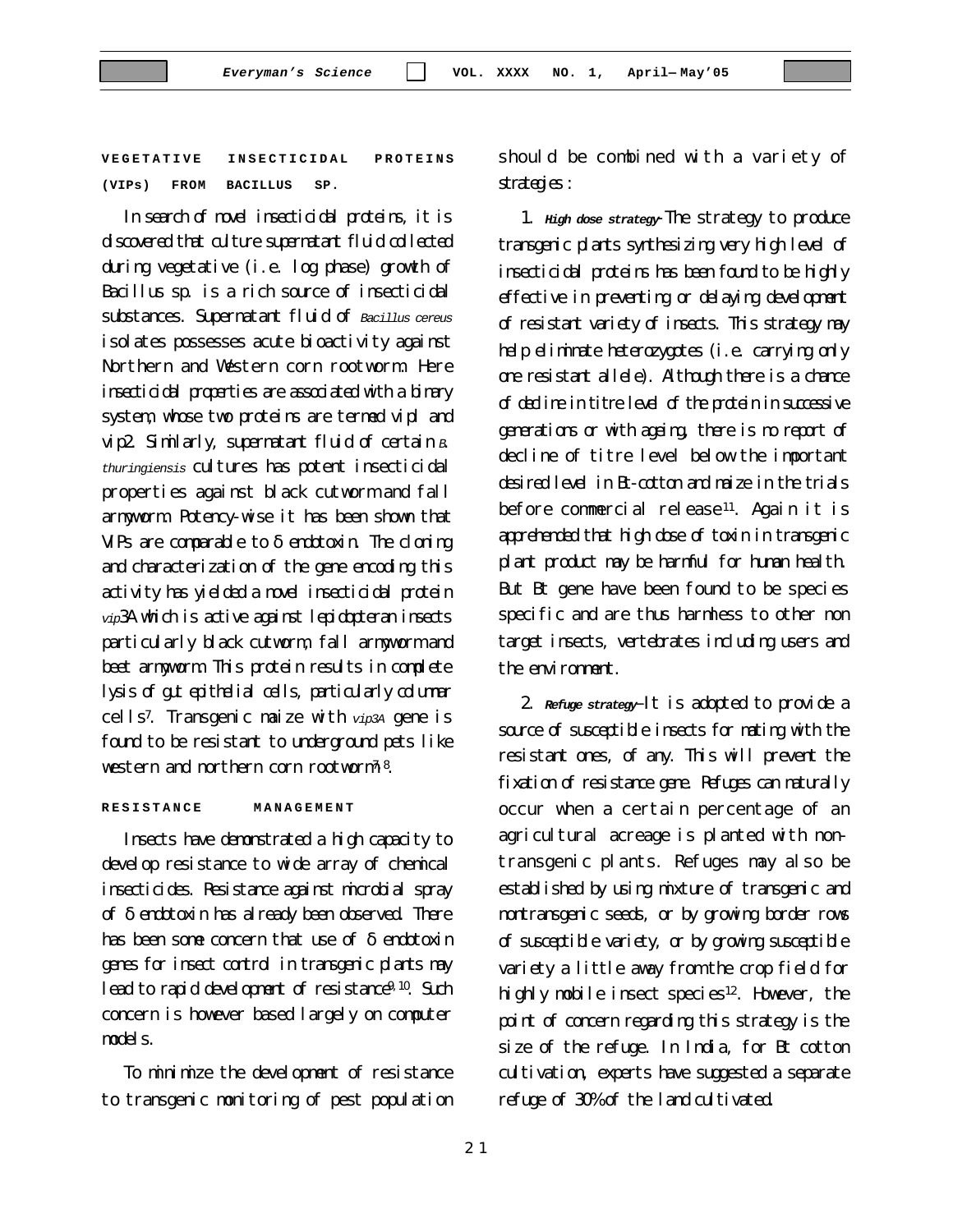3. *Multigene strategy*–Transgenic plants producing additional insecticidal proteins with

either different modes of action, different targets or both can solve the problem. Recent discovery of a number of new insecticidal strains of B. thuringiensis and new insecticidal proteins from such strains may provide more active components to be used for the purpose. New insecticidal components from sources other than B. thuringiensis may also be helpful for this. Several options should be available that include introduction of multiple genes with unique mode of action into the same plant, or alternatively, independent plants each with a unique insecticidal protein could be used in rotation.

**REFERENCES**

- 1. M. G. Koziel, N. B. Carozzi, T. C. Currier, G. W. Warren and S. V. Evola, *Biotechnol and Genet*. *Engineer, Rev*., **11**, 171, 1993.
- 2. K. A. Barton, H. R. Whiteley and N. Yang, *Plant Physiol*., **85**, 1103, 1987.
- 3. F. J. Perlak, R. L. Fuchs, D. A. Dean, S. L. Mc herson and D. A. Fischhoff, *proc. Natl. Acad. Sci. USA.*, **88** 3324, 1991.
- 4. T. H. Schuler, G. M. Poppy, B. R. Kerry and I. Denholm, *Trends Biotechnol*., **16**, 168, 1998.
- 5. R. E. Shade, H. E. Schroeder, J. J. Pueyo, L. M.Tabe, L. L. Murdock, T. J.V. Higgins and M. J. Chrispeels, *Biotechnology*, **12**, 793, 1994.
- 6. J. P. Purcell, J. T. Greenplate, M. G. Jennings, J. S. Ryerse, J. C. Pershing, S. R. Sims, M. J. Prinsen, D. R. Corbin, M. Tran, R. D. Sammons and R. J. Stonard *Biochem. Biophys. Res. commun*., **196**, 1406, 1993.
- 7. J. J. Estruch, N. B. Carozzi, N, Desai, N. B. Duck, G. W. Warren and M. G. Koziel, *Nat*, *Biotechnol*., **15**, 137, 1997.
- 8. M. G. Koziel, N. B. Carozzi and G. W. Warren, In : Agricultural Biotecholgy A. Altem (Ed) 1998, 283, Macel Dekker Inc, Nes York.
- 9. W. H. McGaughey and M. E. Whalon, *Science*, **258**, 1451, 1992.
- 10. D. N. Alstad and D. A. Andow, *Science,* **268**, 1394, 1995.
- 11. D. N. Alstad and D. A. Andow, *AgBiotech, New, Inform*..., **8**, 177N, 1996.
- 12. A. M. Shelton, J. D. Tang, R. T. Roush, T. D. Metz and E. D. Earle *Nat. Biotechno*., **18**, 339 2000.

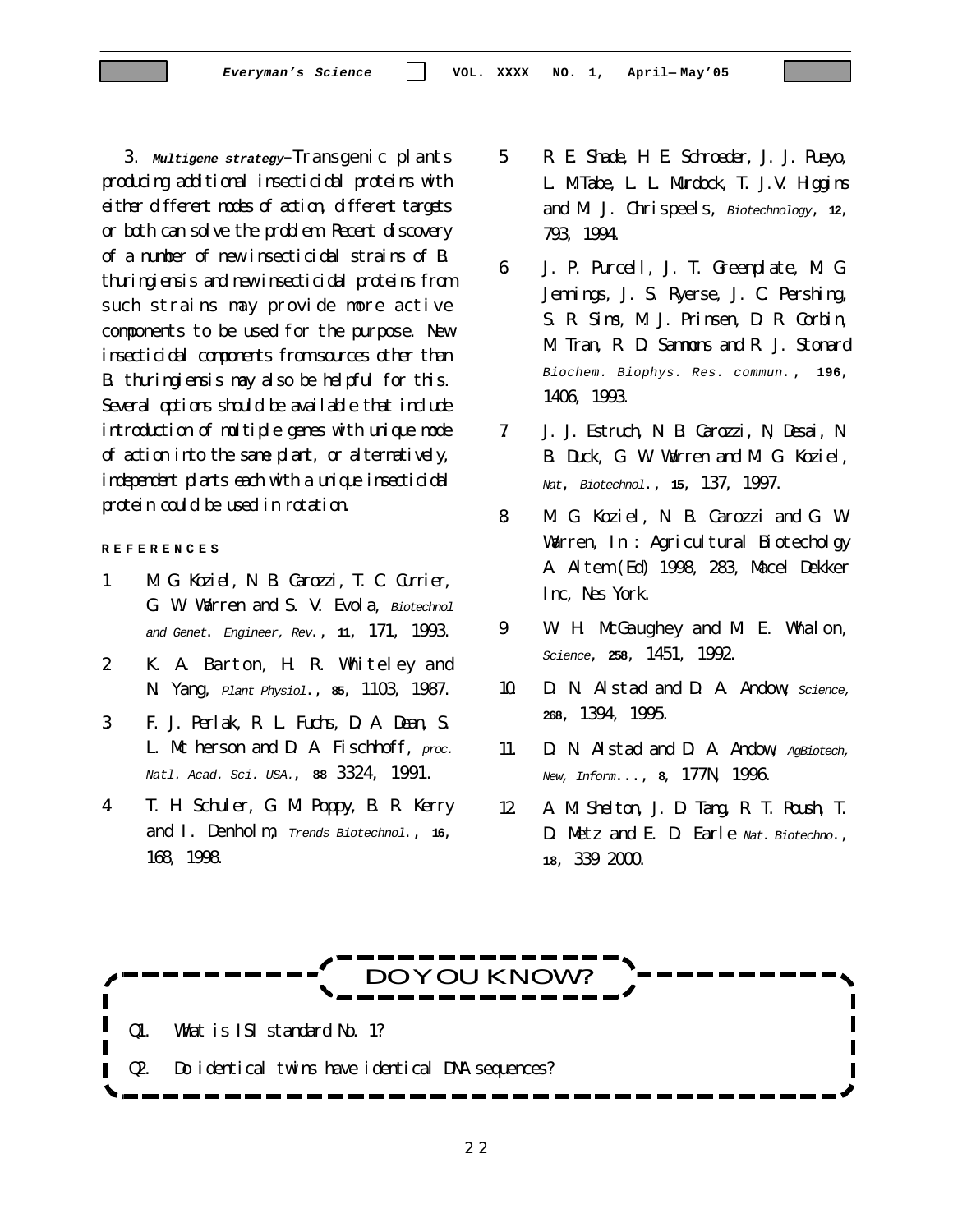# **RELATIONAL APPROACH AND ITS SIGNIFICANCE IN CONVENTIONAL SOCIOLOGY**

Arun Kumar Chatterjee \*

**In present day sociological parlance 'Relational Approach' in Sociology seems to have gained a new lease of life. The relational approach promises to be different from the conventional approach with respect to both concept and methodology. But, the research strategies following the relational approach do not fully match with its promises. Relational approach provides a good philosophical perspective conducive to social network analysis.**

#### **INTRODUCTION**

ince the period of western classical **S** ince the period of western classical sociology of Georg Simmel and J. L. Moreno's sociometry and other socioanthropological engagements, relational approach has ramified with different versions. Of late, sociologists, who love identifying themselves as relational sociologists, have further added to this process. Thus it has got a long historical past. It is certainly interesting to go through the complex historical evolution of relational sociology. The thrust of the present paper, however, is not to delve into the historical process that it has gone through but to briefly discuss its difference with conventional sociology and to acquaint the reader with various features of relational approach in sociology.

For this purpose, let us take the two major formulations : (a) *Methodological Individualism*, (i.e., in short, the supposition that individual

persons or collectivities do have inner force for self-action) and (b) *Anti-categorical Imperative* (i.e., in short, the assertion that no a priorily fixed human category does reflect the inter-actional social reality)-for the purpose of discussions in contrast with conventional approach. In recent articles Mustafa Emirbayer1,2 has dealt at length in this regard. The first formulation, i.e., methodological individualism, goes to challenge the essential feature of conventional sociological (variable) analysis which takes the units of observation as 'discrete' phenomena and claim that relational sociology is free from this limitation. The second one, i.e., anti-categorical imperative goes to assert that a priori categorization which is another essential feature of conventional sociological analysis, distorts the structure of inter-personal interactions and claim that the method of relational sociology does not believe in any a priori categorization of actors in a society without observing the actual pattern of their interactions.

Sociological Research Unit, Indian Statistical Institute, 203, B. T. Road, Kolkata. E-mail : arunkc@isical.ac.in.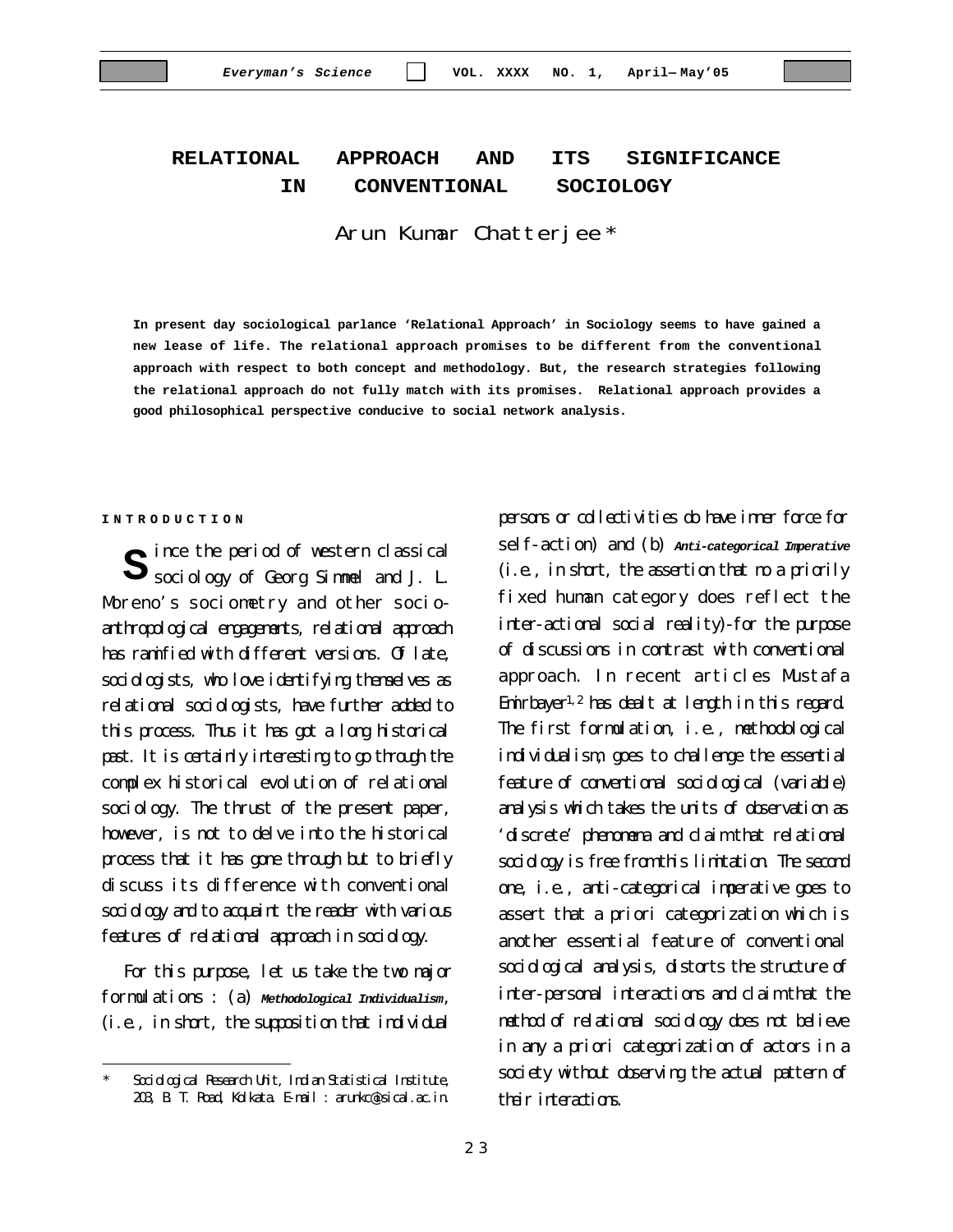#### **METH ODOLOGICAL INDIVIDUALISM**

It means that "The 'mind' as 'actor', still in use in present day psychologies and sociologies, is the old self-acting 'soul' with its immortality stripped off'<sup>3</sup>. Here, individual is thought to possess the quality of *self-action*. Individual (it may be individual person or collectivity) as an entity is conceived of having an inner force or substance to take action independent of others. This self-actional substantialist view of individual provides the base of some well-known conventional approaches in social sciences. Rational choice/game theory, normative action, structuralsim as reified substance, or 'Interaction'–are some such which have been based on this self-actional substantial approach<sup>1</sup>.

**RELATIONAL OR TRANSACTIONAL APPROACH**

It claims to be free from 'methodological individualism'. "What is distinct about transactional approach is that it sees relations between units as pre-eminently dynamic in nature, as unfolding, ongoing processes rather than as static ties among inert substances"<sup>1</sup>. Here, the units involved in a *transaction* derive their meaning, significance, and identity from the changing functional roles they play within that transaction. This is very much opposed to the idea of 'interaction' where interacting units do not depend on the interaction for their identity or meaning (very much like Billiard balls). In 'relational approach' the event of transaction and the transacting actors are seen together and reject the notion of discrete pre-given units such as the individuals or societies as the ultimate starting point of sociological analysis. Unlike substantivist approach, relational approach is

very much dependent on *spatio-temporality*. According to this approach "no one would be able succesfully to speak of the hunter and the hunted as isolated with respect to hunting"<sup>3</sup>. It is absurd to set up hunting as an event in isolation from the spatio-temporal connection of all the components. "While a social identity or categorical approach presumes internally stable concepts, such that under normal conditions entities within that category will act predictably, the (relational or transactional) approach embeds the actor within relationships and stories that shift over time and space and thus precludes categorical stability in action"<sup>4</sup>. The methodological departure of relational approach can be called as '*anticategorical imperative*'. This imperative rejects all attempts to explain human behaviour or social process solely in terms of the categorical attributes of actors, whether individual or collective. Given this anticategorical imperative, relational analysis emphatically rejects all varieties of culturalism (norms, values, inner-force) and methodological individualism

However, this transactional viewpoint is rarely practiced with precision in social science parlance. This is some sort of ideal typical approach which is rarely followed without varying extent of departure by any tradition of research in sociology. Once Karl Marx conceded with this approach when he says that "society does not consist of individuals, but expresses the sum of interrelations, the relations within which individuals stand"<sup>5</sup>. In Capital, Volume 1, he further observes that "capital is not a thing, but a social relation between persons which is mediated through things"6. However,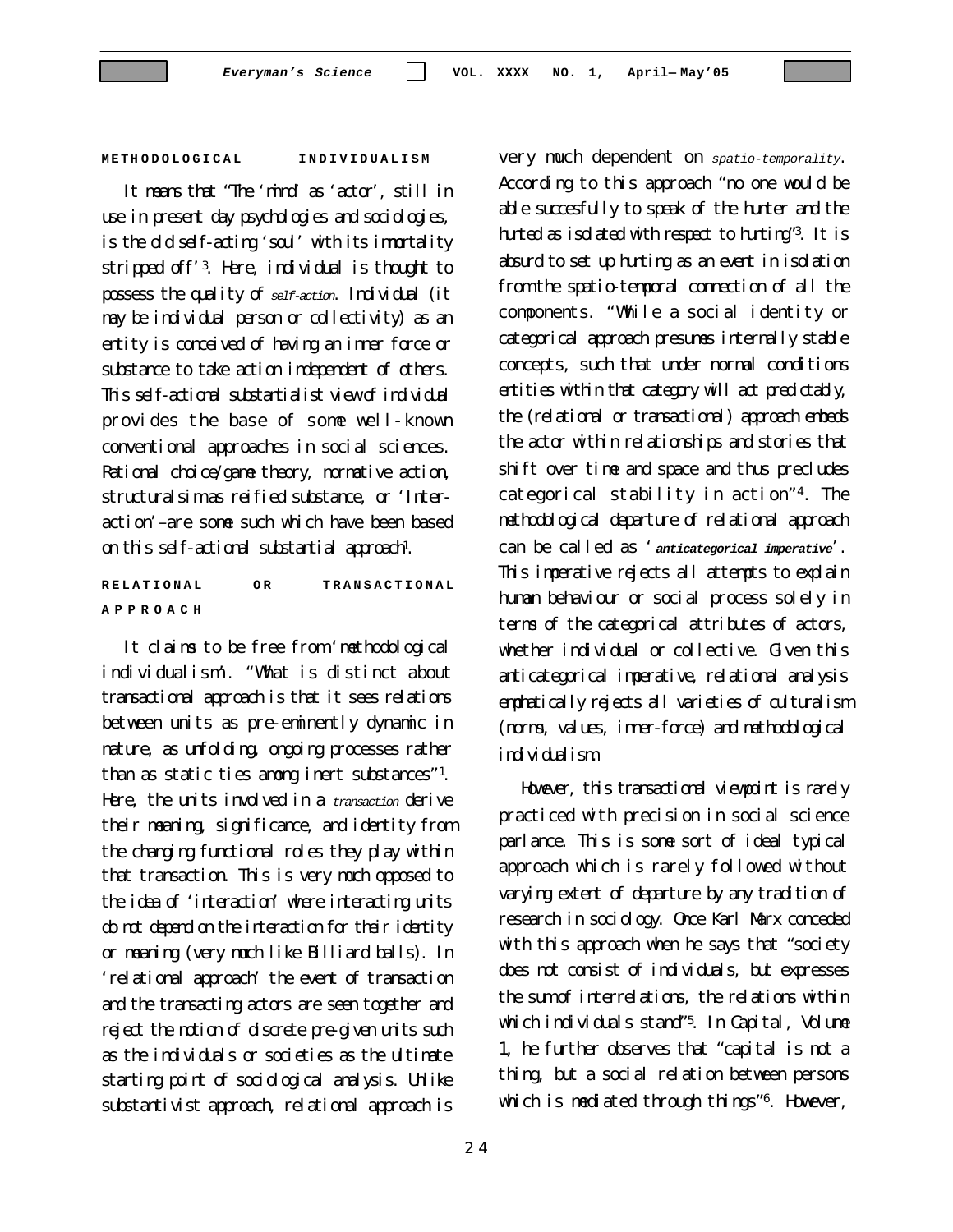2 5

*Everyman's Science* **VOL. XXXX NO. 1, April— May'05**

Marx has shifted from the position on other occasions.

Marx exhibits substantialist position most notably in his reification of class interest, in his presumption that actors within the same class category will act in similar ways (to the extent they are 'dass for itself') even when differentially situated within relational settings. Georg Simmel, the classical socilogist is most deeply committed to relational theorizing. He notes both abstract and concrete dimensions of social reality. He says that "society is the supra-singular structure which is nonetheless not abstract. Through this concept, historical life is spared the alternatives of having to run either in mere individuals or abstract generalities. Society is the generality that has, simultaneously, concrete vitality"<sup>7</sup>. The tendency of substantialism is very common in Talcott Persons' theory of social action. Yet, he comes very close to the transactional approach in connection with his later "interchange model" and theory of 'generalized media'<sup>8</sup>. It is worth mentioning also that "At no point ..... Parsons claimed that theories which actually existed in history were not identical to the different logical positions he outlined. That is, he tried to combine different theoretical positions. Most of them are in fact opaque versions or combination of several of these logical alternatives"<sup>9</sup>.

**SOME THEORETICAL IMPLICATIONS**

The theoretical implication of the relational approach is far reaching :

(a) As regards some key sociological concepts this relational approach gives a new connotation. Take for example the concept of 'equality'. Typically, *equality or inequality* is defined essentially as a matter of individual variations in possession of 'human capital' or other goods. Relational approach, in contrast, views that it is the "bonds, not essences, (which) provide the bases of durable inequality"<sup>10</sup>. Members of a categorically bounded network, for example (recently arrived immigrants), acquire control over a valuable resource (e.g., information about employment opportunities), hoard their access to it (e.g., by sharing it only with others in their personal networks), and develop practices that perpetuate their restried access (e.g., by staying in touch with their places of origin through frequent correspondence and visit home). Hard, durable differences in advantages and disadvatges are thus created. Unfolding transactions, and not the pre-constituted attributes, are thus what most effectively explain equality and inequality. Here, a new dimension of inequality is taken into account. This is people's differential capability of getting access to resources by 'connections' with or without addition to individuals' possession of human capital.

(b) Transactional approach allows the reconceptualization of 'micro' and 'macro' level of enquiry. At the most macroscopic level, society is often interpreted as an autonomous, internally organized, self-sustaining system. Nation state, for example, is having a territorial boundary with certain economic, political, or military activities. But that boundary is not always unproblematic. Boundaries of nation states do overlap unevenly with populations, production and consumption patterns, cultural identities collective emotional commitments and so on. "Societies have never been sufficiently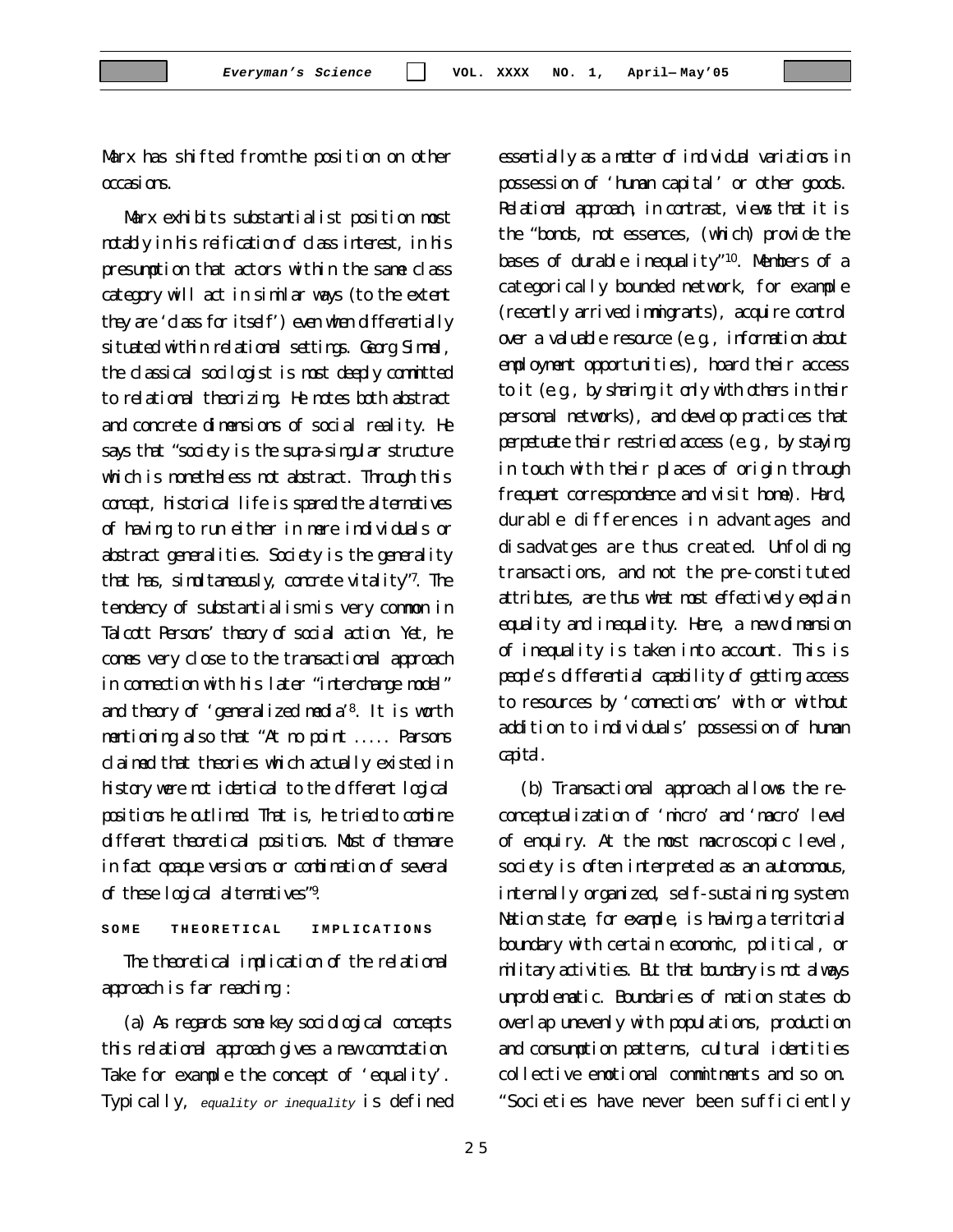institutionalized to prevent interstitial emergence. Human being do not create unitary societies but a diversity of intersecting networks of social interaction"<sup>11</sup>. Some of these networks are relatively stable ; but are subject to constant alignment and relaignment forming new networks, extending old ones and sometimes forming rival configurations. According to this view 'society' is constituted by multiple overlapping and interecting networks of individuals or collectivities. That is why it is sometimes suggested that the term 'society' should be replaced by 'relational settings'<sup>12</sup>. Thus micro and macro can be taken care of into single frame.

### **SOME DIFFICULTIES**

(a) Boundary specification of the transactional sphere is a great problem. Social network (which has closest affinity with relational approach) researchers for example, continually grapple with the question of where to draw lines across relational webs as such possessing no clear cut natural boundaries.

(b) Social actors' *reflexive engagement* with the problems confronting them in everday lives remains significantly under-theorized in the network processes.

(c) It is really a challenge for relational approach to take care the issue of *causality*. Since it emphasizes on fluidity, temporality, continuous construction and reconstruction of relational milieu, causal analysis is under-emphasized. Entities such as 'forces', 'factors', 'structures' containing substantivistic self-actional feature are nullified in relational approach.

(d) Another challenging area is how relational enquiry takes into account the normative issues. It takes a critical stand in this respect. Transactional thinking, in a word, deconstructs a taken-for-granted moral universe. Values, according to this approach, are by-products of actors' engagement with one another in ambiguous and challenging circumstances, which emerge when individuals experience a problematic situation of multiple normative commitments. But it does not adequately address the question of how individuals motivate themselves in the initial period of taking action or giving preference to competing choices. How that can be free from value judgment ?

#### **DISCUSSION**

Social network analysis, for example, finds close affinity with the relational approach by setting individual persons in relational perspective<sup>13</sup>. But social network studies do not follow any particular strategy in this regard. Any meticulous scrutiny of the studies on social network will prove<sup>1</sup> it. For example, instead of countering the 'non-substantivist', 'non-category' based methodology, it (social network analysis) often takes the network features as new kind of 'variable' as if it has some 'inner-force' (which is primarily nullified in relational approach) to cause something. But, certainly, this is not a case of a *priori* categorization.

To make it viable for empirical studies some sort of pragmatic methodological consideration has to be evolved. Any discussion on the issue of methodological innovation in this regard deserves separate space. However, the challenges it throws in sociological methodology defying methodological individualism of conventional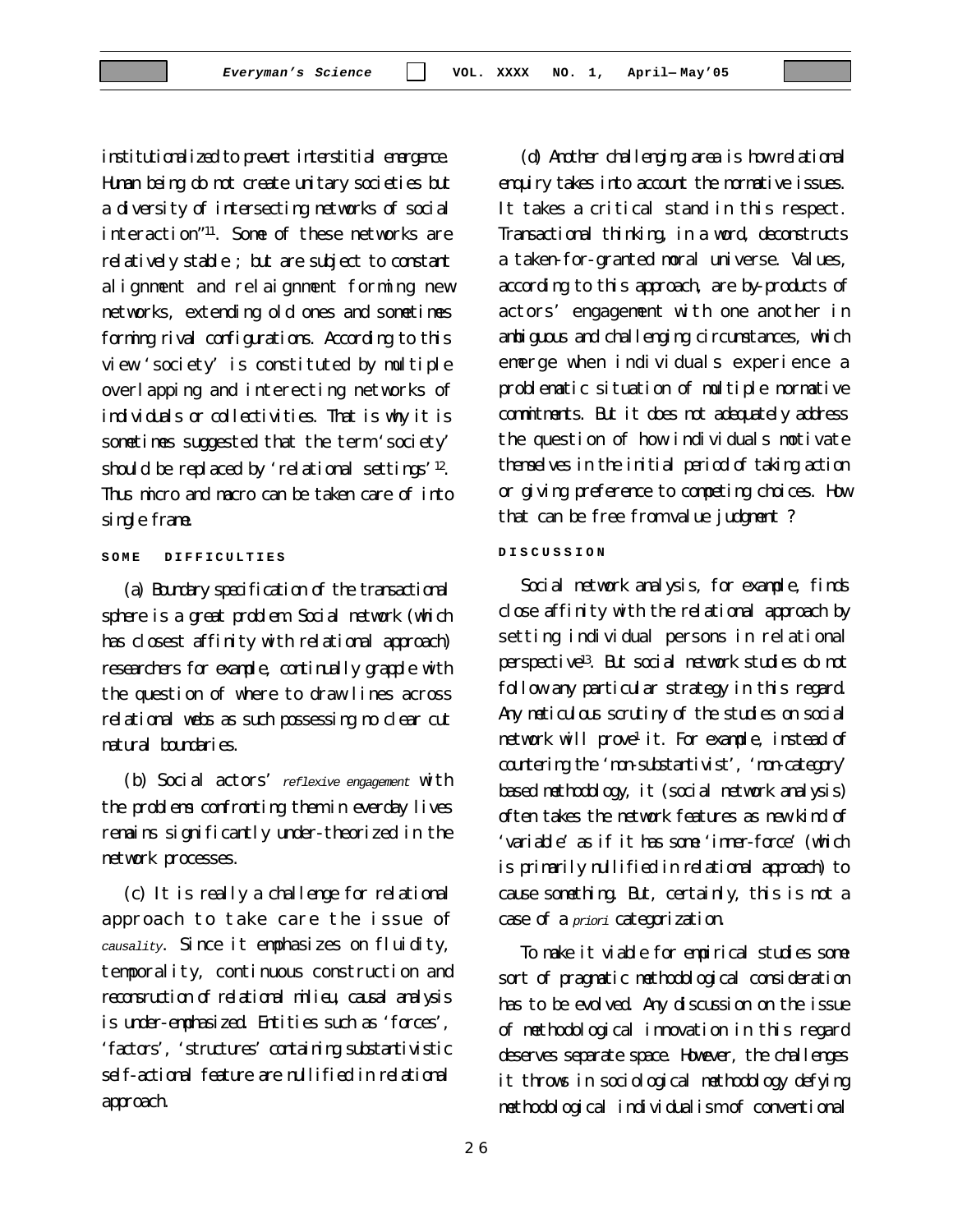sociology and prescribing anti-categorical imperative in methodology provides food for thought. The perception of fluidity, spatio-temporality, non-holistic of social reality seem to come close to the perception of 'de-constructionists' also, which provokes for another theoretical discourse. Lastly, the basic thrust of the network approach (*relational approach*) that investigates the '*constraining*' and '*enabling*' dimensions of relationships provides scope for some theoretical insight as well as innovative exercise in methodology afresh.

#### **EPILOGUE**

1. **Rational choice theory :** It takes for granted that "the elementary forms of social life is the individual human action. To explain social institutions and social change is to show how they arise as the result of the action and interaction of individuals" (Elster, J. 1989. Nuts and Bolts for the Social Sciences. Cambridge : Cambridge University Press. P-13). Here pre-given entities are seen to generate self-action. Even as actors engage in game playing with other actors, their underlying interest, identities, and other characteristics remain unchanged.

**Norm following action :** Another popular approach takes norm following individuals, or more specifically, the vital inner forces driving them, as its basic unit of anaysis. It depicts individuals as self-propelling, self-subsistent entities that pursue internalized norms given in advance. In contrast to 'rational choice' theory and economics, the 'norm following action' takes non-rational action as the special province of its mode of analysis.

**Structuralism as reified substance :** The holistic social theories and 'structuralism' also posit not individuals but self-subsistent 'sociteties', 'Structures' or 'social systems' as the exclusive source of action. Not the individual person, but groups, nations, cultures, and other reified substances do all the acting in social life and account for its dynamism.

**Inter-action approach :** This approach is often confused with the 'relational' approach. While interacting "Entities remain fixed and unchanging throughout interaction, each independent of the existence of the others, much like billiard balls or the particles in Newtonian mechanics. This idea of interaction finds home today in a viewpoint that dominates much of contemporary sociology, from survey research to historical-comparative anaysis. This can be called 'variable centered' approach.

**REFERENCES**

- 1 **M. Emirbayer,** American Journal of *Sociology*, **103**, 2, 1997.
- 2. M. Emirbayer & J. Goodwin, *American Journal of Sociology*, **99**, 6, 1994.
- 3. J. Dewey & A. F. Bentley, Knowing and the Known, Beacon Press, Boston 1949.
- 4. M. R. Somers & D. G. Gloria, 'Reclaiming the Epistemological 'Other' : Narrative and the Social Constitution of Identity', in Calhoun, C. Edited Blackwell, Oxford, 1994.
- 5. Karl Marx, The Marx-Engels Reader, 2nd Edition (ed. C. Tucker), Norton, New York, 1978.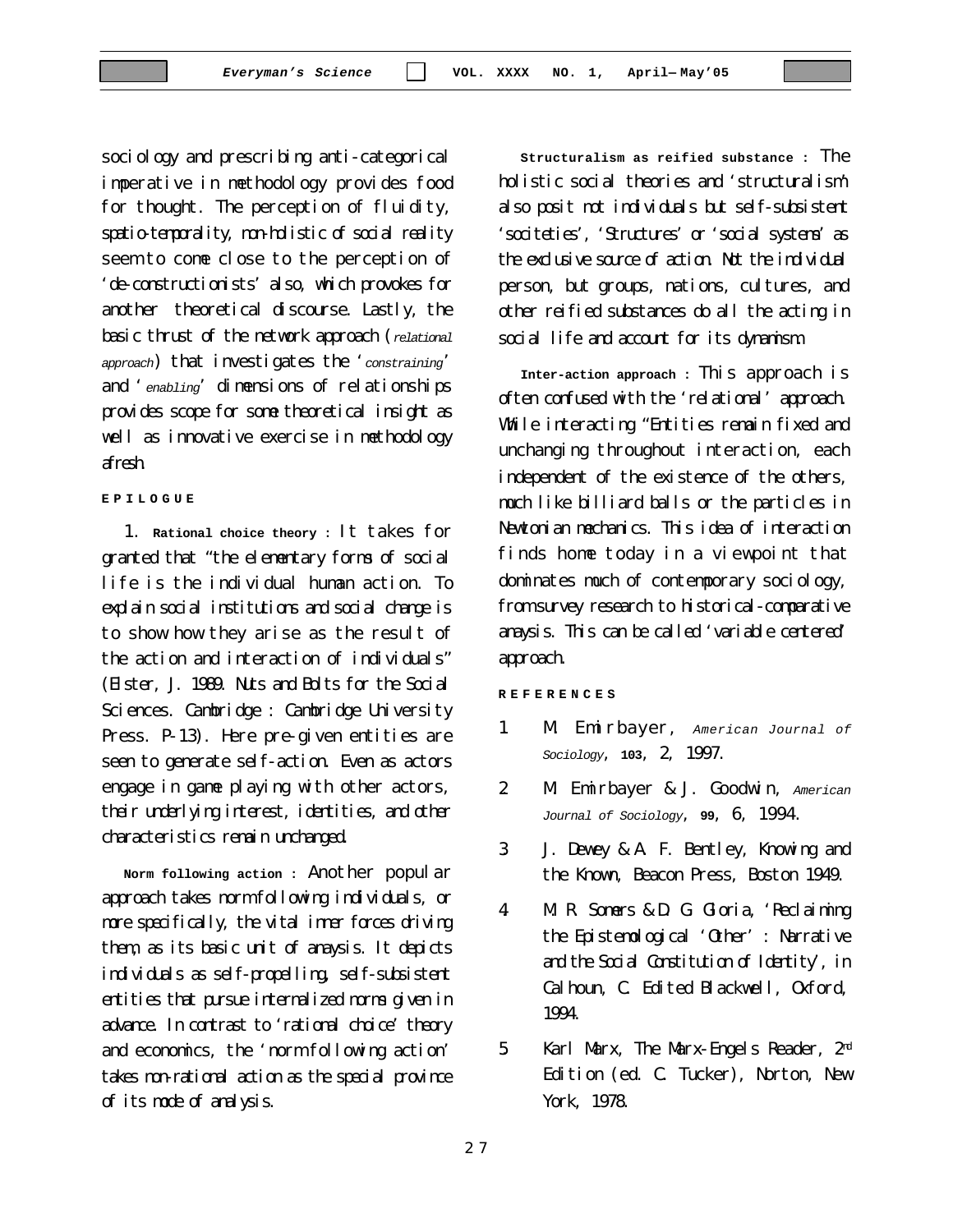- 6. Karl Marx, Capital, Vol. 1. Translated by Ben Fowkes. Vintage Books, New York, 1977.
- 7. G. Simmel, 'On Individuality and Social Forms' Ed. Donald N. Levine University of Chicago Press, Chicago, 1971.
- 8. Talcott Parsons, Politics and Social Structure. Free Press, New York, 1969.
- 9. Hans. Joas, 'The Creativity of Action', Translated by Jeremy Gaines & Paul Keast. Chicago University Press, Chicago, 1996.
- 10. C. Tilly, 'Durable Inequality'. CSSC Working Paper Series No. 224. New School for Social Research, 1995.
- 11. M. Mann, 'The Sources of Social Power', Vol. 1, Cambridge University Press, 1986.
- 12. M. R. Somers, 'Rights, Rationality and Membership : Rethinking the making and meaning of Citizenship', in Law and Social Enquiry, Vol. 19, 1994.
- 13. A. K. Chatterjee, Social Network Approach. Classique Books, Kolkata, 2003.

DO YOU KNOW ? Q3. Why does the human brain carry innumerable fold? Q4. Do twins have identical finger prints?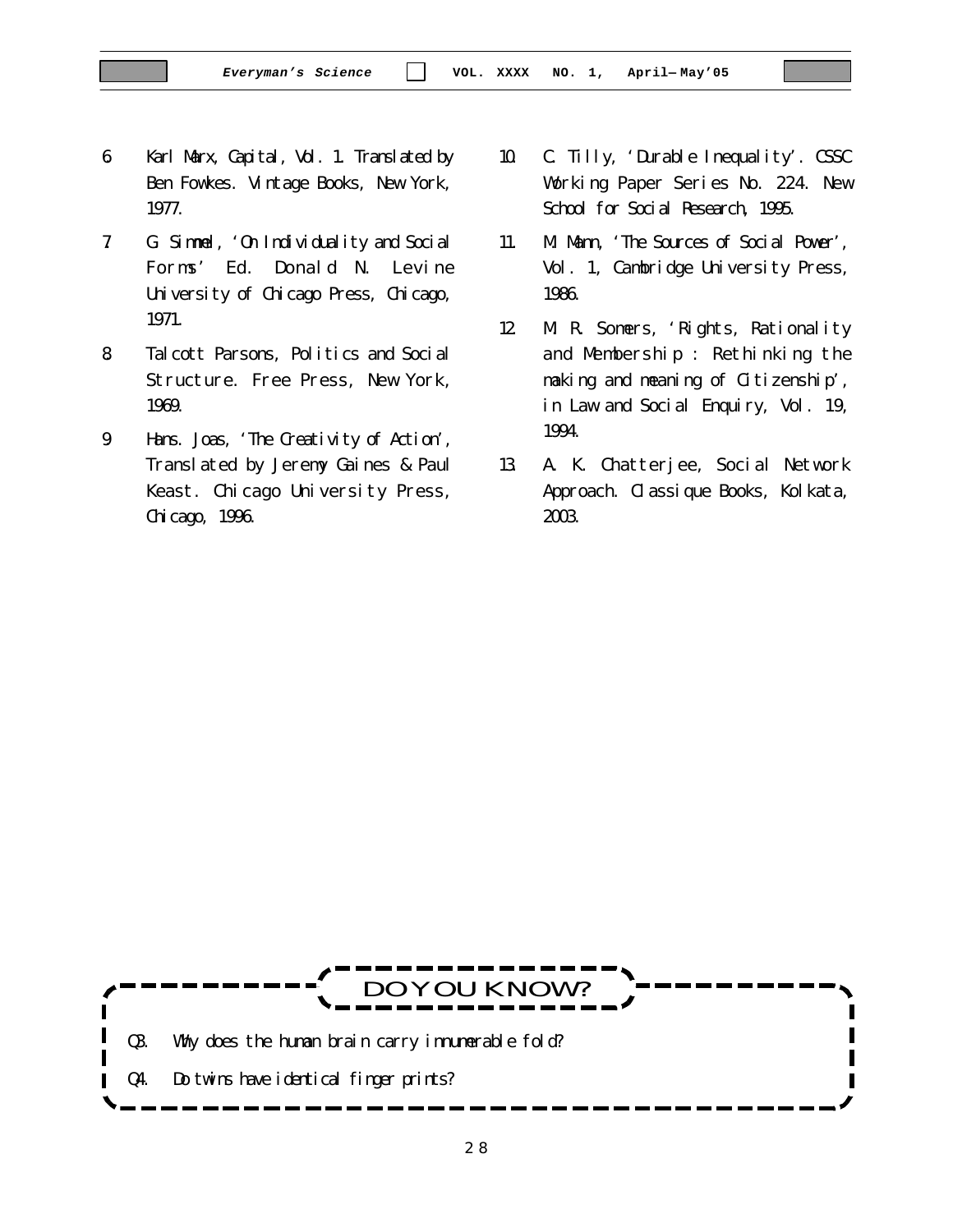# **PREPAREDNESS FOR MITIGATION OF NATURAL DISASTERS** Achintya \*

**Natural disasters can be classified into two groups, namely Recurrent Disasters such as floods, droughts, landslides, etc. and Non-recurrent Disasters such as earthquakes, cyclones, etc. It is quite widely recognized that in many third world countries, disaster mitigaion programmes implemented by government agencies, with or without the participation of NGOs or community based organizations, suffer from a series of defects and distortions. The present article discusses these issues. It also deals with how the society should prepare for monitoring and mitigation of natural disasters.**

#### **INTRODUCTION**

ince the creation of this universe, no **S** ince the creation of this universe, no<br> **S** place on our planet has been free from disasters due to natural events such as floods landslides, cyclones, volcanic eruptions, earthquakes, tsunamis, etc. In recent years, increasing number of natural disasters has inflicted widespread death, destruction and devastation in different parts of the world. The nature and extent of preparedness for disasters involve a complete spectrum of events from avalanches to floods, earthquakes, landslides and so on. Mitigating the effects of natural disasters requires an integrated and scientific approach calling for collective and coordinated efforts of all agencies–international, governental and voluntary.

Preparedness for the mitigation of disasters includes development, adoption and implementation of multipronged approaches

comprising various disciplines such as estimation and evaluation of risk and technological assessment with respect to design and construction, financing, education and above all, people's participation.

Natural disasters are classified into recurrent disasters such as floods, droughts, etc. and nonrecurrent disasters such as earthquakes, volcanic eruptions, etc. However, the nature and requirements of disaster preparedness are almost similar in both types of disasters.

**DISASTERS AND DAMAGES**

Disasters may also be classified into direct, indirect and intangible ones. Direct disasters include damage to residence, human lives, stores, industries, etc. Losses due to direct disasters are apparent ones, which can be asssessed by the cost of repair or replacement of all physical damages caused by the disasters. Indirect disasters include the damage to business, service and economic activity. This becomes sometimes so complex as to make even a rough estimate

Dept. of Givil Engg, Muzaffarpur Institute of Technology, Muzaffarpur, Bihar 842003.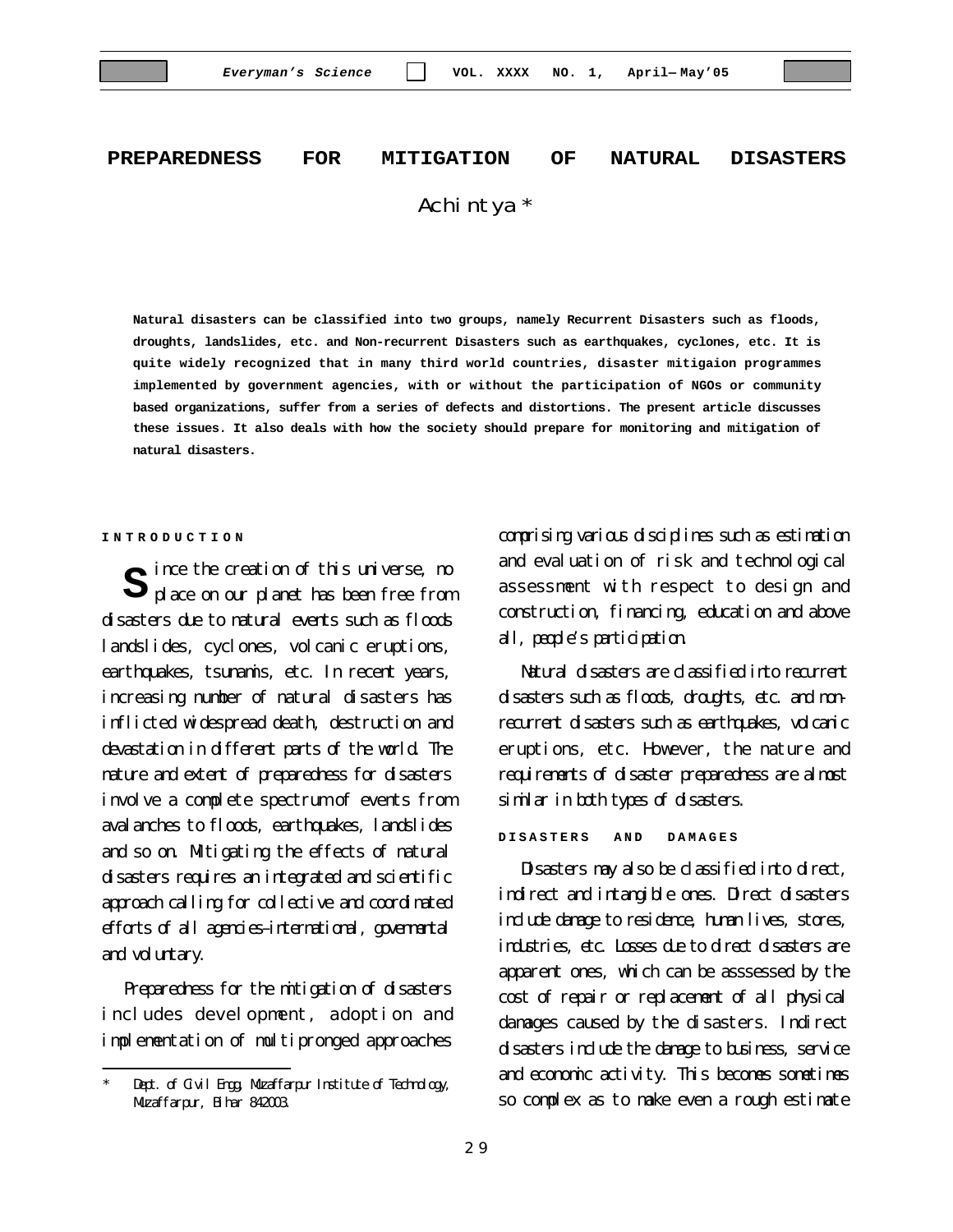difficult and it is often expressed as proportion, i.e. 0.5 to 1.0 times or more of direct disaster. Intangible disasters are not subject to direct money-evaluation. They include effects upon health, social and economic security.

There are, however, valid and cogent reasons for believing that recent disasters are of greater magnitude than those which occurred in the past, precisely on account of rapid industrialization, urbanization, increased landuse and on top of all, growing population world over. Disasters of recurrent and non-recurrent nature are liable to continue to occur for all time to come and man cannot prevent them. All he can do is to take steps for safety and thus minimise appalling losses of life and property, making use of available advanced technologies at his disposal.

## **RECURRENT DISASTERS**

Flood is the most frequent, recurrent natural disaster that has been damaging and destroying human life and property since the time immemorial. In India, the Himalayan rivers account for nearly 70% of the flood damages. Many of the Indian states such as Assam, Bihar, West Bengal, U. P., etc. face the floods almost every year as a routine affair during the monsoon period when the rivers are in spate. These floods create havoc for the inhabitants of the adjoining areas.

Let us go to the saga of regular flood disaster of North Bihar in India which basically serves as the catchment's area of high flood discharge of the rivers originating from the mountainous terrains of Nepal. These rivers, such as Bagmati, Gandak, Lakhandei, Adhwara groups,

Mahananda, Kosi and others, are scripting a grievous saga of omnipotent turbulence along the flood plains of Bihar. The devastation due to disastrous flood in north Bihar in 2004 was more than that caused by the earthquake of terrifying 1934. During every monsoon, while these rivers are restlessly biting into the embankments ; the villagers too are tirelessly working. The arrival of the fatal flood results in exodus. Rickety cots, rattling pans and pots, and even home-made stuffs are plied on bullock carts, tractors–trailers too are pressed into service. Thatched huts are carted away to makeshift camps. Most of the farmers have to lose their farms and many houses are drowned. Millions of people have to suffer for want of shelter, food and sanitation, least to talk of their cattle and other belongings most of which meet their watery graves.

But, the rivers–the Gandak, the Bagmati, the Mahananda, etc. (of Bihar) are thirsty to swallow more. The villagers know that this inevitable episode is only a matter of time against which they are racing to retrieve as to what they can. They build homes, not merely houses. What they are getting dismantled are only houses ; home is now under the open sky for men, women, and children and even for dumb cattle. Government and administration have a tough time to care for millions of villagers engaged in their hopeless fight against the nightmare of flook

#### **NON-RECURRENT DISASTERS**

Earthquakes, landslides, cyclones, etc. are the non-recurrent disasters in the Indian context. The degree of sensing and warming in such disasters varies from case to case, the general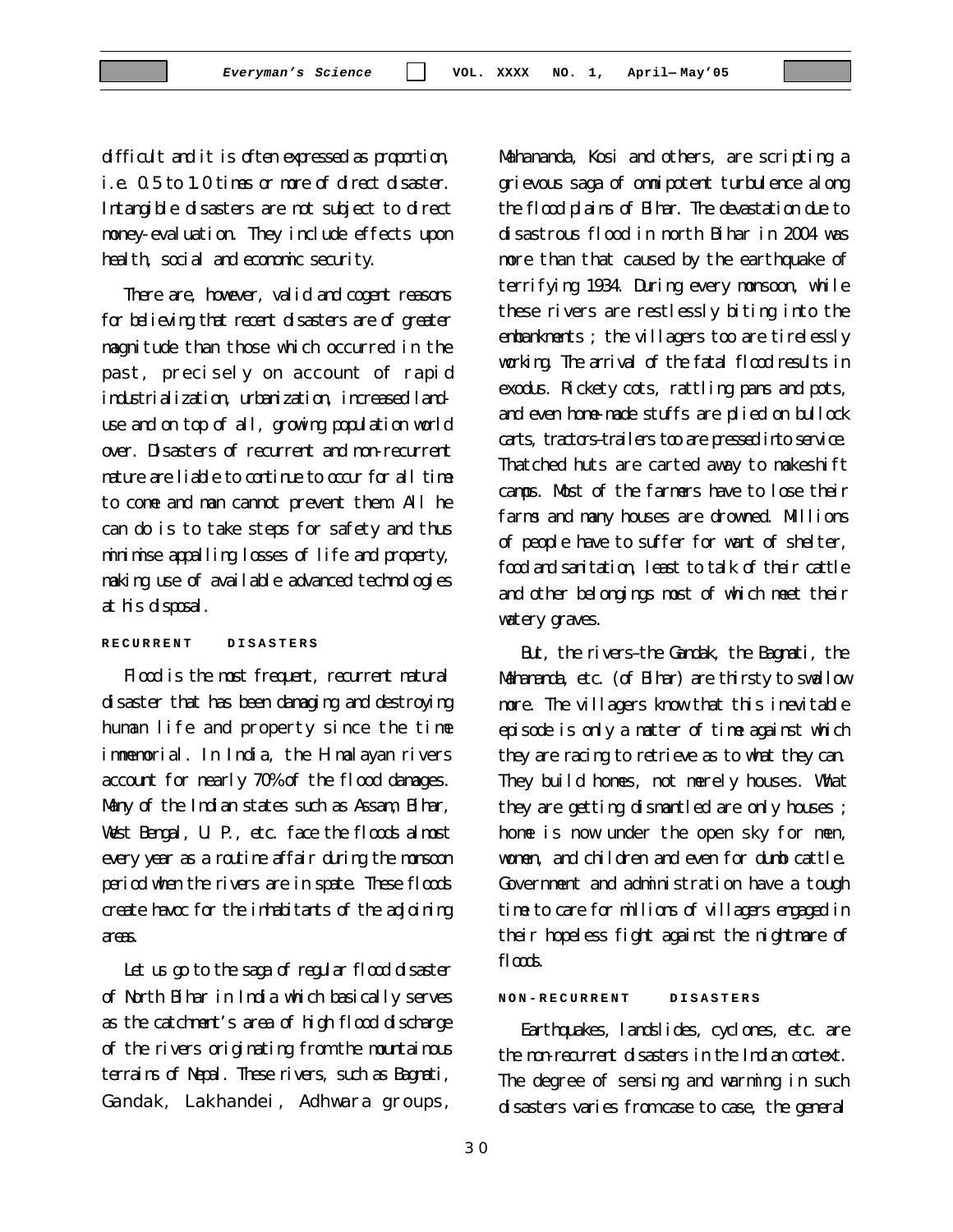constraint being less time margin incapacitating all the tackling machineries. As is evident from the Andhra Cyclone of May, 1990 in which more than a thousand people lost their lives despite four days' advance warning and prompt Govt. action. This goes without saying that the level of awareness and promptness in all concerned is still to be raised.

In the case of the earthquake, no precise warning system has so far been developed. The earthquake being the fastest acting destroyer of man-made structures brings down inadequately designed built structures immediately. Indian lore is full of references to earthquakes. In this decade, i.e. from 1991 to 2001, India has experienced several devastating earthquakes. The most recent earthquake of Bhuj and Ahmedabad in Gujarat on January 26, 2001 was so massive and furious that it defies all imagination.

In India, the northern region of the Himalayas and its foot-hills fall under the most active seismic zone. The Assam earthquake of June 12, 1897 was probably one of the biggest earthquakes in Indian history. The great alluvial trough of the Ganga is a tectonic one. The Bihar earthquakes of 1833, 1934 and 1988 had their origin in this trough. The loss of lives due to earthquakes in India over the last 200 years is more than a million. Simultaneous loss of property is even manyfold.

During the post-earthquake or post-cyclone investigations, one often observes that the damage varies from total destruction to only minor effects and including varying degrees such as partially or fully damaged or blown-out walls, broken windows, uprooted roofs, downed transmission poles, etc. The performance of

man-made structures during earthquake or cyclone has been observed to be very poor in potential disaster areas. The reason behind the inefficient performance and incapability of the structures is primarily due to lack of continuity, bracing, symmetry and redundancy of the structural and poor quality of construction. In most of the cases, substandard construction practice, inferior foundation and inadequate detailing have been the root cause of the structural damages. Seismic behaviour of masonry construction in general has been very unsatisfactory. Most catastrophic failures of unreinforced masonry buildings have been observed with obvious defects such as lack of proper joins, asymmetric layout of resisting elements and scarcity of walls in one direction.

In case of cyclones, some waterfront structures experience damage from storm surge and waves ; and strong gusty winds enhance the structural loads, leading to the successive failure of the structure. A typical failure is triggered by the failure of one or more of the system components. For example, since storm winds create lifting forces on the roof, poor connection or anchorage of the roof system to the walls can lead to the lifting of the roof. When wood-frame structures loose their roofs, the walls are left with no support at the top and usually collapse because of the surronding wind pressures. In some coastal communities, where the house are on masonry columns without any reinforcement, failure is often initiated at the foundation level due to uplift caused by storm surge. The losses to life and limb, economy and exchequer, social structure and morale are quite enormous and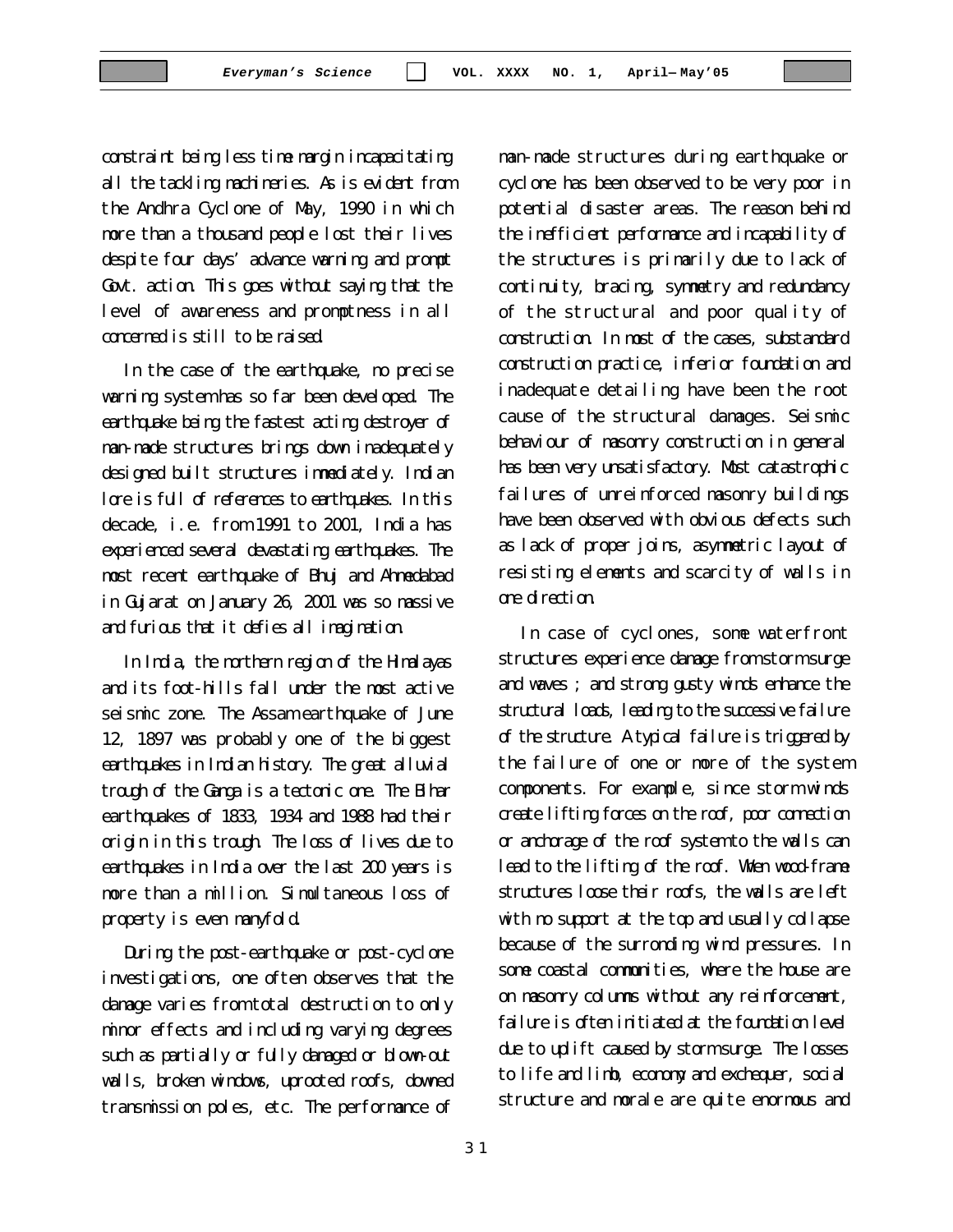devastating in such non-recurrent disasters. The recent Orissa cyclose of 1999 caused devastation in all fronts and loss of over 10,000 lives.

## **AWARENSS AND CONSCIOUSNESS OF DISASTERS**

A single disastrous event can destroy crops and buildings, roads and railways, water supply and power supply–even reduce a whole town or many villages into barren land. Once a disaster strikes, the aftermath is faced with variety of problems, mainly human and civic, Right from arranging food, drinking water, clothes, etc. to fighting insanitation, diseases, etc. the task of the tackling-authorities becomes formidable. All this results from the congestion of large number of people in limited space called rehabilitation centres or camps and that too with inadequate civic facilities. This poses additional problems for the attending physicians and workers. Pitiably, most countries, particularly the developing and under-developed ones, face the devastation first by the natual disasters and then start relief measures after the calamities. (Why not predict or monitor natural disasters, develop emergency preparedness and take measures to control their effects ?

We had to, in the past, put up with all such adversities and then we activated relief measures. But we can, at present, predict, control, monitor and manage most disasters through science and technology. The disaster consciousness should be a common concern for both the authorities as well as for the suffering people. For this purpose, proper education must be imparted both before and after the disaster. By inculcating a sense of cleanliness among the affected people and by administering proper medicines and drugs, postdisaster epidemics and diseases can well be contained to a satisfactory limit.

The level of education scenario of our society is dull and dreary. Hence the work of consciousness and awareness development among masses is very difficult, if not impossible. Some attempts may be carried out on the following lines. Suppose in the case of earthquakes or cyclones or regular floods, the regions are identified and it is possible to determine the type of seismic zone or cyclonic zone or the likelihood of recurrence of high flood discharge. These informations are available in the Codes of Practice developed by the Bureau of Indian Standards and also available with the various government departments related with these activities. Yet, these informations cannot be comprehended and understood by a person with shallow knowledge. Hence, it is recommended that the presentation of these informations should be made simple to such an extent that even a common person may follow it.

An extensive awareness programme consisting of cartoon films, slogans and posters containing scenes from actual earthquake disasters or flood disasters should be disseminated to the people through television channels, radio, cinema and newspapers. Demonstrations may be held in villages as well as the skilled persons may be invited to the institution for crash demonstration-cum-training programme. Even the course of the curriculum must provide the lessons about personal safety in the event of the occurrence of the natural disaster. The objective of this is to generate awareness and consciousness among the masses such that the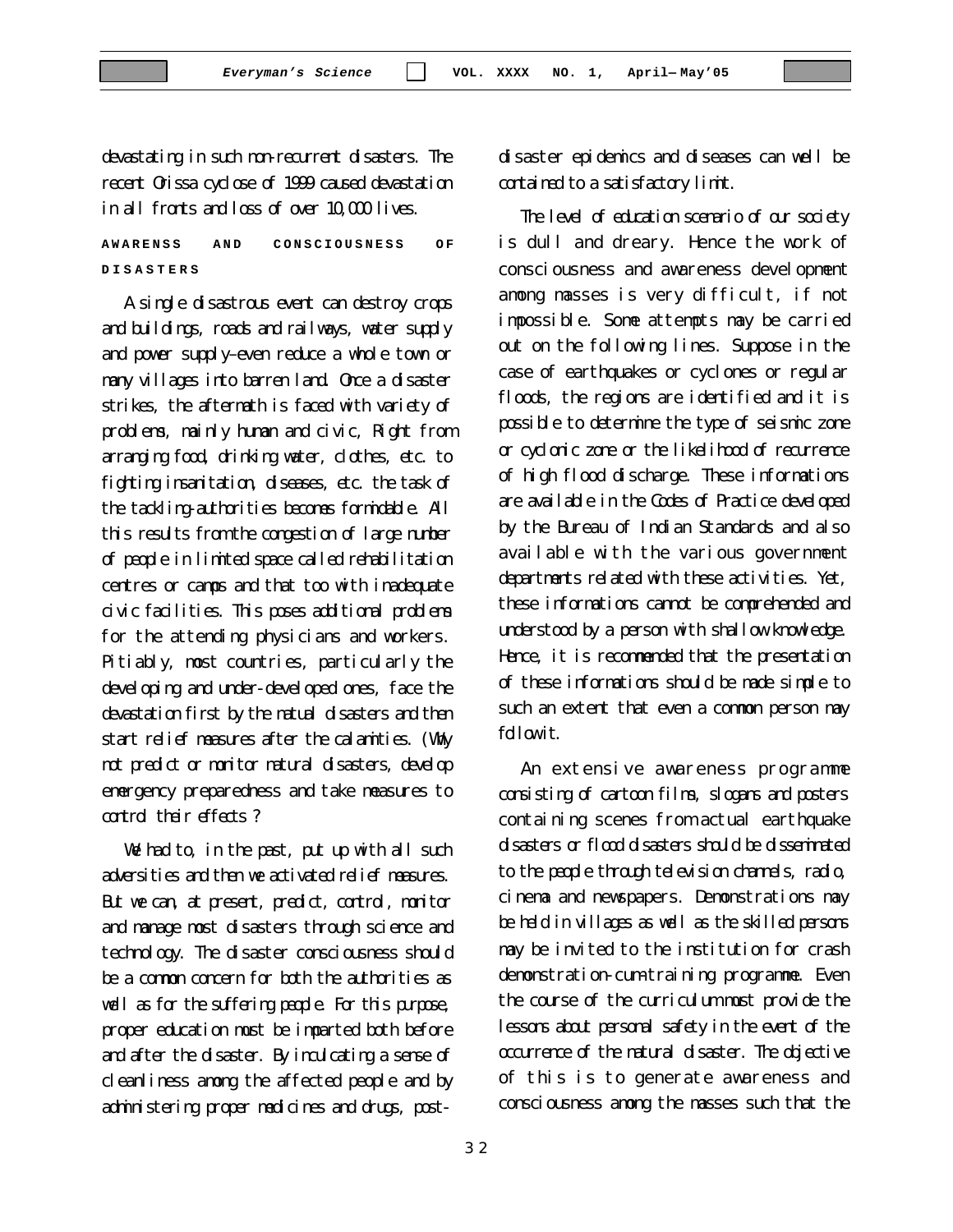persons of each and every stratum could observe and feel the nightmare of natural disasters whatsoever and its mitigation as well.

**DISASTER PREPAREDNESS IN A SOCIAL VACUUM**

In many developing and underdeveloped countries, a social vacuum has emerged between the theory and practice of natural disaster mitigation which inhibits action. The disaster mitigation measures adopted and executed by the government, without the participation of NGOs or community based organizations suffer from a series of maladies in many third world countries. These include the following :

**I. Failure to Initiate and Encourage Participation of People**

Many mitigation programmes are based on specialized technologies and professional skills. Therefore, these are carried out without the participation of the inhabitants of the disaster affected areas and their organizations in planning and execution. The local people are not involved for providing labour under organized self-help schemes. Hence, several programmes turn out to be uneconomic as they do not include the locally available resources for mitigation such as the local inhabitants themselves, their local skills, know how and organizations.

#### **II. Failure to Identify Vulnerability**

Many disaster mitigation measures are unidirectional and unisectorial, related to a specific type of disaster for a defined span and particular period of time. As a matter of fact, they cannot address vulnerability which is a complex phenomenon of people's actions and their socio-economic and physical condition. The data are available on community psychology, people's social and economic condition, and their behavioural response to disasters. Yet, much mitigation becomes null and void to take into account the complex range of constraints and normally it goes on to implement people's own decisions.

#### **III. Susceptibility to Manipulation**

The most serious criticism of the government sponsored mitigation is that due to concentration of power amongst a centralised management, it is susceptible to politial manipulation by powerful groups. Mitigation becomes merely an instrument for maintaining the status-quo or for actually making the poor people more vulnerable. Many programmes limit demands of people of low income group and their organizations either by outright repression or by cooption. For many political parties and the government, disaster mitigation is implemented more by political and economic self-interest than by humanitarian motives. Whenever a disaster strikes, this is the common feature of the news-columns of newspaper, TV channels and radio that the government and the opposition are engaged in making hue and cry and throwing blames on each other concerning the implementation of the mitigation measures.

It is, however, difficult to persuade the government to change its development policies. At the same time. NGOs and community based organization working in the field have little influence over the structural causes of disaster ; therefore, it is necessary to bring about a policy change in which a qualitatively different and more protagonist role of community based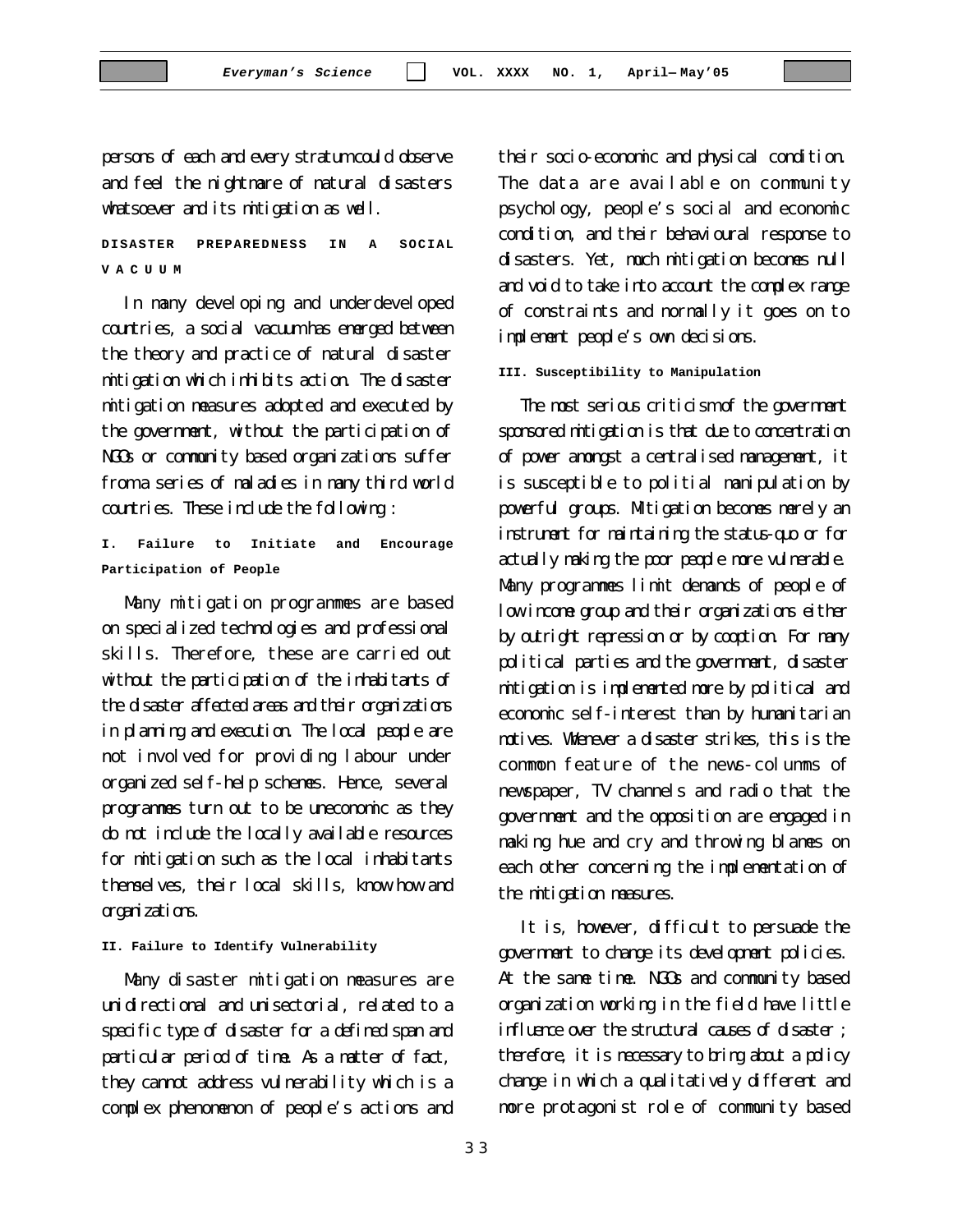organizations should be allowed. Further it is believed that NGOs can contribute in bringing the policy change as follows :

(A) As mediators, assisting in negotiations with govenment and international agencies.

(B) As organizers, reinforcing the network and coalitions and the exchange of informations.

(C) As advisors, supporting community based organizations that own mitigation programmes.

(D) As communicators, allowing the transfer of appropriate methodologies and technologies.

It is recommended that the mitigation role models should be developed by the NGOs which can be achieved by consensus at the following **three levels** :

**(i) With people and their organizations.**

**(ii) With NGOs and other institutions providing technical support, training and similar activities.**

**(iii) With local, regional and central government agencies which are able to execute mitigation with technical, legislative and financial support.**

It is, therefore, suggested that a model for NGOs intervention should be developed so that it may fill the vacuum between mitigation theory and practice which evidently exists and which may be applicable in many developing and underdeveloped economies.

#### **CONCLUSION**

Disasters cannot always be prevented but their effects can cerainly be mitigated. Natural disasters may be of two types such as recurrent ones and non-recurrent ones. For some disasters such as earthquakes, floods, etc., the prone areas can be earmarked and suitable mitigation provisions be made accordingly. Such areas need investigation, planning, provisions and manning of special facilities for timely mitigation of such disasters, their nature, degree of severity and exact location. Actions can be identified in case of a disaster by government, local and voluntary agencies and the inhabitants of the affected areas.

Experience of the mitigation of natural disasters has proved that a great deal of destruction takes place due to inappropriate planning and decision-making. If the structures are built adequately to withstand the fatal forces created by the disasters, the damages could be minimized.

Further, it has been proposed that NGOs can act as communicators between people and government and that real mitigation requires the complimentary participation of state, market and community sectors. A model for NGO intervention has been suggested so as to fill the vacuum between theory and practice of mitigation which evidently exists and which may be applicable in many developing and underdeveloped countries.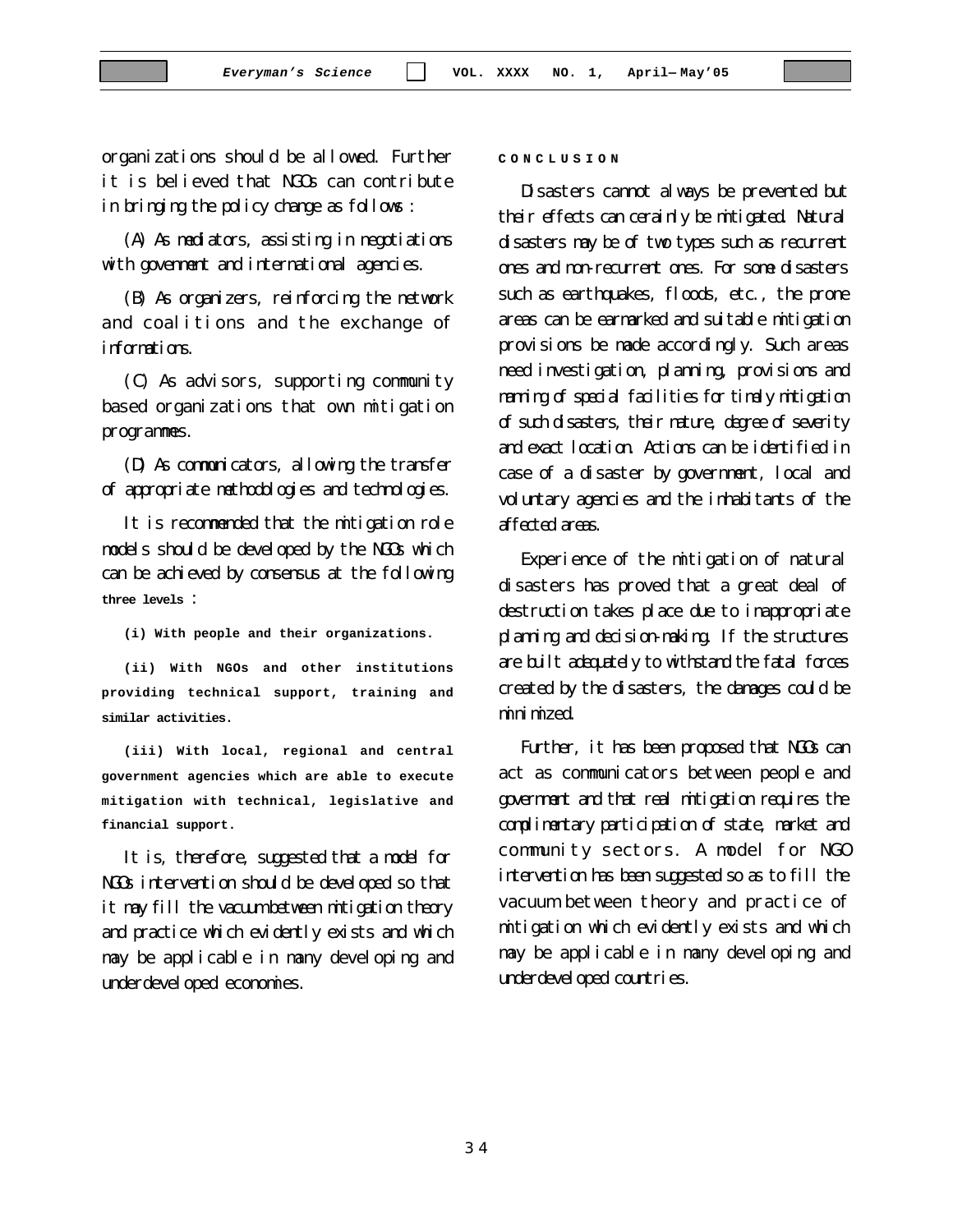# **SATELLITE REMOTE SENSING : AN OVERVIEW** V. M. Rokade and P. Kundal \*

**Remote sensing is science and art of obtaining information about an object through analysis of data acquired by a device located at a distance. Observations are made on the reflected/scattered of self emitted electromagnetic energy (EMR) from the earth in different wavelength bands. Remote sensing has the capability to provide timely, synoptic and repetitive coverage over large areas across various spatial scales. It is, therefore, a powerful tool for monitoring and assessment of natural resources. This technology has wide applications in agriculture, forestry, geology, hydrology, oceanography, urban development, soil mapping, disaster mangement and land use/ land cover mapping. Under Indian Remote Sensing satellite Programme, so far ten satellites have been launched by ISRO. These remote sensing satellites are equipped with sensors to provide data in different combinations of spatial, spectral and temporal resolution. In this article, an attempt has been made to provide an overview of the developments that have taken place in satellite remote sensing technology in India.**

#### **INTRODUCTION**

ne of the most exciting developments of modern times has been the advent of satellites–for studying the surface and atmosphere of the earth, for converting homes into class rooms, for weather forecasting and disaster warning, for communications, for TV and Radio transmission and for investigating space. Space instruments and remote sensing tools provide us new eyes to study this planet and they extend the scope of vision. Remote sensing derives information about an object from measurements made from a distance. It is a multidisciplinary activity, which deals with the inventory, **O**

monitoring and assessment of natural resources through analysis of data obtained by observations from a remote sensing platform. The observations which are synoptic, provide repetitive coverage of large areas and quantitative data. The system consists of a sensor (PAN, LISS I, LISS II, LISS III, WiFS, etc.) to collect electromagnetic radiation and a platform (satellite, aircraft, rocket, balloon, etc.) on which the sensor can be mounted. The information received by the sensors is reformatted and processed on the ground to produce photographs, CD's or computer compatible magnetic tapes (CCTs). The basic source for this technology is elctromagnetic radiation (EMR) and this energy is either received from a natural source like sun or from artificial sources like RADAR (Radio Detection and Ranging) and/or SONAR (Sound

Postgraduate Department of Geology, Nagpur University Law College Campus, Amaravati Road, Nagpur-440 001, India.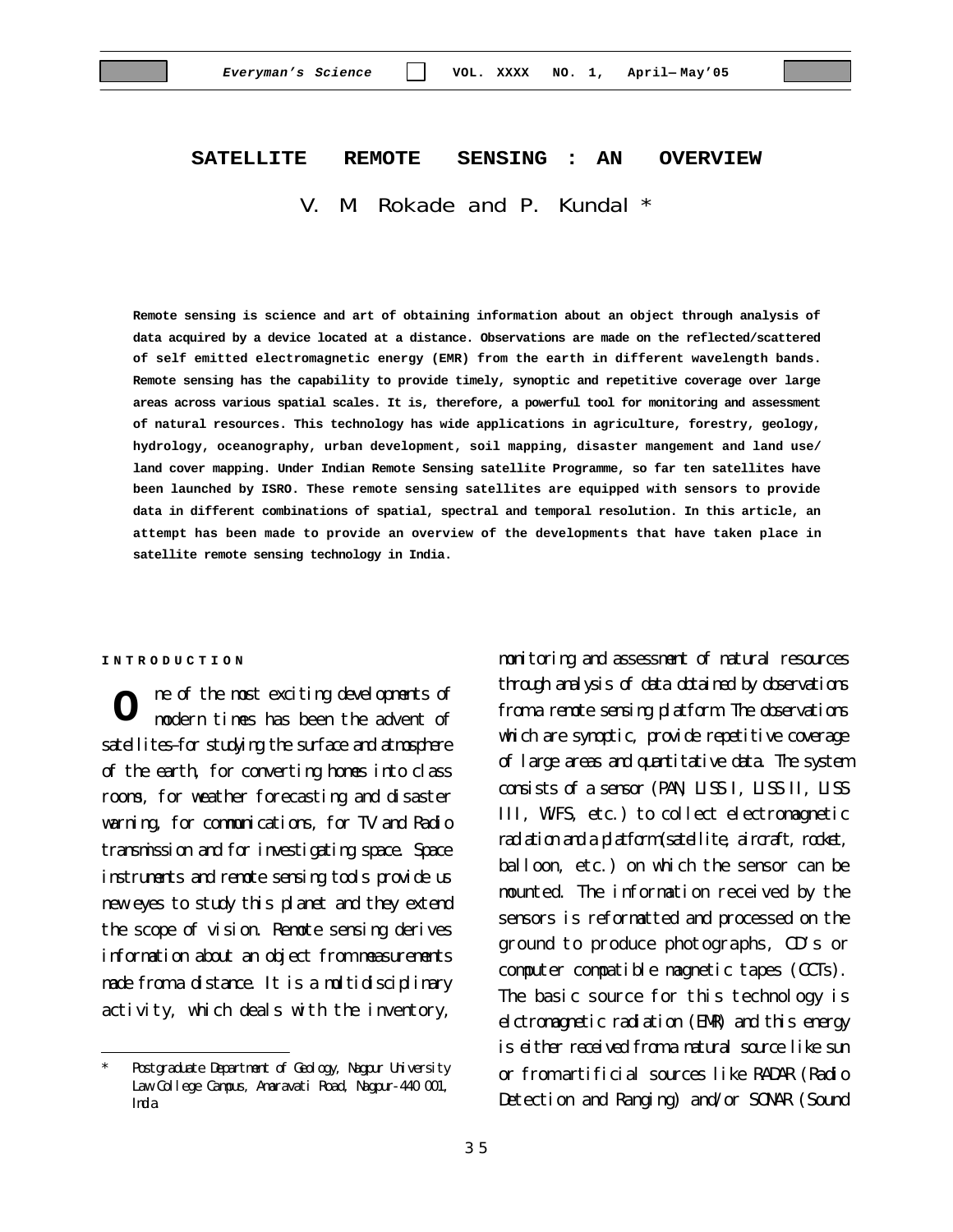Navigation and Ranging). This energy reaches the earth surface and gets reflected, transmitted or absorbed by varions objects, before being collected by the sensors mounted on satellites. Remote sensing of the earth has tranditionally used reflected energy in the visible spectrum and emitted energy in the thermal infrared and microwave regions to gather radiation that can be analysed numerically or used to generate pictorial representation i.e. a satellite image. Gathering of different range of wavelengths is the essence of what is termed as "*Multispectral Remote Sensing*". Images made from varying intensity signals show variations in gray tones in black and white images and as colours, in terms of hue, saturation and intensity. In general, there are three types of the satellite data products, namely, black and white image or Panchromatic satellite data, Normal colour and False Colour Composite (FCC).

**INTERPRETATION OF SATELLITE DATA**

Interpretation comprises detection, identification, description and assessment of significance of an object and pattern imaged. The satellite data do not provide complete information for applications without the use of ground truth. Thus, interpretation of satellite data needs to be followed by field visits. The remotely sensed data can be interpreted either digitally or visually, or by a combination of both. Digital analysis is done with the help of computers but, even after the digital analysis, the output is also visually analysed. In the case of visual interpretation, a few guidelines help us identify the features. (Elements of interpretation) The basic elements are shape, size, pattern, tone, texture, shadows, location, association and resolution.

**Shape :** It refers to the general form, configuration or outline of individual objects. The shape of some objects is so distinctive that their images may be identified solely from this e.g. roads, airports, rivers etc.

**Size :** The size of an object is one of the most useful clues to its identity, e.g. settlements, agricultural fields, reservoirs etc. This depends on the scale and resolution of the satellite image. Smaller features will be easily identified in large scale image.

**Pattern :** It is related to the spatial arrangement of objects into distinctive recurring forms. This can be explained through the pattern of a road and railway line. Eventhough both looks linear, major roads are generally associates with steep curves and many intersections with minor roads.

**Tone :** Tone refers to the relative brightness in colour of objects on satellite images. Different objects reflect/emit different amounts of energy in different wavelengths of the electromagnetic spectrum. In almost all cases, there is difference in tone or colour between objects or between an object and its background. For example, various shades of red colour in False Colour Composite (FCC) indicate the various types of vegetation. The blue colour indicates water bodies, the density of the colour being proportionate to the depth of the water body. Objects with high reflectance values are white in colour, e.g. snow, cloud, sand, salt affected areas, etc. Human settlements are bluish gray in colar.

**Texture :** Texture is the frequency of change and arrangement of tones. This is a micro image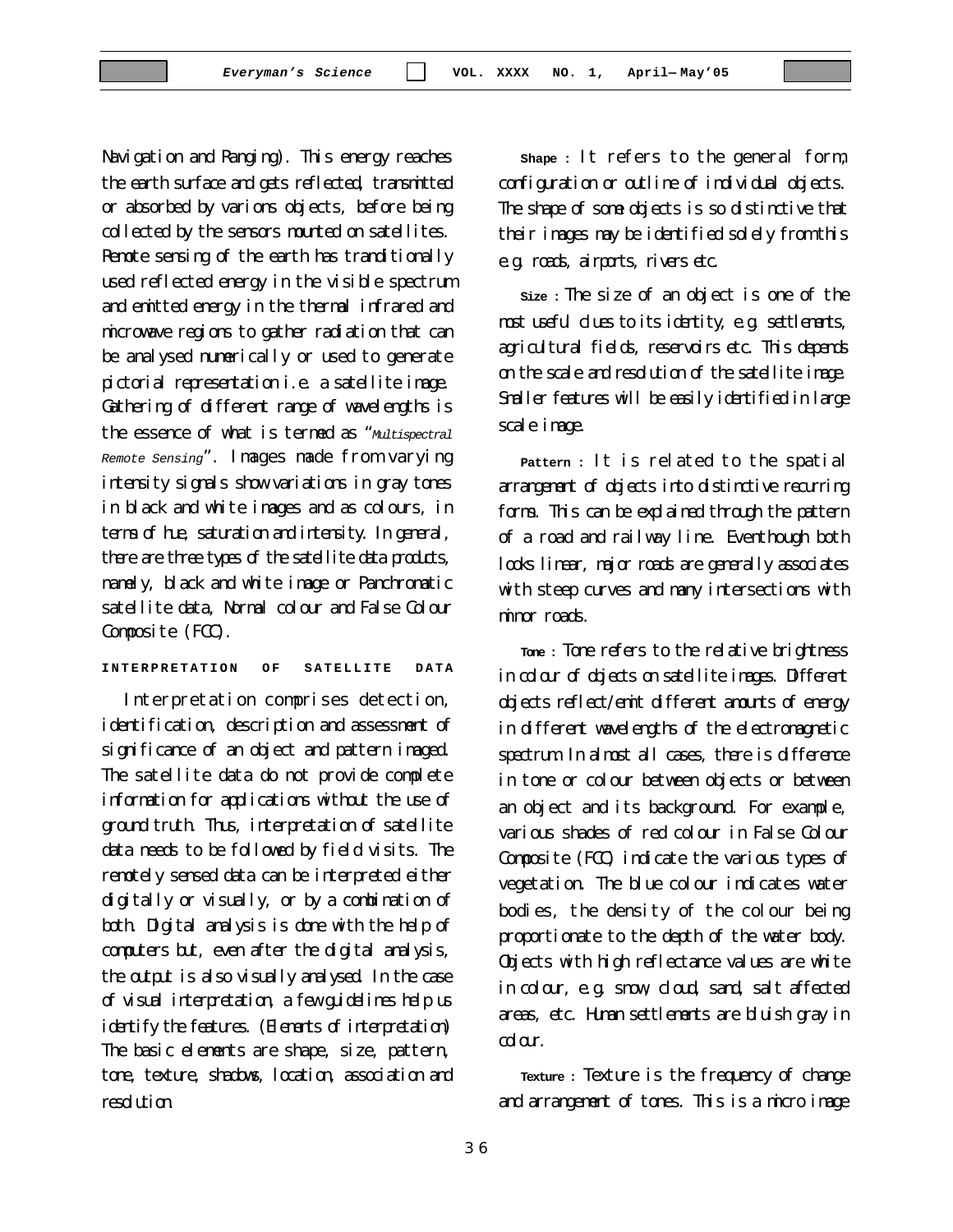characteristic. The visual impression of smoothness or roughness of an area can often be a valuable clue in image interpretation. Still water bodies are typically fine textured, grass medium and bushes rough. There are always exceptions as resolution of the satellite data plays a role. The grass may appear to be smooth, bushes medium and forest rough on lowresolution data of the same area.

**Site :** This refers to arrangement of objects with respect to one another, or with respect to terrain features. Aspect, topography, geology, soil, vegetation and cultural features on the landscape are distinctive factors that the interpreter should be aware of when examining a site. The relative importance of each of these factors will, of course, vary with local conditions, but all are important. Just as some vegetation grows in swamps, others grow on sandy ridges or on the sunny side vs. the shaded sides of hills. Crop types may prefer certain conditions (e.g. orchards on hillsides). Man-made features may also be found on rivers (e.g. bridge, dam etc.) or on hilltops (e.g. observatory or radar faility).

**Shadow :** It indicates the outline of an object, for example ; Church steeples and smokestacks can cast shadows that can faciliate their identification. Tree indentification can be aided by an examination of the shadows thrown.

**Association :** Some objects are so commonly associated with one another that identification of one tends to indicate or confirm the existence of another. For example, a shadow is associated with clouds, sand dunes are associated with deserts, mangroves with the coastal regions, etc.

**Resolution :** It depends upon the imaging device i.e. sensors and includes of spectral and spatial resolutions. The spectral resolution helps in identifying the feature in specific spectral bands. High spatial resolutions images are useful in indentifying small objects.

**APPLICATION OF REMOTE SENSING**

Remote sensing is useful in evolution of natural resources potential and projections for the future economic scenario, assessment of land and oceanic rescources that are physically useable and economically relevant and identification of management strategies that offer sustained production and other benefits. Analysis of constraints related to resource developmentphysical, economic or social and indentification of appropriate corrective and conservative measures are also possible by remote sensing. This advanced technology has been extensively applied in several fields and areas of the study, some of which are outlined below :

#### **(a) Geological Mapping**

This involves identification of rock types, landforms, structures and lineaments. Mapping in the inaccessible terrain like the Himalayas has been possible by using remotely sensed data. Large aerial coverage given by the remotely sensed data help in indentifying various regional structures and lineaments. The use of remote sensing data to map large area and then to demarcate the target area for detailed field study is of enormous help for exploration geologists.

#### **(b) Agriculture and Forestry**

India is an agriculture intensive country, and in this scenario, a technology like renote sensing can provide timely and reliable information on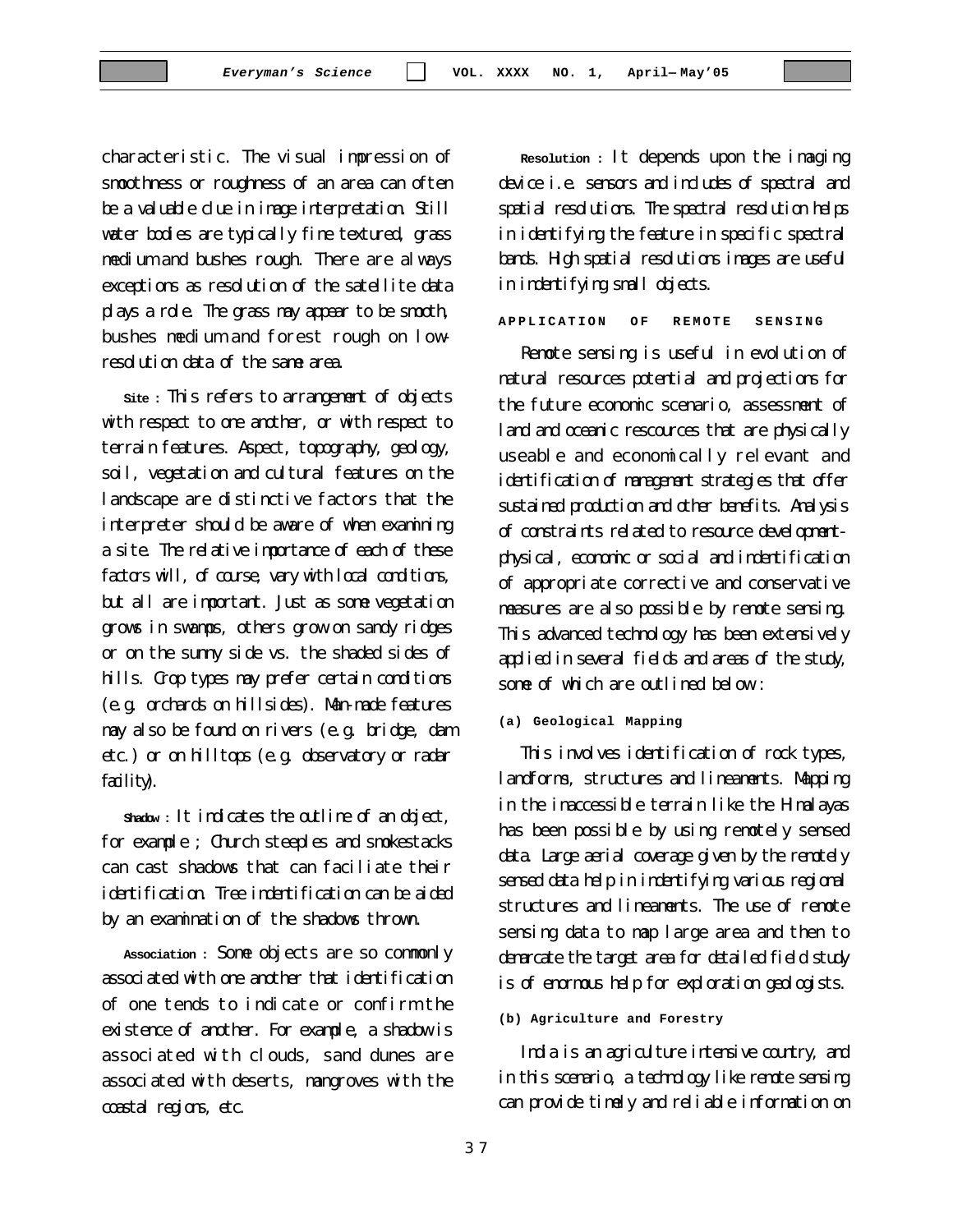agriculture which is a prerequisite for optimal land use planning and formulating policies on food security. Mapping of vegetation species from remote sensing media is widely followed because many sensing devices operate in the green, red and near infrared regions of the electromagnetic spectrum. Crop area estimation, crop yield estimation, crop yield prediction, chlorophyll absorption studies, forestry monitoring etc. are some of the applications in practice. Repetitive coverage of an area helps in monitoring deforestation/afforestation.

```
(c) Land Use / Land Cover Mapping
```
A knowledge of land use and land cover is important for many planning and management activities concerned with the surface of the earth and satelite image is a powerful medium for mapping what's at the earth's surface. One can identify and categorize the various natural and man-developed features in terms of "land cover", and "land use", which refers specifically to how the land is used for human activities.

**(d) Soil Mapping**

Mapping and monitoring of soil resources is one of the major pre-requisites for estimating land capability and imigability by assessing saltaffected soils, eroded lands, shifting cultivation, etc. For careful land use planning, waterlogged areas have to be delineated in order to take up preventive and reclamative measures. These days soil mapping using satellite remote sensing is commonly followed practice.

#### **(e) Water Resources Applications**

Water resources studies include both surface and subsurface water potential tapping. Remote sensing data are used in identification of the natural drainage system, sources of the major river, etc. for effective planning of reservoirs and for fruitful watershed development and mangement. Drinking water, which is one of the basic human needs, is still a precious commodity in many parts of India. Satellite data are being used for preparing hydrogeomorphological maps towards indentifying sites for sustainable drinking water sources.

#### **(f) Disaster Mangement**

The primary role of the remote sensing data for natural disaster managment is two fold, disaster forewarning and monitoring. The use of the data in flood management, volcanic eruptions, forest fire mangement, oil spill etc. is widely acclaimed. These days, remote sensing data have found its application in seismic monitoring also. The other branch of application of the data includes studies in oceanography, which includes sea temperature and depth measurment, ocean coast monitoring, etc.

**INDIAN REMOTE SENSING PROGRAMME**

The remote sensing program was initiated in India in 1970 when aerial survey was conducted to produce Infrared Imagery to study the coconut wilt disease in Kerala plantation. Since then remote sensing technology and the applications have developed tremendously.

Following the successful demonstration flights of Bhaskara 1 and Bhaskara 2 launched in 1979 and 1981 respectively, India began development of an indigenous IRS (Indian Remote Sensing Satellite) program to support the national economy in several areas of application. The launch of first operational Remote Sensing Satellite, IRS-IA on 17, March 1988 was an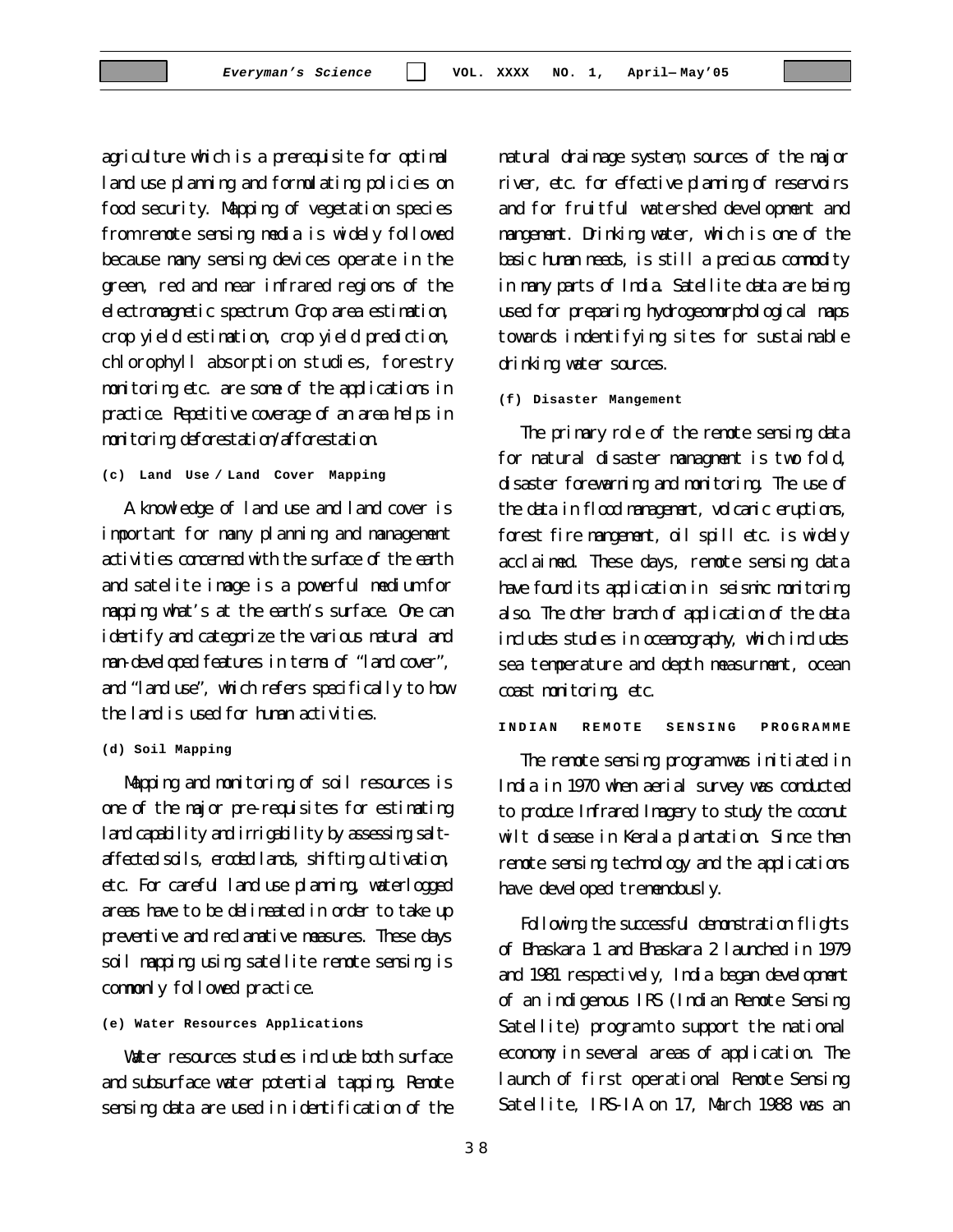important feather in the cap of ISRO (Indian Space Research Organization). IRS-1A was carried two sensors namely LISS-I and LISS-II (Linear Imaging Self-Scanning System). On March 17, 1995, IRS-1A was retired from routine service after collecting about 300,000 images. The IRS-1B was launched on August 29, 1991, It is a follow-up satellite of the IRS-1A, and its instruments are practically identical to those of the IRS-1A. The IRS-1E was launched on 20th September 1993 by the first Indian PSLV (Polar Satellite Launch Vehicle) rocket, but it ended in a failure when the payload plunged in the ocean. The IRS-1E and the IRS-P series are considered to be experimental satellites. On October 15, 1994, IRS-P2 was launched from Sriharikota aboard the PSLV. This satellite provides Panchromatic data (useful for urban planning and mapping), multi-spectral data (for natural resource planning) and the WiFS (for large-area vegetation monitoring). IRS-1C and IRS-1D, which are identical, were launched on December 24, 1995 and September 28, 1997, respectively. They carry three cameras namely, Panchromatic Camera (PAN), Linear Imaging Self Scanner (LISS-III) and Wide Field Sensor (WiFS). Unfortunately, IRS-1D was almost lost when it entered a wrong orbit due to malfunction of PSLV. The IRS-P3 satellite was launched from Sriharikota using PSLV on March 21, 1996. It has an X-ray astronomy and two remote sensing payloads, namely WiFS and MOS. On May 26, 1999, IRSO launched OCEANSAT-1 (IRS-P4), which is the first Indian satellite dedicated fully for the study of oceans. It carries the Ocean Colour Monitor (OCM) and the Multi-frequency

3 9

Scanning Microwave Radiometer (MSMR). TES (Technology Experiment Satellite) was launched on board PSLV in October 2001 to demonstrate and validate technologies that could be used in the future satellites of ISRO. The heaviest earth-observation spacecraft, RESOURCESAT-1 (IRS-P6) was launched on October 17, 2003. It is the most advanced satellite built by ISRO, bringing continuity to the current IRS 1C and 1D programmes. Data derived from RESOURCESAT-1 can be used for advanced applications in vegetation dynamics, crop yield estimates, disaster mangement support etc.

India is presently pressing ahead with an impressive national programme aimed at developing more and more Earth observation satellites to meet ever-increasing demands which have been created with the use of this technology. The Earth observation system, as an important space infrastructure, has now become an essential tool for the government for achieving the goal of application of technology for national development.

#### **CONCLUSION**

In a country like India, which has diverse spreads in terms of geography and population, it is essential to put satellite data to effective use and ensure that the advantages percolate to the grass-root levels for overall development. Remote sensing technology by virtue of many advantages has become a very useful tool in the hands of scientists, planners and administrators in obtaining accurate informations on various aspects. Various national level operational projects viz. Drought Monitoring, Disaster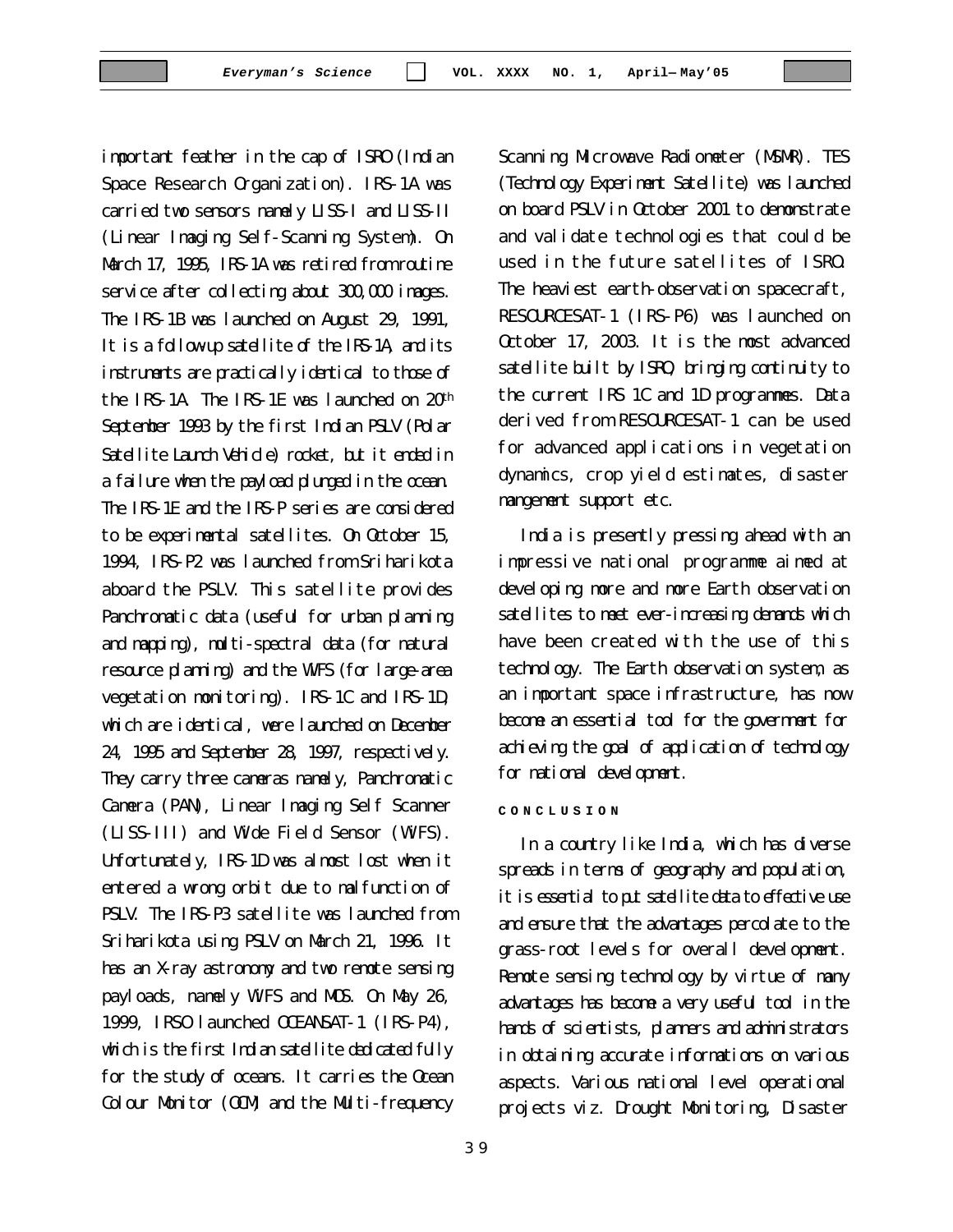Management, Urban Studies, Soil Mapping and Land Degradation Studies, Geological Surveys, Mineral Targeting, Drinking Water Potential Zone Mapping, Watershed Development Planning and several others, are conducted by National Remote Sensing (NRSA) with concerned government organizations have been giving good results in reaching space technology for the benefit of common man. Due to improvement in space borne remote sensing satellites in terms of spatial, spectral, temporal and radiometric resolutions there will be further enhance and extend the benefits of space technology. Like other developed countries India has a well-integrated and self-supporting space programme, which is providing and will continue to provide important services to society in fiture.

**FURTHER READING**

- 1. B. L. Deekshatulu and George Joseph, **Current Science, 62(3)**, 272-273, 1992
- 2. F. F. Sabnis, 'Remote Sensing : Principles and Interpretation, 1987, Second Edition, Freeman, New York.
- 3. M. S. Lillesand and R. W. Kiefer, 'Remote Sensing Image Interpretation', 1994, John Wiley and Sons, New York.
- 4. Manorama Year Book (1999, 2000, 2001, 2002 and 2003)
- 5. S. A. Drury, 'A Guide to Remote Sensing : Interpreting Images of the Earth' 1990, Oxford University Press, New York.

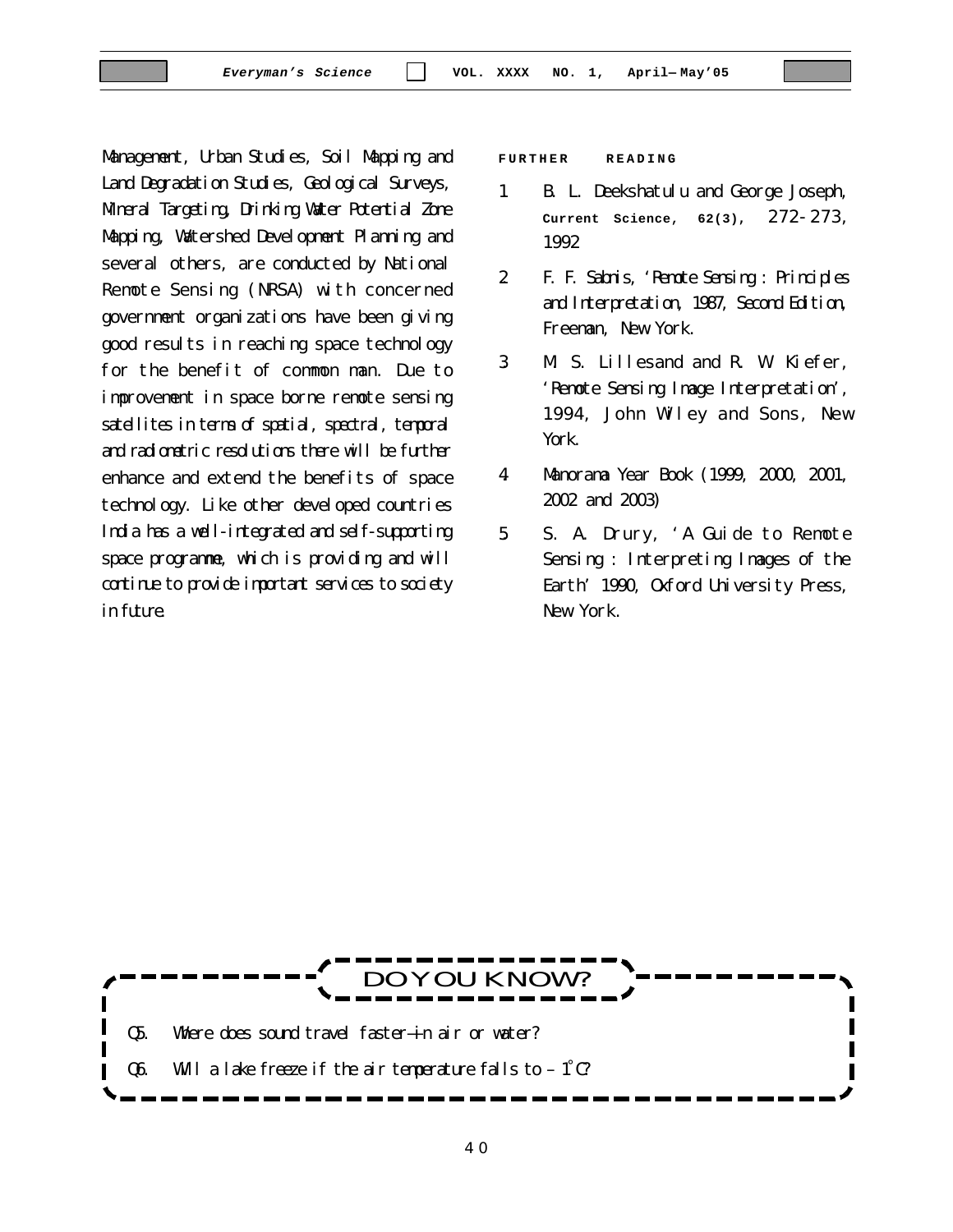### **IS IONISING RADIATION BOON OR CURSE TO HUMAN HEALTH ?**

#### Arun Chougule \*

**Discovery of X-rays in 1895 by Prof. W. C. Roentgen has revolutionised the medical diagnosis procedures. Though most of the crucial medical decisions are dependent on X-ray diagnosis and early diagnosis of some diseases depends completely upon X-ray examination, yet it cannot be ignored that the diagnostic radiological procedures contribute maximum population dose as compared to other man made radiation sources. There is growing concern to radiation doses received by the patients during various radiological procedures. The dose received by the patient varies from machine to machine, technique used and safety precautions followed. X-ray is many a times being overused as a ritual diagnostic procedure. The patient receives radiation dose in excess due to bad practice and bad equipment. Hence every X-ray machine should be subjected to periodic quality assurance (QA) test and radiation protection survey.**

#### **INTRODUCTION**

ver since human is born on this earth, he **i** wer since human is born on this earth, he is bombarded by ionising radiation. Everybody on this earth, irrespective of his place of stay and occupation, is getting some dose of ionising radiation which exists all around us. This is called natural background radiation (terrestrial and extra-terrestrial). The natural background radiation varies from place to place. It is maximum, 260 mSv/year, at Chavara coast of Kerala and average for whole India is about 2 mSv/year. We have no control over the natual background radiation exposure. In addition to natural background radiation, human is exposed to manmade radiation. **Amongst the manmade**

**ionising radiation, X-ray diagnostic procedures contribute the highest per capita radiation dose to the population over and above the natural background radiation**.<sup>1</sup>

On 8th Nov. 1895, Prof. Roentgen discovered X-rays which has revolutionised the medical imaging. It is overwhelming to know that within one year, in 1987, 49 books and over 1000 article were published on use of X-rays in Medicine. Since the discovery, X-rays are being widely used as the most important and reliable scientific tool for effecting proper diagnosis of ailment and for assessing the efficacy of the treatment given to the patient. Use of X-rays for radiography and fluoroscopy started in 1896, whereas radioisotope use for nuclear medicine procedures started in 1950. X-ray CT was put to clinical use in 1972 and X-ray digital imaging was introduced in 1977. WHO reports that more

Department of Radiotherapy, SMS Medical College & Hospital, II-38, Gandhinagar Govt. Quarters, Gandhinagar Jaipur-302015, Email : arunchougule@sancharnet.in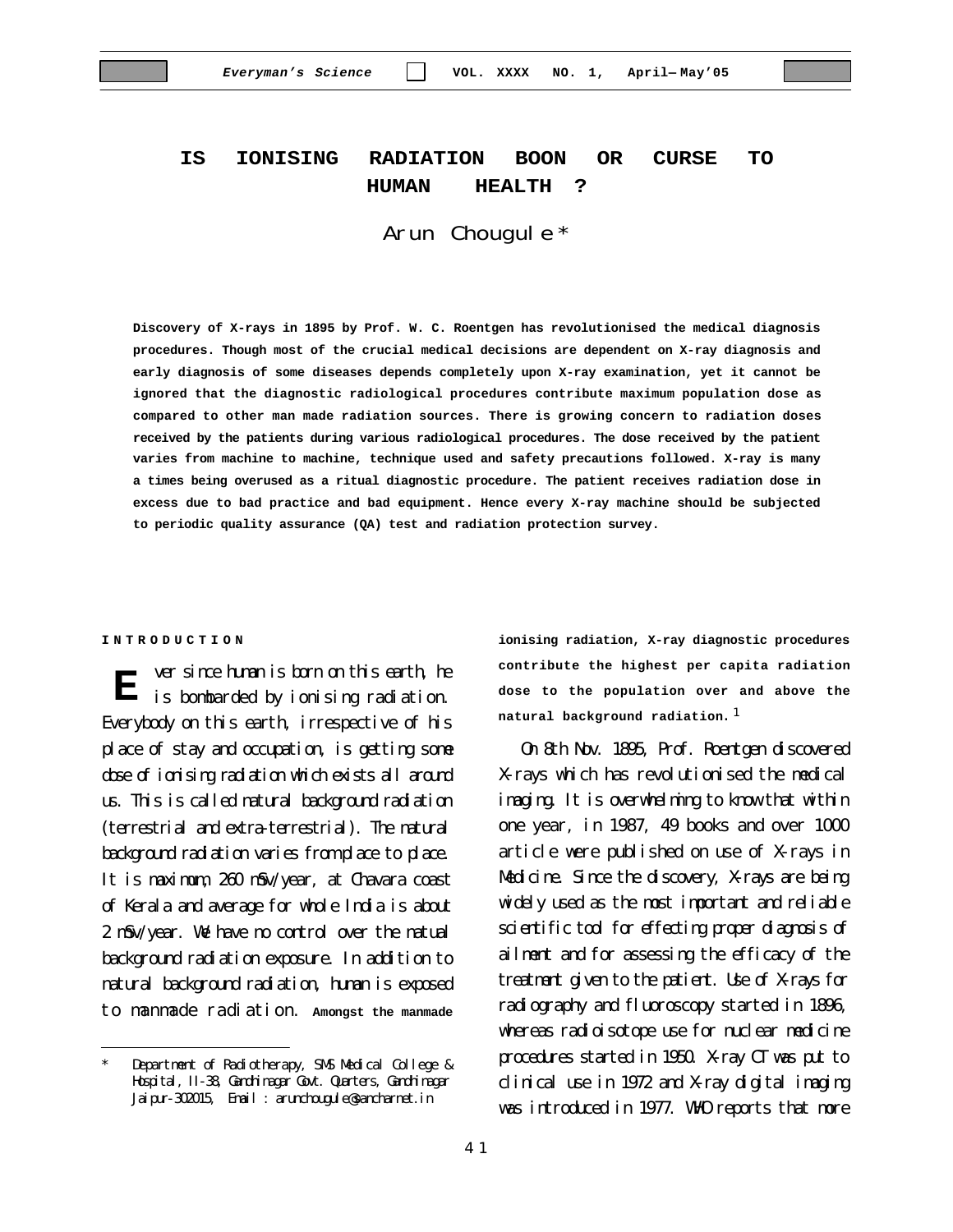than one third of all crucial medical decisions are dependent on radiological procedure and early diagnosis of some diseases depends only on X-ray examination. However, the fact that the diagnostic radiological procedures contribute maximum population dose, as compared to other man made radiation source, cannot be ignored and more so when, on one hand, X-ray diagnostic facilities are being made available to larger section of the society (the frequency of radiological procedures per person per year has increased more than twice in last two decades) and on the other hand, public awareness is growing of the potential hazards of the radiation at rapid rate. Many a times the X-ray diagnostic procedure is being over used as ritual/routine diagnostic procedure. Clinician should first ask himself/herself before ordering the radiological investigation as to what he/she is going to do if the radiological diagnosis turns positive or negative. If the answers for both these are the same, then there is no need of that radiological investigation.

Ionising radiation has played an important role in medicine ever since the discovery of Xrays and radiocativity at the end of the nineteenth century. The benefits it has brought are innumerable, but there is also a risk of harm from the radiation exposure. Though the radiation is beneficial to mankind, it has many harmful effects on human. The fact that ionising radiation produces biological damage has been known for many years. The first case of human injury was reported in literature just a few months following the discovery of X-rays and the first case of radiation induced cancer was reported in

1902. During the early years, indiscriminate use of X-rays has caused visible damage to several physician and X-ray enthusiasts. In 1921, Dr. Ironside Bruce, a pioneering radiologist in London hospital died of cancer at the young age of 36 years. By 1922 more than 100 radiologists had been reported to have died due to radiation induced cancer. In spite of all these reports, the enthusiasm for use of X-rays was so overwhelming that radiation protection awareness was gradually forthcoming. The radiation dose limits to radiation workers have been reduced drastically from 1100 mSv/year to 20 mSv/ year during 1934 and 1992. Therefore, all possible measures, to reduce or limit radiation does received by patient and staff during various radiological procedure, are essential.

Now we will try to understand how the radiation causes damage to human body. The absorption of x-rays (ionising radiation) in human body may lead to cause many kinds of physical, chemical and biological products or lesions. The physical events such as excitation and ionisation are very short lived and last for less then  $10^{15}$  sec. The chemical process which takes place within  $10^{-6}$  sec. after irradiation produces free radicals such as OH, RH, and  $H_2O_2$ . These radicals/chemical lesions diffuse through and/or react with other bio molecules in the human cell such as DNA molecules, thereby creating DNA radicals i.e. creating bio molecular lesions in the organic material within the cell. DNA radicals are also produced by direct action of radiation. In the direct action the atoms of the target, i.e. DNA, itself may be damaged. While in the indirect action the atoms of target, i.e.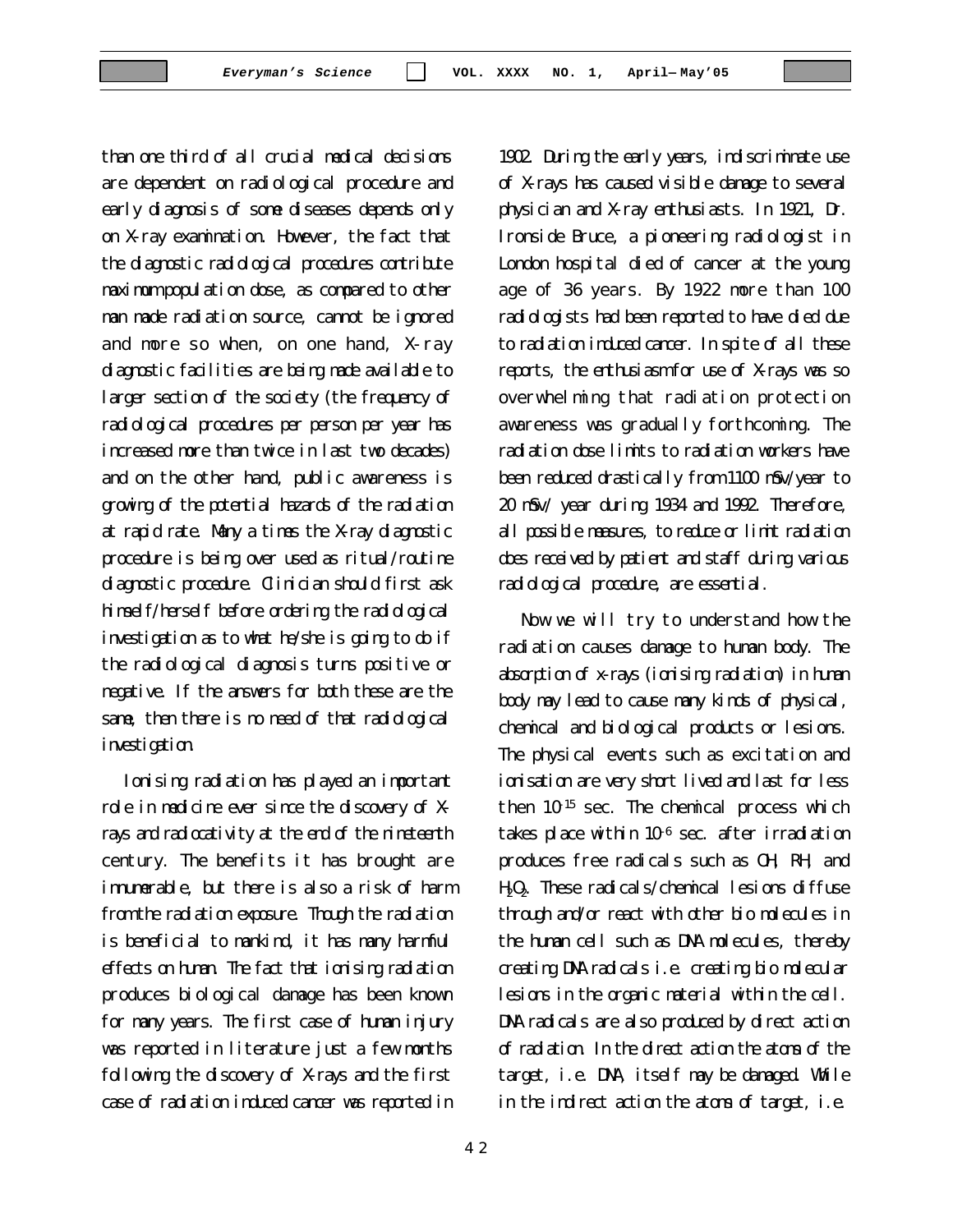DNA, may be damaged via interation of OH radicals. The bio molecular lesions are relatively longer lived and can last for minutes, hours, days, months or even sometims for years. The entire process is extremely complex. The radiobiological effects in biological system are of two types (1) Somatic effect occurring in the exposed individual and (2) Genetic effects which occur in the next or subsequent generations (progeny).

#### **RADIATION DOSE UNITS**

The unit of radiation absorbed dose is Gray (Gy). If 1 Joule of energy is absorbed in 1 gm of tissue the absorbed radiation dose is 1 Gy. The commonly used sub unit of Gy is the milligray (mGy) which is one thousandth of the gray and 1 mGy = 0.1 rad. Similarly 1  $\mu$  Gy = 0.001 mGy. For radiation protection, the dose equivalent unit of Sievert (Sv) is used and 1 Sv = 1 Gy  $\times$  Q  $\times$  N. Where Q is the quality factor which is different for different kind of radiation (for X and  $\gamma$  rays it is 1, for alpha particles it is 20) and N is normalization factor which takes into account the radio sensitivity of tissue into account. For simplicity for X and  $\gamma$ rays  $1 \text{ Gy} = 1 \text{ Sv}$ .

**HOW MUCH RADIATION DOSE IS SAFE FOR HUMAN ?**

There is no threshold of radiation dose for the initiation of some deleterious biological changes. Even a small dose may increase the risk of cancer and small absorbed dose in gonads may induce mutation or chromosomal changes potentially capable of inducing hereditary disorders in the offsprings. These types of effects are known as stochastic, that is the probability

of occurrence of the effect depends on the absorbed dose, whereas the severity of the effect is independent of the dose. **The current knowledge of radiation biology indicates that even the low doses of ionising radiation have ability to enhance the cancer risk to three times than what was estimated earlier. Similarly the recent studies also indicate that low level of ionising radiation have the potential to effect the IQ of the unborn, if it was exposed in womb**. A fetus exposed between 8 and 15 weeks of the conception may have various degrees of physical and mental impairment depending on the dose and shift of 30 IQ units per Gy dose is a possibility. Therfore, it is assumed in radiation protection planning that every increment of dose in an individual may carry some risk, even though the risk for a particular X-ray examination is small. It is therefore essential to quantify the radiation dose to the patient from diagnotic X-ray and CT procedure to predict the possibility of harmful effects. The CT scanner has become a popular tool and this modality is being over used in both the sexes and in all age group. The CT images are uniquely informative but delivers very high radiation dose. It has been observed that the unnecessary high dose in the diagnostic radiological procedures is due to :

1. Radiological investigations which are often requested without adequate evaluation of the patient and alternative techniques.

2. High repetition rate due to wrong techniques, improper procedure, incomplete patient preparation etc.

3. Poorly trained or casual attitude of the trained staff.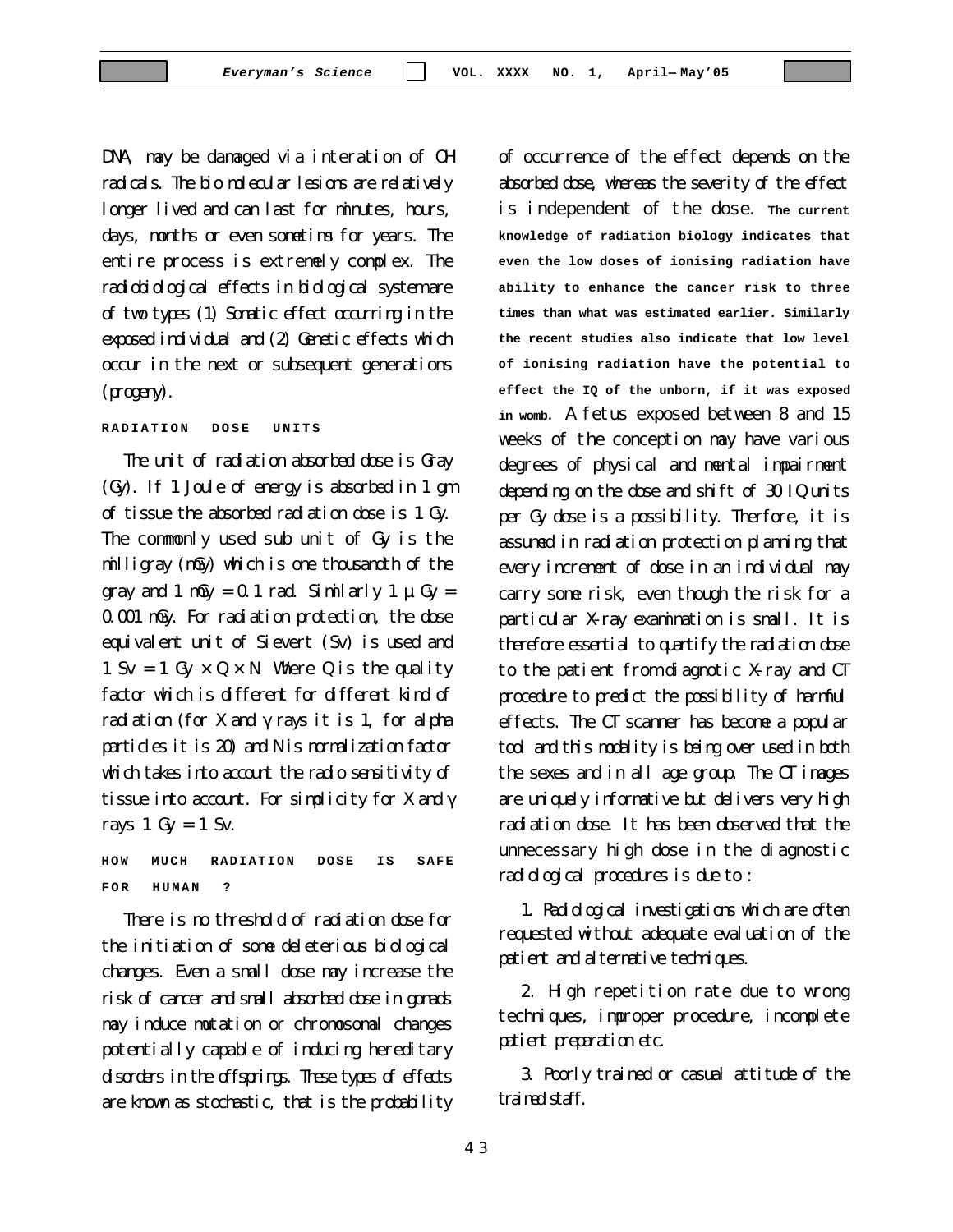4. Inappropriate or poorly functional equi prent.

5. Incorrect radiological technique.

6. High work load.

In an attempt to quantify the radiation doses received during different radiological procedures, the author<sup>2, 3, 4, 5, 6</sup> has carried out extensive measurements in various private and govt. hospitals of Rajasthan and the radiation doses received by the patient in common radiological procedures is given in Table-1. Similarly the

#### **TABLE–1**

RADIATION DOSES RECEIVED BY PATIENT SKIN SURFACE DURING COMMON RADIOLOGICAL PROCEDURES

| $\mathbf{R}$<br>NO. | RADI OLOGI CAL<br><b>PROCEDURE</b> | <b>SKIN SURFACE</b><br><b>DOSE</b> |
|---------------------|------------------------------------|------------------------------------|
|                     |                                    | mGy                                |
| 1                   | AP chest                           | $0.3 \pm 0.1$                      |
| 2                   | Pa pns                             | $7.4 \pm 1.4$                      |
| 3                   | Skull Radiograph                   | $64 \pm 1.3$                       |
| 4                   | Cervical Spine AP                  | $51 \pm 0.9$                       |
| 5                   | Kub                                | $\textbf{62}\pm\textbf{11}$        |
| 6                   | Hysterosal pingog-                 | $9.2 \pm 2.1$                      |
|                     | raphy (HSG)                        |                                    |
| 7                   | <b>Bronchography</b>               | $45.1 \pm 6.2$                     |
| 8                   | Cystourethrogram                   | 146. $0 \pm 12.0$                  |
| 9                   | Myel ography                       | $519.0 \pm 186.0$                  |
| 10                  | Barium Meal                        | 115. $6 \pm 25.2$                  |
| 11                  | Barium Swallow                     | $150.0 \pm 12.0$                   |
| 12                  | Barium Enema                       | $164.0 \pm 40.0$                   |

organ doses in common examination by CT is given in Table-2 so as to get an idea about the radiation doses received by various organs during various CT procedures. To emphasize the magnitude of radiation doses delivered by some common CT procedures I have attempted the comparison of radiation doses received

#### **TABLE–2**

RADIATION DOSES TO IMPORTANT SENSITIVE ORGANS DURING VARIOUS CT PROCEDURES

| <b>EXAMINATION</b> | ORGAN              | <b>DOSE</b>     |
|--------------------|--------------------|-----------------|
|                    |                    | <b>RECEIVED</b> |
|                    |                    | mGy             |
| <b>Skill</b>       | <b>Brain</b>       | $24.3 - 32.2$   |
|                    | <b>Bone Marrow</b> | $31 - 41$       |
|                    | Thyroid            | $0.91 - 1.4$    |
| <b>Thorax</b>      | <b>Breast</b>      | $23.5 - 27.1$   |
|                    | Lungs              | $20.0 - 25.5$   |
|                    | <b>Bone Marrow</b> | $43 - 58$       |
|                    | <b>Thyroid</b>     | $23 - 31$       |
| Abdomen            | <b>Upper Large</b> | $20.0 - 26.7$   |
|                    | <b>Intestine</b>   |                 |
|                    | Lower Large        | $10.1 - 13.5$   |
|                    | <b>Intestine</b>   |                 |
|                    | Uterus             | $14.7 - 20.1$   |
|                    | <b>Bone Marrow</b> | $69 - 97$       |
| <b>Pelvis</b>      | Utens              | $16.1 - 21.9$   |
|                    | <b>Upper Large</b> | $7.5 - 10.3$    |
|                    | Intestine          |                 |
|                    | Lower Large        | $14.6 - 19.8$   |
|                    | Intestine          |                 |
|                    | <b>Bone Marrow</b> | $5.6 - 7.9$     |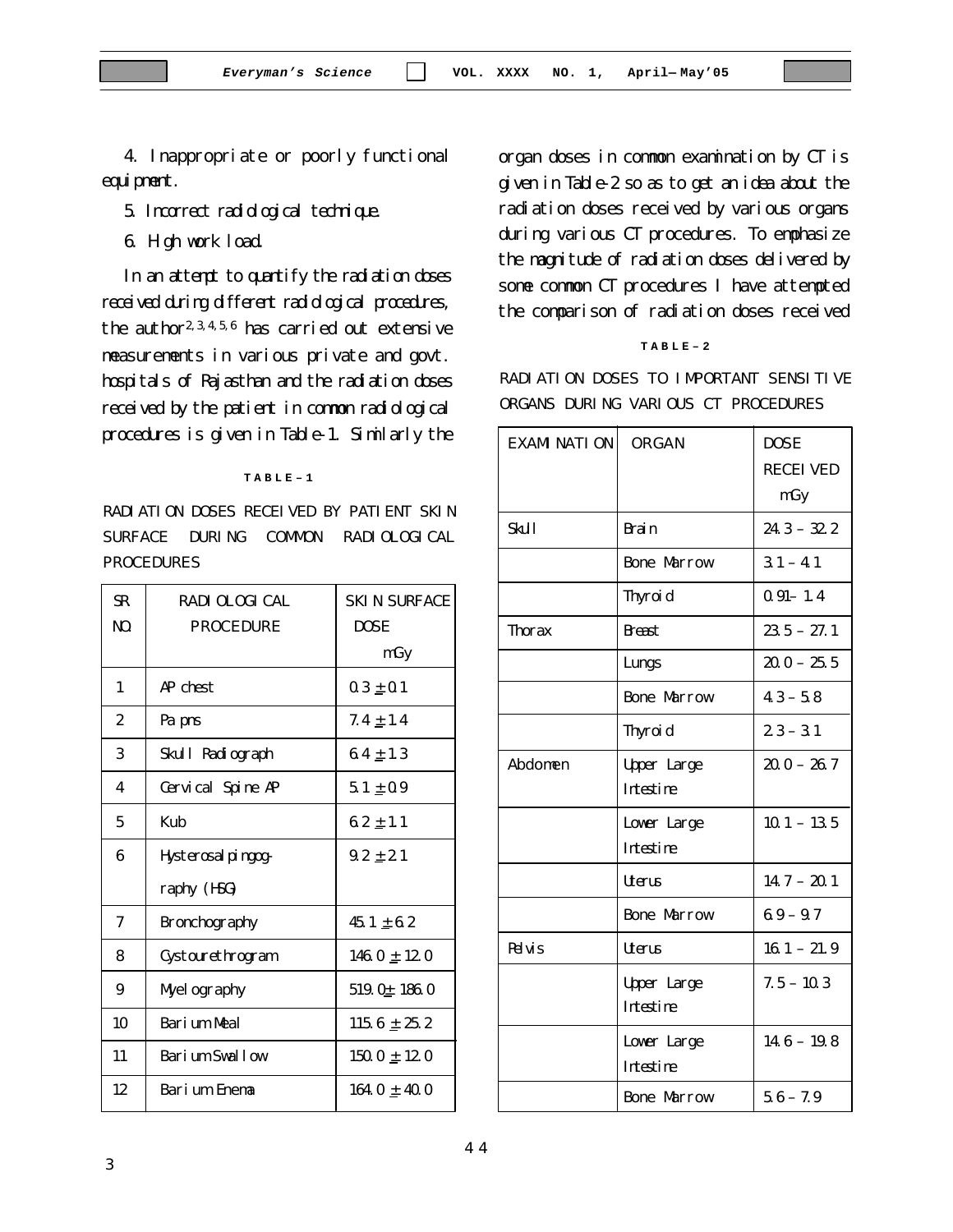during these procedures with that of chest radiography and the comparison is tabulated in Table-3. Though CT scan images are uniquely informative, it is evident that they deliver a high dose of ionising radiation because high kVp and mAs pencil X-ray beams are used for

#### **TABLE–3**

COMPARISON OF THE DOSES RECEIVED DURING VARIOUS RADIOLOGICAL PROCEDURES AND ISOTOPE SCANS WITH THAT OF CHEST X-RAY DOSE

| <b>I NVESTI GATI ON</b>       | <b>EFFECTIVE</b><br><b>DOSE</b><br>mGy | <b>EQUIVALENT TO</b><br><b>NUMBER OF CHEST X-RAYS</b> |
|-------------------------------|----------------------------------------|-------------------------------------------------------|
| AP Chest X-ray                | 0.02                                   | $\mathbf{1}$                                          |
| Cervical Spine                | 0 <sub>1</sub>                         | $\overline{5}$                                        |
| Dorsal Sine                   | 10                                     | 50                                                    |
| Lumber Spine                  | 24                                     | 120                                                   |
| <b>ABDOMEN</b>                | 1.5                                    | 75                                                    |
| <b>R</b> uis                  | 10                                     | 50                                                    |
| Intervenous Urogram           | 46                                     | 230                                                   |
| Barium Study-Stomach          | 50                                     | 250                                                   |
| <b>Barium Study Esophagus</b> | 20                                     | 100                                                   |
| Barium Study-Smal Bowel       | 60                                     | 300                                                   |
| Barium Study-Large Bowel      | 90                                     | 450                                                   |
| <b>Isotope Bone Scan</b>      | 36                                     | 180                                                   |
| <b>Thyroid Scan</b>           | 10                                     | 50                                                    |
| <b>Lung Perfusion</b>         | 10                                     | 50                                                    |
| <b>Dmsa Scan</b>              | 04                                     | 20                                                    |
| Dtpa Renogram                 | 16                                     | 80                                                    |
| Hepatobiliary Scan            | 23                                     | 115                                                   |
| Liver Scan                    | 07                                     | 35                                                    |
| <b>Gastric Emptying</b>       | 03                                     | 15                                                    |
| 201 TI Myocardial per Study   | 180                                    | 900                                                   |
| CT Scan Brain                 | 20                                     | 100                                                   |
| CT Scan Chest                 | 80                                     | 400                                                   |
| CT Scan Abdomen               | 80                                     | 400                                                   |
| CT Scan Pelvis                | 7.0                                    | 350                                                   |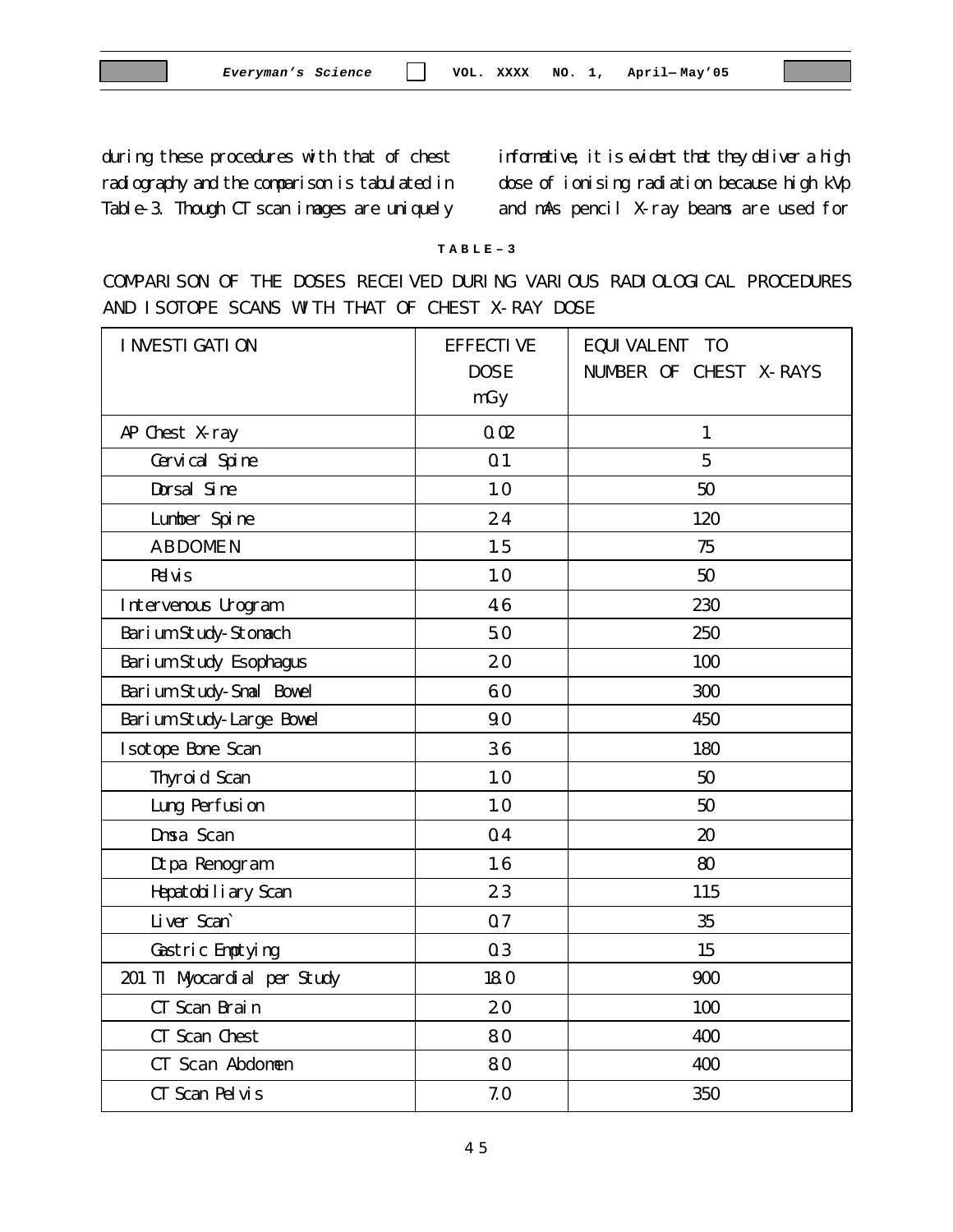creating the images. From Table-3, **it is evident that relative effective dose received by patient undergoing CT brain is equivalent to that of 100 chest X-rays. Similarly in CT chest, abdomen and pelvis it equals 400, 400 and 350 chest X-radiographs respectively**. Radiation dose received by the patient during the CT for abdomen is 15 times that of pelvic radiograph or equivalent to 3 barium meal examinations or equivalent to 2 isotope bone scans. The radiation burden further increases in CT guided interventions like CT pulmonary angiography, high-resolution CT chest, oral contract CT bowel and oncological studies. Though CT constitutes only < 2% of total radiological investigations, it represents more than 25% of population dose where as chest radiography accounts for more than 30% of the radiological examinations but contribute only 2% of collective radiation dose. Moreover 8-10% of CT procedures are for children under 15 years of age. There is a considerable room for reduction of CT related doses. Some of the measures which can be undertaken with little efforts, are :

1. Educating referring clinicians so that injudicious request, made by them go down.

2. Encouraging the referring clinicians for other alternative investigations such as MRI and USG. In many instances even isotope studies result in comparatively less dose of radiation without compromising on diagnostic end results. For example, isotope liver scan gives effective dose equivalent to that of 35 chest X-rays and effective dose equivalent during lung perfusion study is equivalent to that of 50 chest X-rays.

3. Using technologically superior equipment such as multi slice spiral CT with faster scan speed.

4. Optimization of CT settings and reduction of tube current and kVp. This is very important for pediatric patients and very thin patients.

5. Often CT scans are done before, during and after injection of IV contrast material. When medically appropriate, multiple exposures may be reduced by eliminating pre contrast scanning.

6. If the pitch (in helical scanning) is increased, the amount of radiation needed to cover the anatomical area of interest decreases without loss of diagnostic information.

7. Proper maintenance of equipment and judicious use of equipment by well trained staff so that the repetition rate is reduced.

8. Bladder emptying before pelvic CT in order to facilitate movement of uterus, ovaries and bladder into the bony pelvis, which result in reduction of absorbed dose to these organs.

9. Avoiding unnecessary medical X-ray exposure is particularly important when the patient is a child as they are at relatively greater risk than adults are. Children have more rapidly dividing cells than adults do and they have longer life expectancy also. When CT scan is performed on a child or small adult with the same technique factors that are used for a typically sized adult, the small patient receives significantly larger doses than the adult does.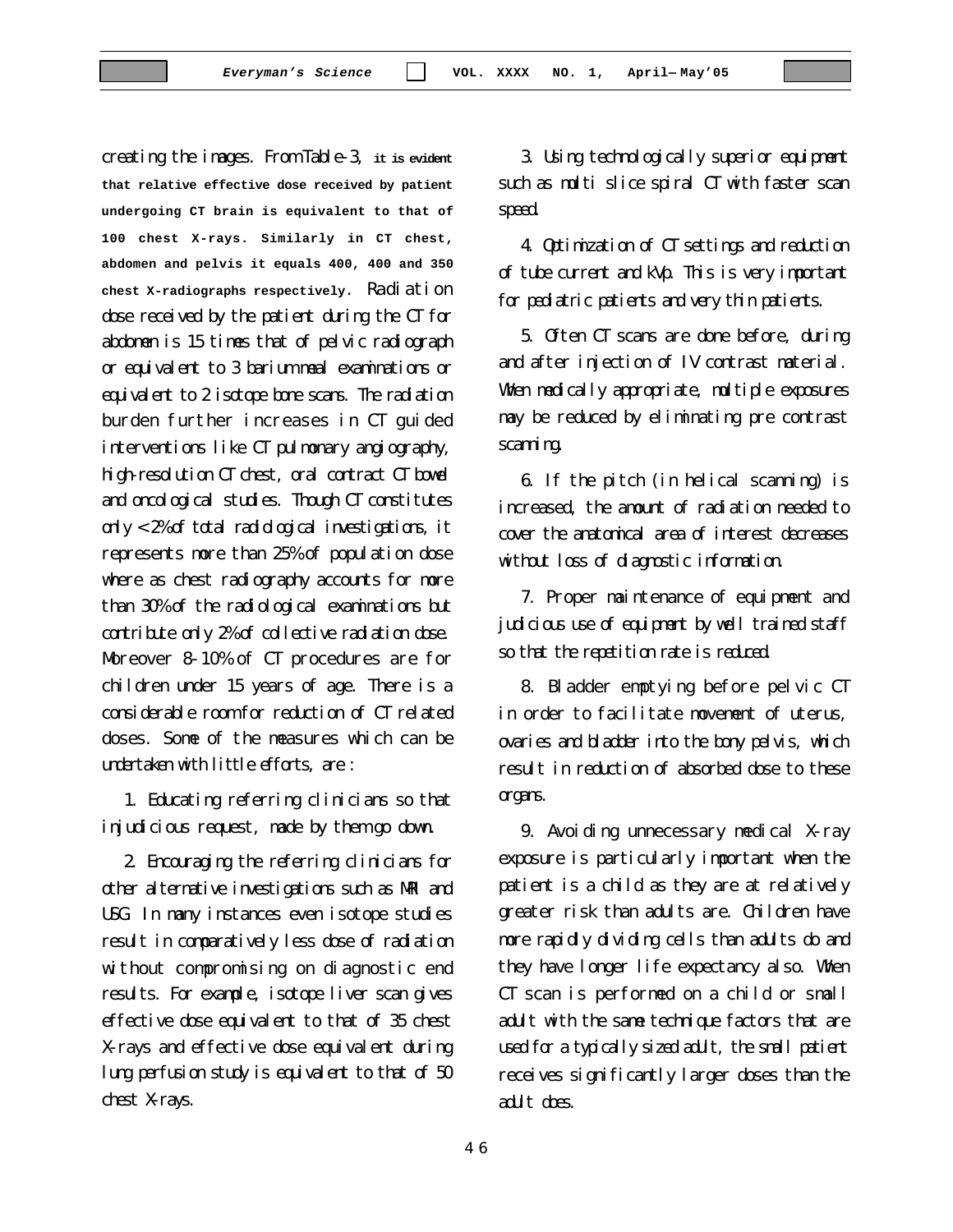10. Advice to delay conception to men by 2-cell renewal times (about 130 days) and to women for at least 3 cycles in case exposure occurs to gonads.

11. Continuous education and training programme for radiologists, nuclear medicine physician and technologists.

**HOW MUCH HARMFUL THE RADIATION DOSE IS ?**

To understand the severity of radiobiological effect, it is prudent to know the nominal risks, meaning the probability of occurrence. Therefore radiation induced serious hereditary effects and fatal cancers in individual exposed to dose of 1 mGy is as given in Table-4. Similarly, the effective doses and life time risks of cancer from

#### **TABLE–4**

RADIATION INDUCED SERIOUS HEREDITARY EFFECTS AND FATAL CANCERS IN INDIVIDUAL EXPOSED TO DOSE OF 1 mGy

| <b>EFFECT</b>             | <b>NOMI NAL</b><br><b>RISK PER</b><br>mGy |
|---------------------------|-------------------------------------------|
| <b>Hereditary Effects</b> | 1 in 250,00                               |
| Leukamia                  | 1 in 500,000                              |
| Female Breast Cancer      | 1 in 200,000                              |
| Lung Cancer               | 1 in 500,000                              |
| <b>Thyroid Cancer</b>     | 1 in 2,000,000                            |
| Other Cancers             | 1 in 200,000                              |

some common radiological procedures is given in Table-5.

**IRRADIATION IN UTERO**

The patient usually identifies, "her doctor", the referring physician, as the one providing care and whose counsel is the most important to her. The referring physician should not only investigate the possibility of pregnancy but also understand and relate to the patient to the degree to which a diagnostic radiological procedure might compromise the pregnancy.

Diagnostic radiological procedures in pregnant women should be performed only when there is sufficient reason to believe the benefit to her or her child or to both exceeds the known or reasonably suspected risks. When female is not pregnant, the protection philosophy is the same as men. However, when it comes to patient who receives large radiation doses from any radiological procedure involving direct exposure of lower abdomen, the chance of undetected pregnancy being always present, radiation exposure to gonads of woman of reproductive capacity has always been a matter of concern.

Two possible effects of radiation on the developing embryo or fetus need consideration namely development abnormalities and cancers which may be expressed during chidhood or in adult life. The risks for maldevelopment as a result of irradiation in utero begin at about the 3rd week after conception and continue through the 25th week. After irradiation during the 3rd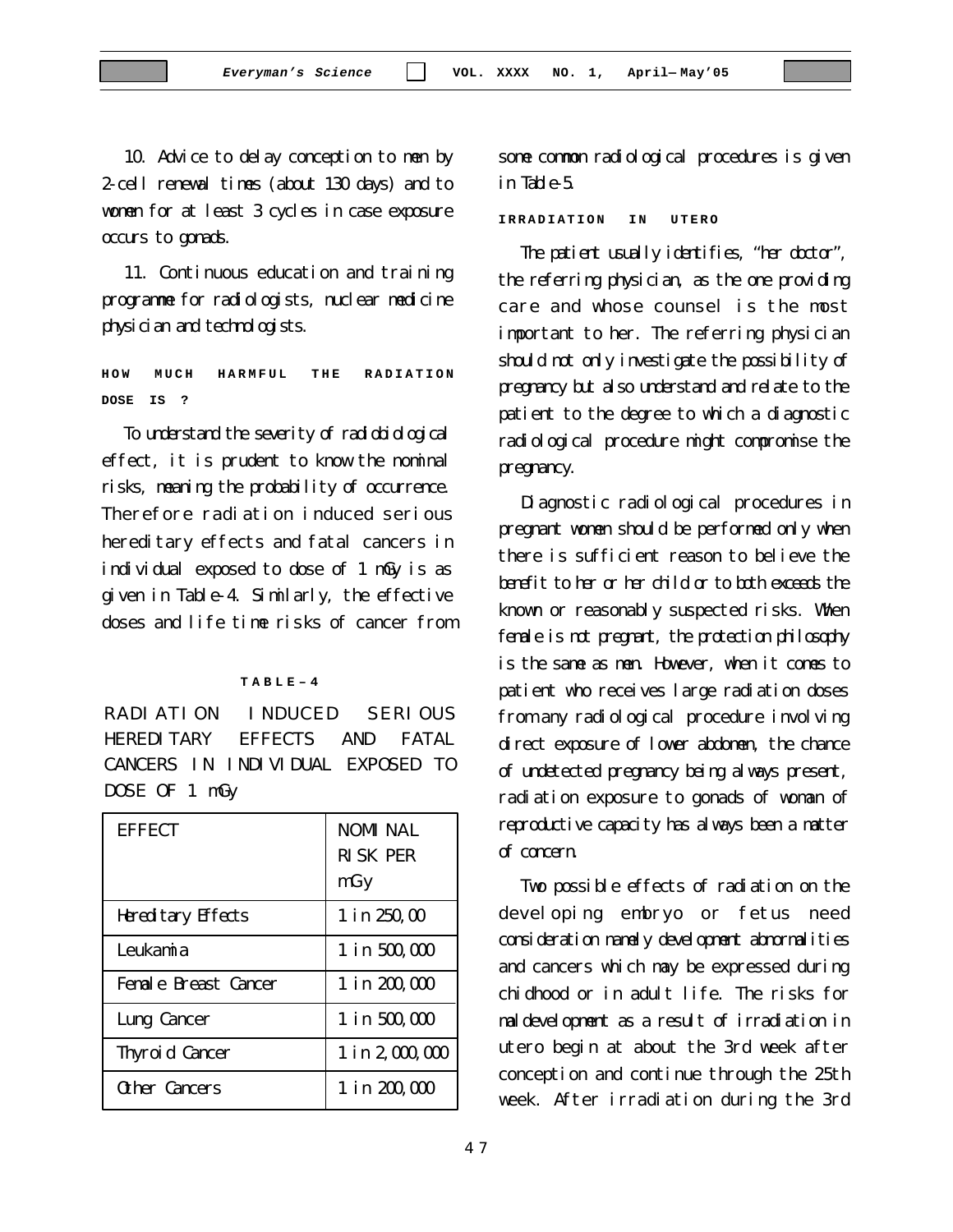#### **TABLE–5**

### EFFECTIVE RADIATION DOSE AND LIFETIME RISKS OF CANCER FROM SOME COMMON RADIOLOGICAL PROCEDURES

| $\mathbf{R}$<br>N <sub>0</sub> | <b>RADI OLOGI CAL</b><br><b>PROCEDURE</b> | <b>MEAN</b><br><b>EFFECTIVE DOSE</b><br>(mGy) | <b>FATAL</b><br><b>CANCER</b><br><b>RISK</b> |
|--------------------------------|-------------------------------------------|-----------------------------------------------|----------------------------------------------|
| $\mathbf{1}$                   | <b>Chest AP</b>                           | 0.02                                          | 1 in 1 million                               |
| $\boldsymbol{2}$               | Skull PA                                  | 0.03                                          | 1 in 700,000                                 |
| 3                              | Cervical Spine                            | 0.08                                          | 1 in 250,000                                 |
| 4                              | Abdomen or Pelvis AP                      | 07                                            | 1 in 30,000                                  |
| $\overline{5}$                 | Lumber Spine AP & LAT.                    | 10                                            | 1 in 20,000                                  |
| 6                              | Head CT Scan                              | 20                                            | 1 in 10,000                                  |
| 8                              | <b>Barium Meal</b>                        | 30                                            | 1 in 7000                                    |
| 9                              | <b>Barium Enema</b>                       | 7.0                                           | 1 in 3000                                    |
| 10                             | Chest CT Scan                             | 80                                            | 1 in 2500                                    |
| 11                             | Abdomen CT Scan                           | 10.0                                          | 1 in 2000                                    |
| 12                             | Pelvic CT Scan                            | 10.0                                          | 1 in 2000                                    |
| 13                             | Tc Isotope Kidney Scan                    | 07                                            | 1 in 20,000                                  |
| 14                             | To Lune Perfusion Study                   | 10                                            | 1 in 20,000                                  |
| 15                             | TI Myocardial Perfusion                   | 180                                           | 1 in 1000                                    |
| 16                             | <b>Tc Bone Scan</b>                       | 30                                            | 1 in 7000                                    |
|                                |                                           |                                               |                                              |

through 8th week, radiation detriment may be expressed as malformation of specific organs. After irradiation during 8th through 25th week, radiation detriment may be expressed in the form of defective development of the forebrain, resulting in severe mental retardation. The risk is higher

in the 8th through 15th week than in the 16th through 25th week. Recent data are also compatible with an absorbed dose threshold below which severe mental retardation may not be induced. An increased risk of subsequent cancer in childhood has been correlated within utero irradiation throughout pregnancy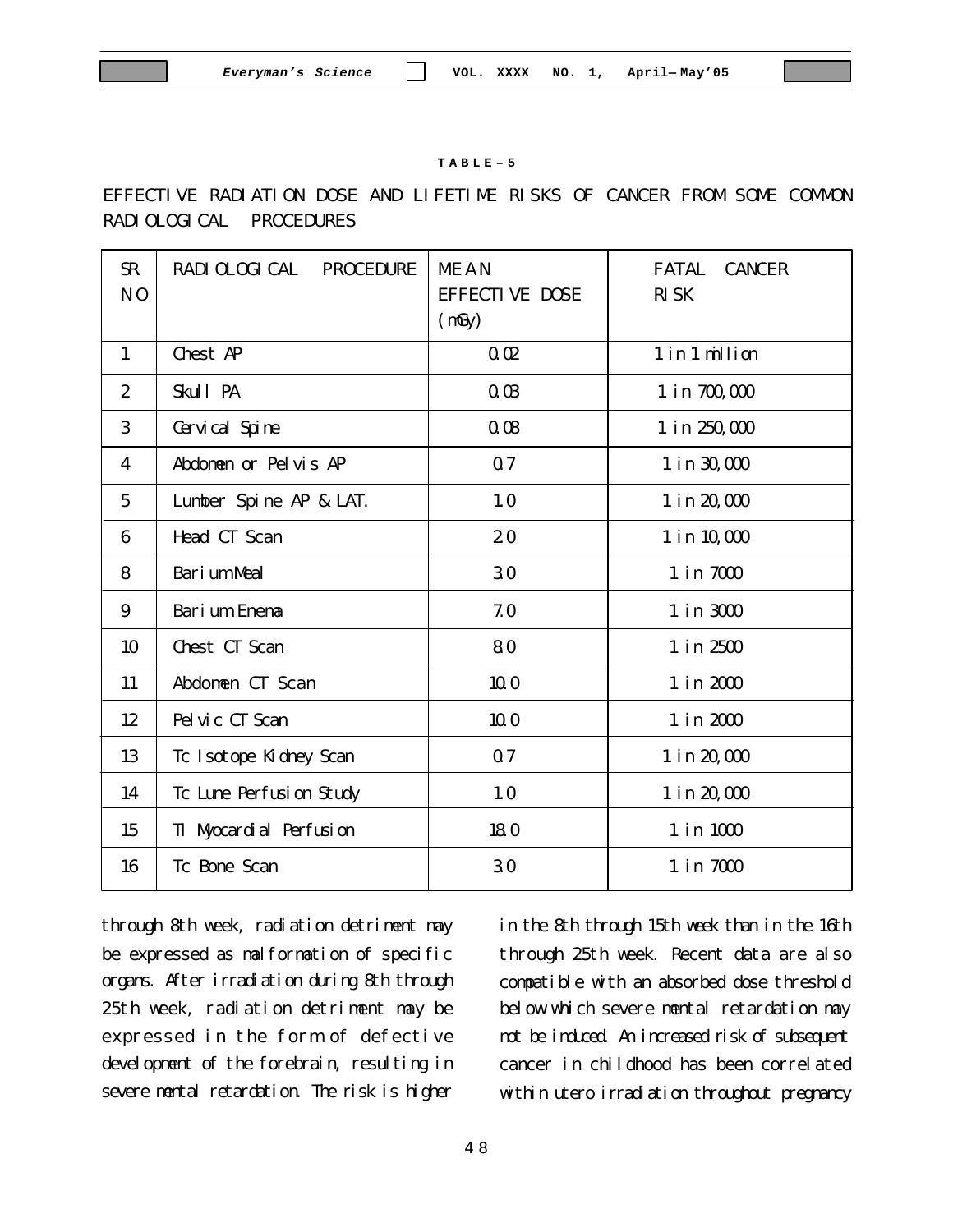and the nominal risk for irradiation utero for absorbed dose of 1 mGy in the embryo or fetus is given in Table-6.

2. Any women considered for diagnostic or therapeutic irradiation that might affect the uterus should be asked if she is or might be pregnant

**TABLE–6**

IN UTERO IRRADIATION THROUGHOUT PREGNANCY AND THE NOMINAL RISK FOR IRRADIATION UTERO FOR ABSORBED DOSE OF 1 mGy IN THE EMPRYO OR FETUS

| TIME AFTER CONCEPTION              | NOMINAL RISK PER mGy                  |
|------------------------------------|---------------------------------------|
| First two weeks                    | <b>M</b> ni mal                       |
| $3 \text{ rd} - 8 \text{ th}$ week | Potential for malformation of organs  |
| $8th - 15th$ week                  | Severe mental retardation 1 in 2,500  |
| 16 th $-25$ weeks                  | Severe mental retardation 1 in 10,000 |
| Throughout pregnancy               | Childhood cancer 1 in 50,000          |

In mid 60's great concern was aroused which resulted in propagation of 10 day rule which stated that in all women of child bearing age, the clinician requesting examination should never overlook the possibility of early pregnancy and should whenever possible, confine the radiological examination of lower abdomen and pelvis to 10 days interval following the onset of menstruation. This is because pregnancy would almost certainly not have occurred in 10 days immediately following the onset of menstruation.

**Looking to the radiation risk to fetus following guidelines must be followed before undertaking the radiological procedure of women of reproductive age :**

1. It is essential for referring physician, radiologist and nuclear medicine physician to treat any woman with an overdue menstrual period as pregnant unless additional information indicates otherwise.

and she should be regarded as pregnant unless the answer is a definite 'NO'.

3. When patient is regarded as pregnant special care should be taken to ascertain whether the procedure is necessary. Exposure of tens of a mSv to the fetus which could double the natural risk of childhood cancer should be avoided in early pregnancy unless there is an overriding clinical need. As the risk of irradiating the fetus may be much less than that of failing to make a correct diagnosis, the procedure should be done if a need is indicated but with particular care to minimise radiation dose to fetus.

**As the medical radiation exposure is responsible for highest per capita dose to general population, one should strictly follow the essential requirements of safe X-ray**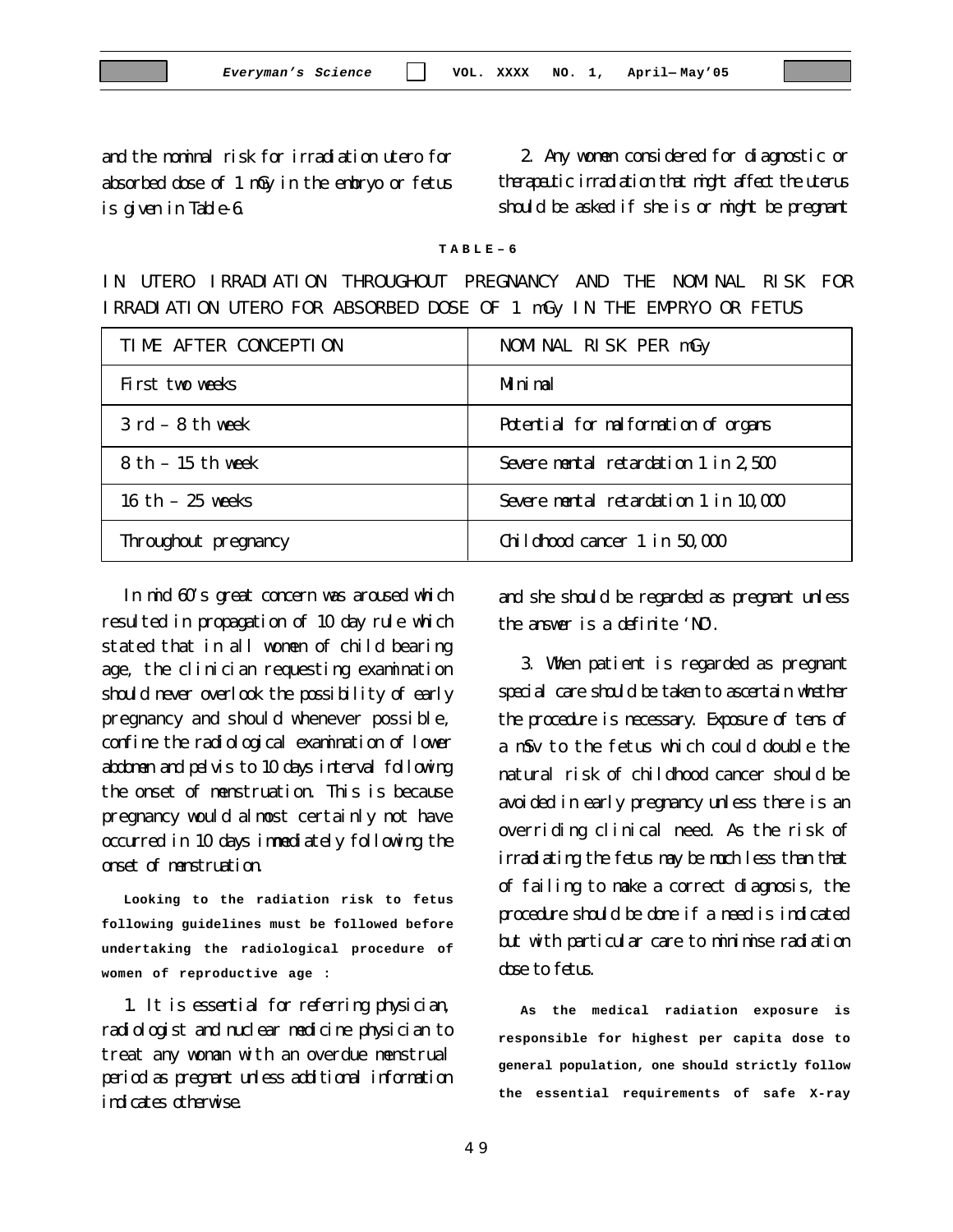**diagnostic procedures before undertaking any radiological procedure<sup>7</sup>.**

1. X-ray room should have dimensions of about 6 m x 4 m or should have 24 sq m. floor area.

2. The room should have all four-side walls of 9-inch thick (23 cm) brick or equivalent.

3. All windows/ventilators to be located at 2.5 m above the floor level.

4. As far as possible there should be only one entry/door to the x-ray room.

5. Chest stand must be located such that x-ray beam points towards a non occupied area.

6. Control panel should be at one corner of the room, preferably near door and should be provided with movable protective lead barrier of 1.5 mm lead equivalent thickness and lead glass of same thickness.

7. The lead rubber aprons of at least 0.25 mm lead equivalent thickness must compulsory be used by radiologist, technician and others involved in fluoroscopic work.

8. In case of fluoroscopy, the lead rubber flaps having lead equivalent of not less than 0.5 mm and dimensions of not less than 45 cm x 45 cm should be used to give additional protection to gonads. In case of vertical fluroroscopy, these flaps should be hung from the bottom of the screen such that the flap overlaps the fluroscopic chair. In case of horizontal fluoroscopy thin lead rubber flaps should be hung from table top.

9. The X-room should be provided with suitable warning signal in local language and a

red light. The red light should be switched on whenever the X-ray exposure is given.

10. Under no circumstances should the Xray beam be directed towards doors, windows or the control panel.

11. No person other than those specifically concerned with any particular X-ray examination should stay in the room when the X-ray exposure is on.

12. The field size used for any examination should always be limited to the minimum so that it only covers the part/area under examination.

13. No member of the staff must hold the cassette or the patient while X-ray is on. If need be, the patient attendant or relative must be asked to hold the patient or cassette while X-ray beam is on and person rendering such help should be provided with lead apron.

14. All the staff working with radiation must wear the personel monitoring film/TLD badge.

In the end, I would like to say that no radiation dose is safe. However radiation is boon to mankind if used with caution. Hence, if the radiological procedure is helpful in diagnosis of the disease and helps in management of patient, it should be done.

**REFERENCES**

- 1. International Commission on Radiation Protection (ICRP) publication 57, 1990.
- 2. A. Chougule ; AK Gupta and GR Agarwal : *Ind. J. Radiol. & Imag.*, **2**, 139-142, 1992.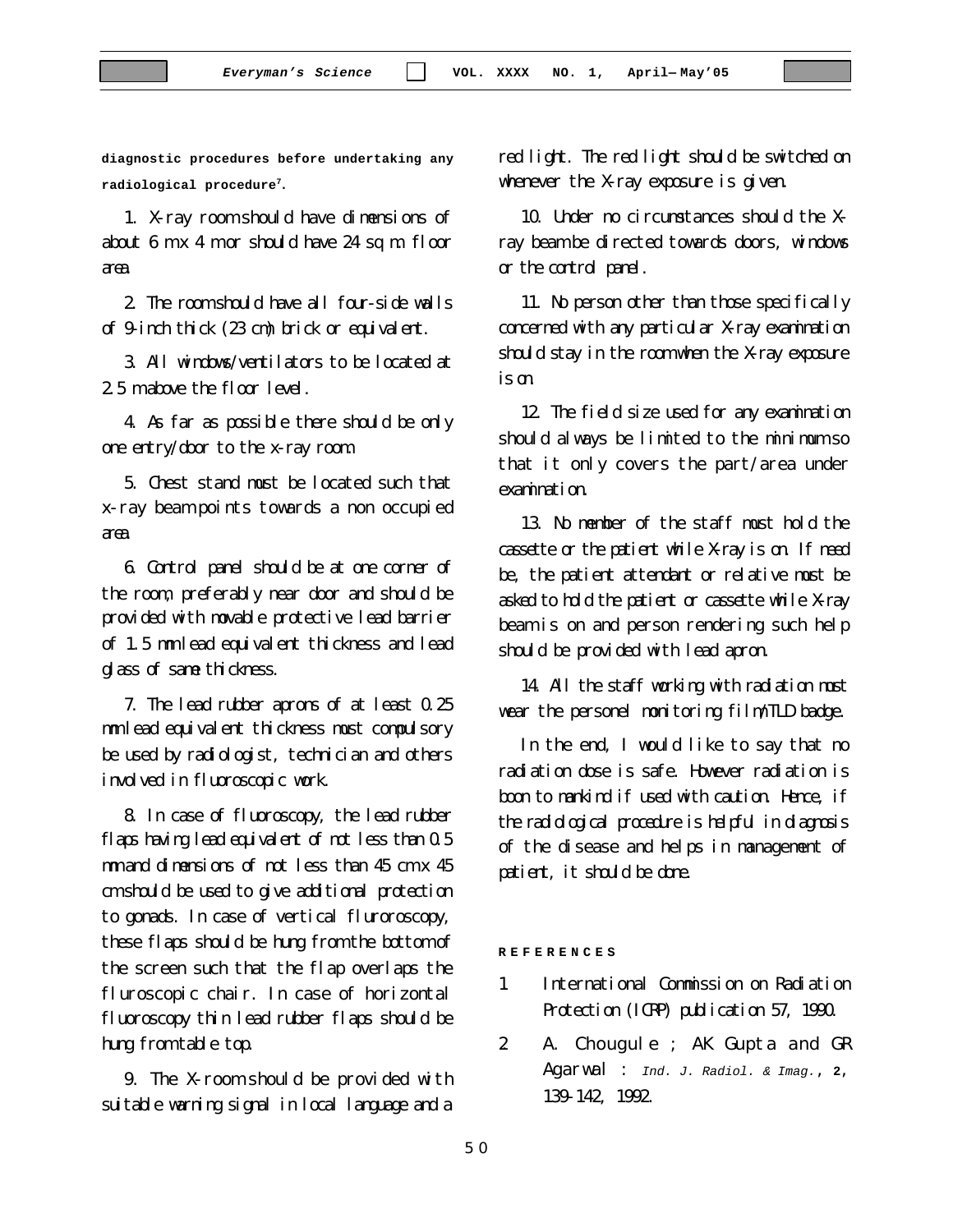- 3. A. Chougule ; AK Gupta and GR Agarwal : *Ind. J. Radiol. & Imag*. **2**, 193-195, 1992.
- 4. A. Chougule : *Bull of Radiation Protection*, **16** : 135-138, 1993.
- 5. A. Chougule and Sofia Hussain : *Ind. J. Radiol. & Imag,* **3** : 93-95, 1993.
- 6. A. Chougule : *J. Med. Phys. Med Phy,* **28**, 4, 2003.
- 7. Atomic Energy Regulatory Board (AFRB) safety code on Medical diagnostic X-ray equipment and instalations. AERB code no. SC/Med–2, 1986.

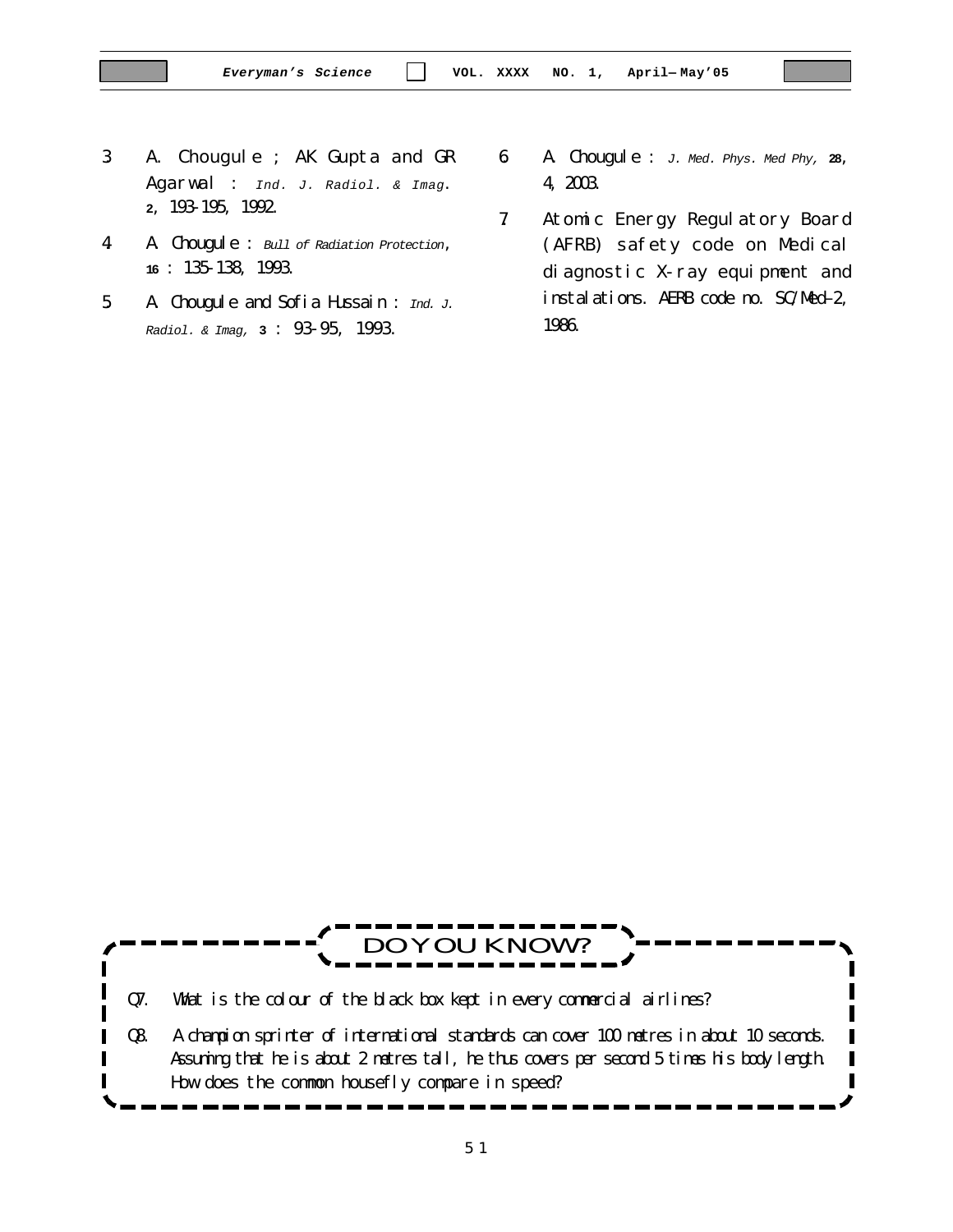#### *SHORT COMMUNICATION*

**WHAT CAUSES THE SCUM ON TEA ? (STORM OVER THE SCUM ON TEA)**

D. Balasubramanian\*

ontroversies and debates often rage among scientists on matters of great importance, such as whether all mankind arose from one primordial "Eve" who existed in Africa 200 000 years ago, or whether there exist genes in our body that determine our longevity or lifespan. Debates of this kind can get boisterous and even personal, particularly when proponents of rival theories come face to face. This is seen from time to time in some sessions of scientific conferences and the chairman of the session has to use all his charm, tact and wit to cool tempers. Editors of scientific journals also face such situations; it has now become standard practice in several journals for a scientist who wishes to publish his findings to request the editor not to send the manuscript for refereeing to such people who he fears will give a negative opinion because of rivalry and bias. These are situations and occasions when we are reminded that scientists are not any larger people than musicians, art critics or lawyers. **C**

This point is also brought forth on other occasions which are less sombre and more light hearted. The movie portrayal of a scientist as a serious, gaunt, unsmiling and intense fellow with a beard and a lab coat is a caricature. Humour among scientists is not any less frequent than others, though it does take on a scientific colour and flavour. The physicist George Gammow once collaborated with a Professor Alfven and wrote up a joint paper. Struck by the phonetics of the two names, he could not resist calling up their friend Hans Bethe and asking him for permission to include his name as well in the paper. Reason ? The paper would then have been written by Alfven, Bethe and Gammow–the alpha, beta and gamma of physicists ! Another puckish scientist has been running a spoof scientific journal for over two decades now, called the *Journal of Irreproducible Results.* Among his latest spoofs has been the practice of awarding what he calls the "Ignoble Prize" as a counter to the prestigious Nobels. He chooses real (and imaginary) scientific projects and theories and awards them the lgnobles–based on how ludicrous they can be. One such lgnoble was awarded this year to the scientists who set out to find whether Coca-Cola speeds up the motility of sperm cells or dulls them. (I leave it to the reader to discover or guess the answer!). And then there is the scientist wit who had the three laws of thermodynamics described accurately, if wryly. The first law is "You cannot win", the second : "You cannot even break even" and the third : "It's all frozen to zero".

<sup>\*</sup> L. V. Prasad Eye Institute, Road No. 2, Banjara Hills, Hyderabad. 500034 e-mail : dbala@lubly.itph.net. Article published earlier in the Hindu Reproduced with permission.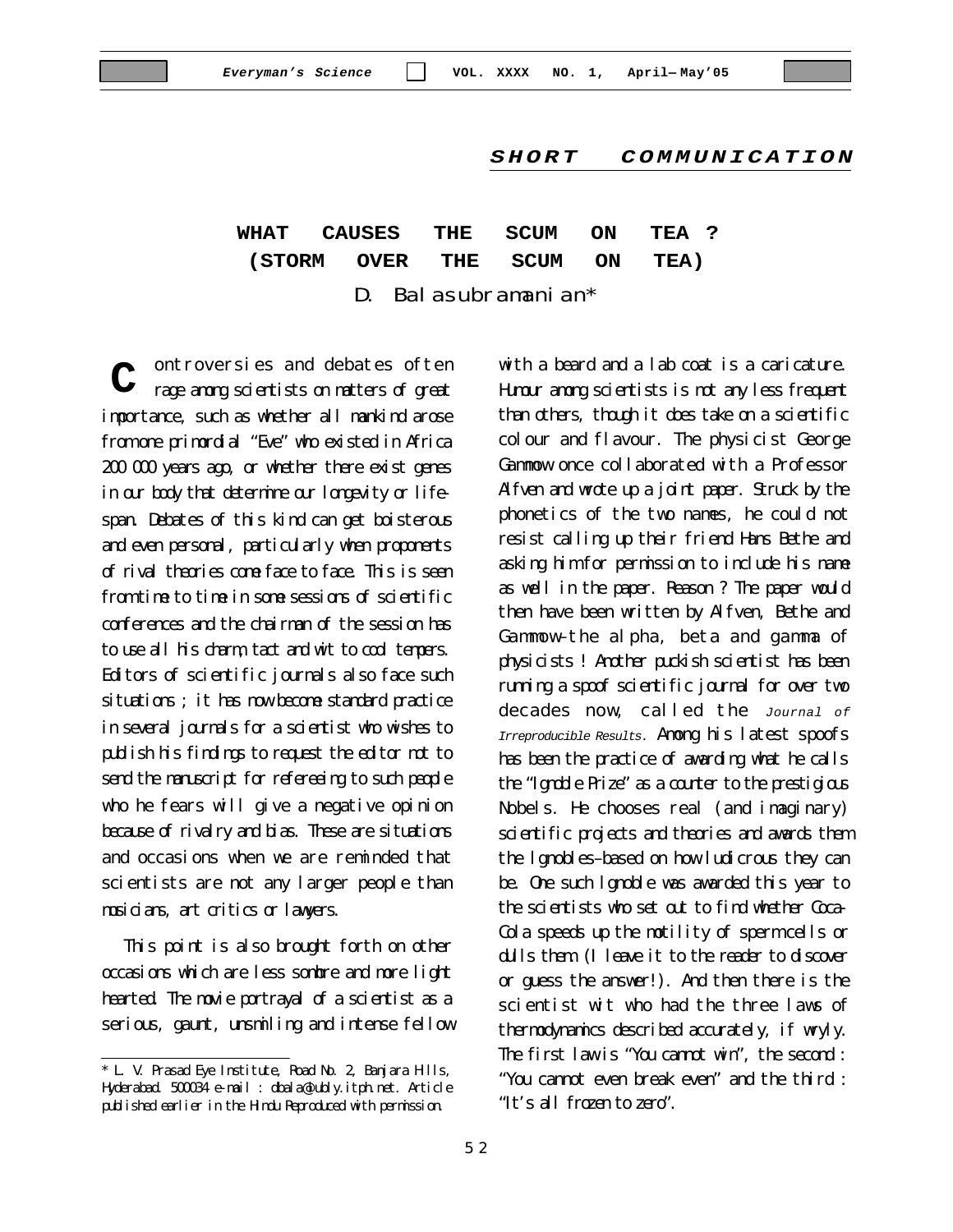In this genre of the seriously lighthearted (or vice versa) comes the latest controversy or storm in a tea cup. The earthshaking question to be addressed is : what causes the scum on tea ? Drs Michael Spiro and Deogratius Jaganyi of the Chemistry department of the Imperial College of Science, Technology and Medicine, London, pioneered this research about a year ago and reported their findings in the 12 August 1993 issue of the august science journal *Nature*, and with that started the proverbial storm in the teacup.

Spiro and Jaganyi noted that when tea is brewed in hot water, an unsightly scum develops on the surface of the cup and in the teapot. Many of us have seen it in our own teacups and pots but it was left to these two chemists to try and figure out the actual chemical nature of the scum. Using all the high-tech arsenal that they had at their command, such as scanning electron microscopy, matrix-assisted laser desorption, ionization, mass spectrometry (with the almost R K Narayanesque acronym of MALDI) and chemical microanalysis, they concluded that the scum is a base of calcium carbonate on which the polyphenolic constituents of tea are deposited after they are oxidized in air. Scum formation, they concluded, is formally similar to the fermentation process by which the tea manufacturers convert their green tea leaves into black tea–the curing part of the cure, twist and curi (CTC) process.

Reaction was not long in coming. Dr P P Jones demurred with regard to the organic components of the scum and pointed his finger at the tannins rather than the polyphenolics. Tannins are a bit of unwelcome nuisance, as

anyone who overbrews strong Indian tea finds out to his distaste. The Chinese tea has less tannins and more phenolics and flavonoids, whose glory has been sung by many scientists in the recent past for their antioxidant properties and their role in reducing cholesterol levels in the blood. This raises the interesting point, not so far addressed by Spiro, Jaganyi, Jones or anyone else, namely the relative scum contents of Darjeeling, Assam, Sri Lankan, Chinese and other teas.

Dr Ralph Lewin, of the Scripps Institution of Oceanography in California, rebutted the Imperial College claim and dismissed calcium carbonate off the scene. Instead, he thought that it is the high melting lipids or the oily coat on the tea leaves which are melted off by the hot water and float as floes (note the oceanographic imagery) on the surface. As the tea is drunk, the wexy layers stick to the sides of the cup. They stain with tea phenolics which go brown on oxidation. When milk is added to the tea, the fat and proteins present there thicken the scum layer. "One can liquefy, saponify and solubilize them with very hot water and detergent ; I do this every day", says Lewin.

The issue has been joined and the controversy is on : is there calcium carbonate or not ? What about the tannins ? Chemical analysis by the Imperial College group showed calcium carbonate, so why is Lewin not able to see it ? The puzzle became teasing enough and scientifically dallenging for other scientists to enter the fray. At this point two Brazilians, Dr Jacinta Enzweiler of the Institute of Geosciences and Dr Marcelo G de Oliveira, of the Institute of Chemistry of the Universidale Estadual de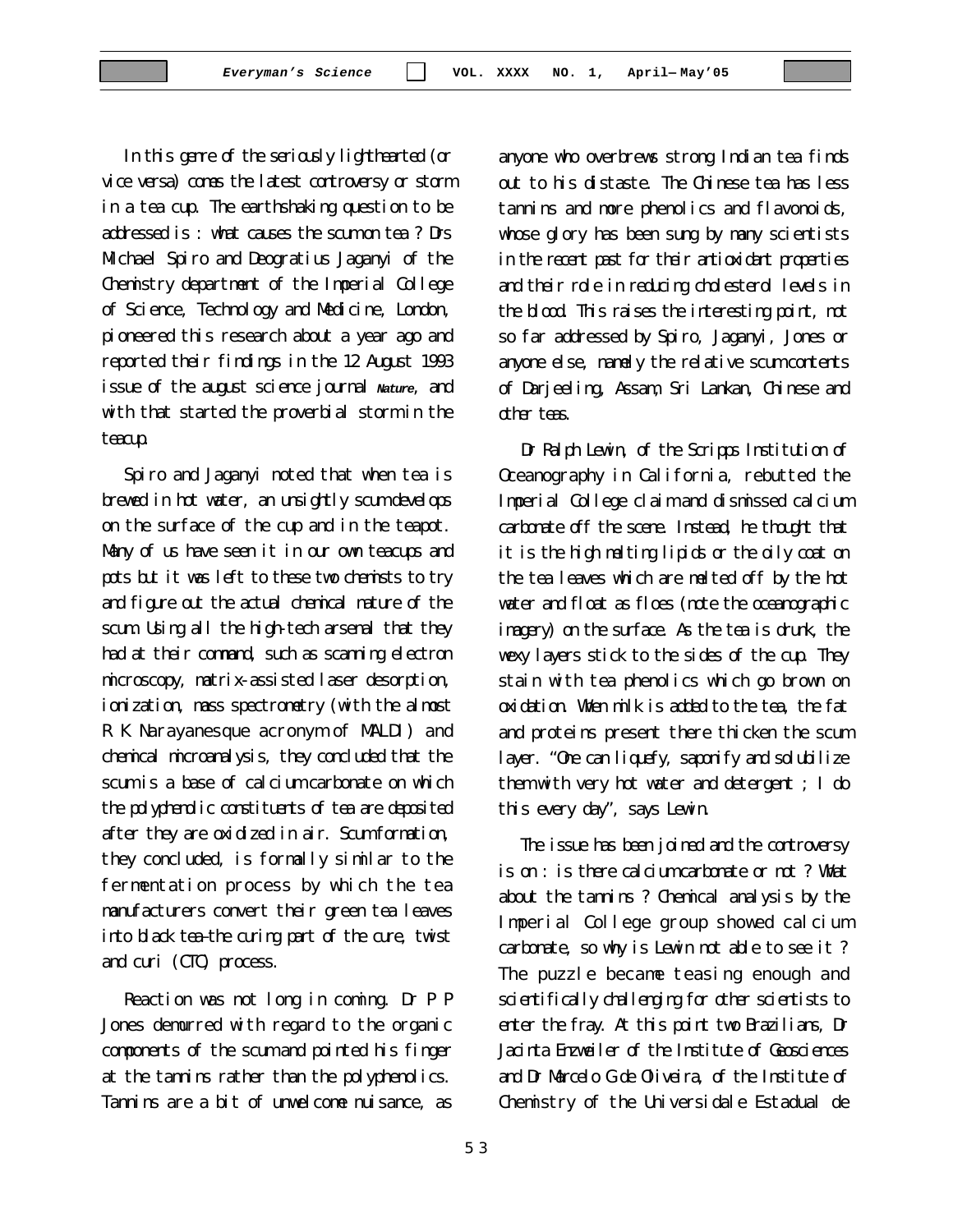Campinas at Sao Paulo, took a crack at the problem of where that solid film of calcium carbonate comes from.

The clue is in the water used to brew the tea. If the water used is hard, it contains dissolved calmum bicarbonate which would decompose upon heating to release carbon dioxide as gas and calcium carbonate. The latter, being insoluble in water, would precipitate as a white solid. This is of cousce the basis of the scales that line the walls of steam boilers, heating pipes and kitchen kettles. Thus, the primary cause of formation of the scum-film that floats on the tea is the hard water used. The Imperial College scientists used the London mains water which is hard while Dr Lewin must have used soft water to brew his tea.

In a reinforcement of this conclusion, the Brazilians brewed tea using distilled water, which contains no salts of any kind. No scum layer was formed. When tap water from Milton keynes of Southampton in England was used, scum formed while water from the Sao Paulo mains being soft did not produce it. Indeed, Spiro and Jaganyi had pointed out the role of calcium bicarbonate earlier. They showed that distilled water produced no scum, nor did water containing calcium chloride. The latter does not break up on heating to produce a precipitate as calcium bicarbonate does. Also, if calcium ions are removed from hard water using the complexing agent called EDTA, no scum fomed.

Two other minor puzzles are also solved neatly by this calcium carbonate theory. One is the observation that no scum formed with lemon tea. The answer is two-fold. One is that lemon acidifies the tea through its citric acid. The acid will dissolve and decompose the calcium carbonate in the scum layer ; also the citrate present in the lemon juice complexes the calcium and dissolves it, just as EDTA does. The other minor puzzle was the unexpected result that when more tea bags were used to brew the same amount of water, the less was the scum formed ! They suggest the main reason behind this to be the greater degree of acidification more tea, arising from the higher concentration of polyphenolics in the brew. These act in a manner similar to the citric acid of lemon.

Oxygen too plays a role in the formation of the scum. When tea was brewed in the laboratory in a nitrogen atmosphere rather then in air, there was less scum. Conversely, when an oxygen atmosphere was used there was more scum. Thus, an oxidation process is implicated, so that not all of the scum can be either mostly calcium carbonate (as the Brazilians would have it), or the waxy lipids and the tannins (which Lewin and Jones emphasized). These do not use up oxygen the way the phenolics do. Spire and Jaganyi went back to the laboratory, provoked by the various rival theories, and measured the chemical contents of the scum. It contained about 3–7% calcium and 24–40% carbon material. The amount expected for a film of calcium carbonate coated with a layer of organics would be 40% Ca and about 12% carbon. Thus, the scum material appears to be made up largely of insoluble tea polyphenolics together with some calcium carbonate. It is the former that form the major component, as the elemental analysis would demand. Why not waxy lipids ? That is also answered when one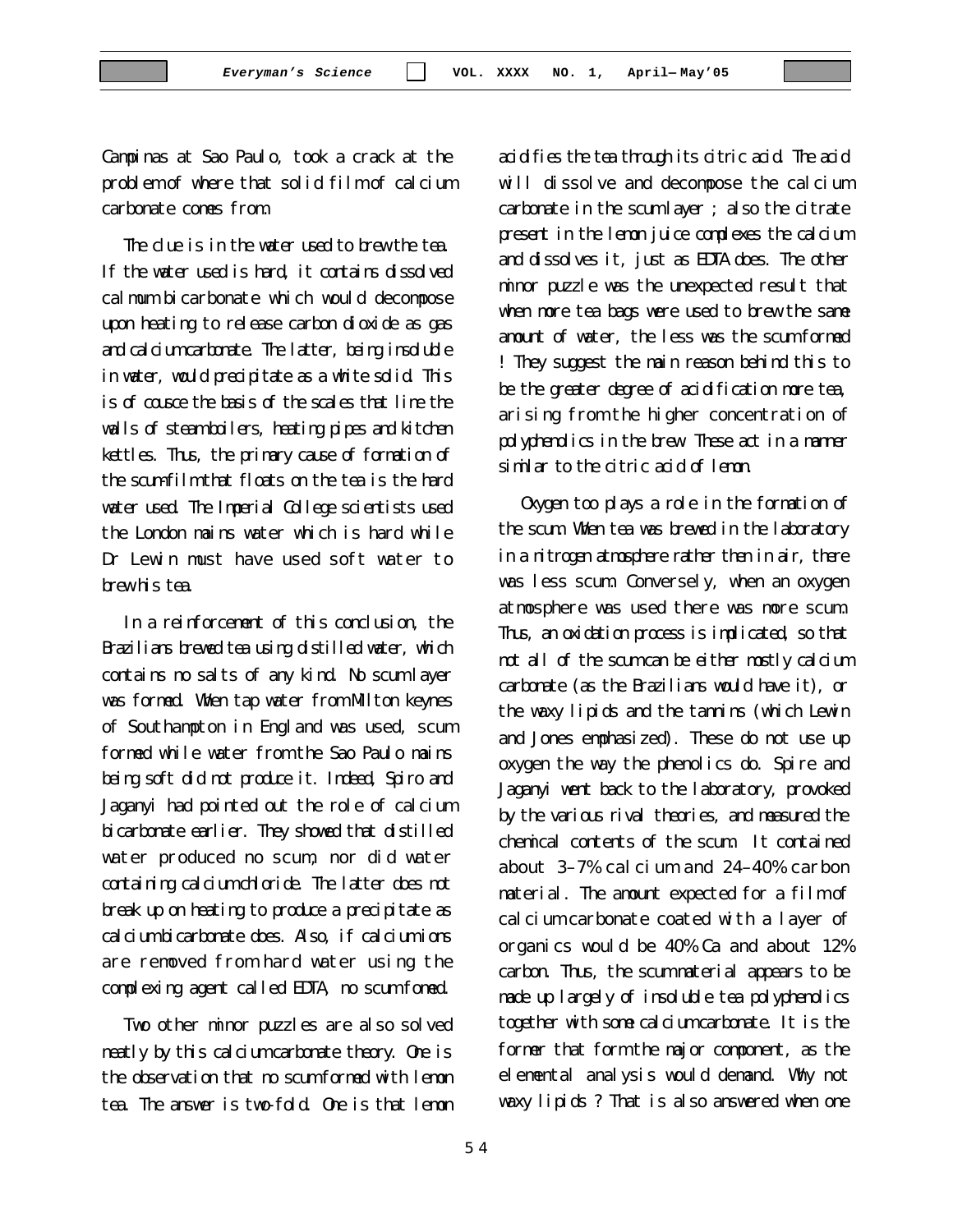uses that terrible concoction called instant tea. In making instant tea, the manufacturer removes the waxy lipids in order to make it soluble in water. But even instant tea seems to produce some scum, so the culprit must be some other organic materials. Why not tannins ? Since they do not vary with the oxygen content, as the scum material does.

Spiro and Jaganyi reported something else that was at once rigorous and clinching. They decided to monitor the amount of scum formed at various temperatures. The higher the brewing temperature, the more the scum. From such an experiment, one can derive what is referred to as the "activation energy" of the process, which gives an indication of the amount of energy that needs to be pumped into the system in order that the reaction occurs. Physical processes such as diffusion of molecules in a liquid do not demand much energy, whereas chemical

reactions such as oxidation would need activation. The experimental value of 34 kilojoules per mole that they determined for scum formation argues for a chemical reaction, and not just wax melting and rising to the top.

Apart from the "fun" part, the tea scum experiments provide much skillful experimentation and analysis. They also typify a class of experiments which we may call as kitchen chemisty, that can be done readily by any school student. They do not demand much in terms of facilities, laboratory equipment or cost, are intellectually stimulating and also didactic. Our own laboratory is attempting to compile about a hundred such kitchen science experiments involving the hen's egg, so that anyone with minimum laboratory facilities can do them and discover how much fun science can be. After all, as the NCERT school textbook says, "Science is Doing" and "Science is Fun".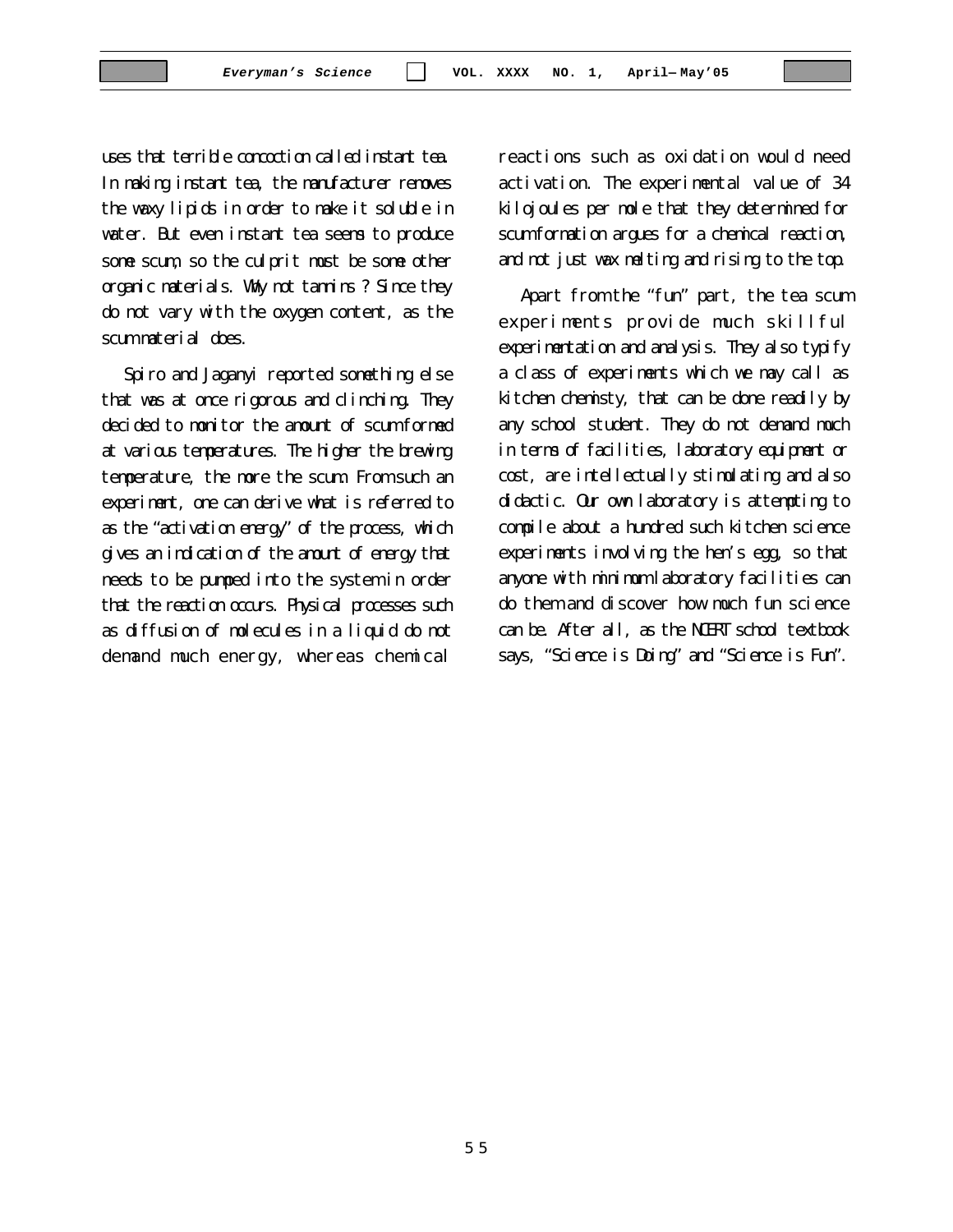## KNOW THY INSTITUTIONS



**RESEARCH & DEVELOPMENT CENTRE FOR IRON & STEEL (RDCIS), RANCHI**

RDCIS, the Corporate R & D and the answershop of SAIL is one of the best equipped industrial research organisation in the field of ferrous metallurgy in India. It's main Centre is located in Ranchi. Organisational features of RDCIS are :

- l 6 Centres in SAIL Plants
- l 3–tier organisational structure-Areas, Divisions and Groups.
- l 6 Areas : 13 Divisions : 34 Groups & 11 Supporting Departments.
- l 776 Employees (38% Scientists and Engineers)
- l Rs. 103 Crore state-of-the-art facilities : 5 pilot facilities : 15 laboratories
- 1 Annual Budget  $: ~ 60$  Crore.

It is the first organisation in the Steel Industry to receive the ISO : 9001, 1994 certificate. It has implemented Total Quality Assurance System in all its adivities.

#### **Policy**

The quality policy of RDCIS is : *RDCIS shall provide customers with prompt, innovative and*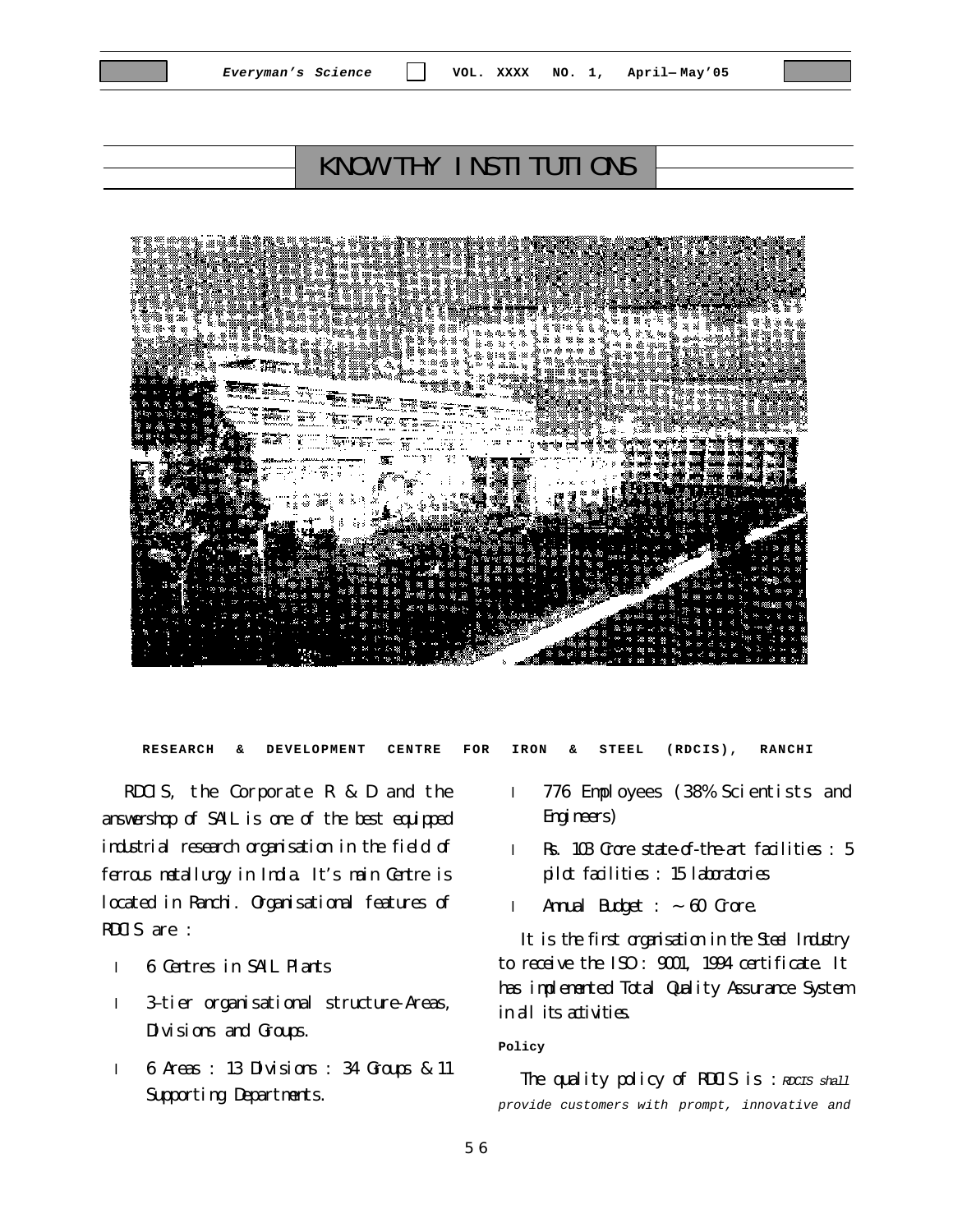*cost-effective R & D solution ; develop and commercialise improved processes and products; contiually enhance the capability of its human resources and emerge as a centre of excellence*.

#### **Objectives**

The quality objectives are :

- l Provide thrust on R & D programmes of large technological impact and high returns through innovative solutions.
- l Ensure fast response and speedy realisation of benefits for customer satisfaction.
- l Develop and facilitate commercialisation of improved technoligical processes and value added products.
- l Achieve continuous growth in revenue generation by expanding consultancy and technology marketing efforts.
- l Enlarge expertise and intellectual-capital through urturing of competence and interaction with reputed academic and research institutes.

**Working**

RDCIS has introduced several systems and procedures to achieve the quality objective, which are :

- l Selection, Microplanning, Monitoring & Evaluation of Project and its post transfer utilisation.
- 1 Certification of the annual nonetary benefit produced by R & D innovation on its utilisation by SAIL plants/units.
- l Determination of Customer Satisfaction on implementation of R & D projects in SAIL plants/units.
- l Quarterly review of quality parameters of R & D projects at Centre.
- l Quarterly review of on-going projects by Head of Works of the SAIL plants.
- l Technology Awareness Programmes for Internal & External Customers.
- l Technology Marketing of the Know-how developed by RDCIS and consultancy services to customers outside SAIL family.
- l Externally funded research work.
- l Intellectual Property Management and Publication of Research Outputs.

**Projects & Programmes**

RDCIS pursues five different types of projects. They are :

- l Plant Performance Improvement (PPI) ;
- l Investigation & Consultancy Assignment  $(ICA)$  :
- l Basic & Scientific Research (BSR) ;
- l Equipment & Instrument Development ; and
- l Major Technology Development.

The first two category of projects are pursued jointly by RDCIS and SAIL plants/units in their shops/units. Other three types of projects are pursued at RDCIS. The projects are microplanned and the objective, approach, resources, plan are documented in Project Microplan Document (PMD) before their approval. Annual performance plan (APP) and Book of milestones (BOM) are prepared and approved. APP is approved by Chairman. BOM serves as the base document for monthly and quarterly review of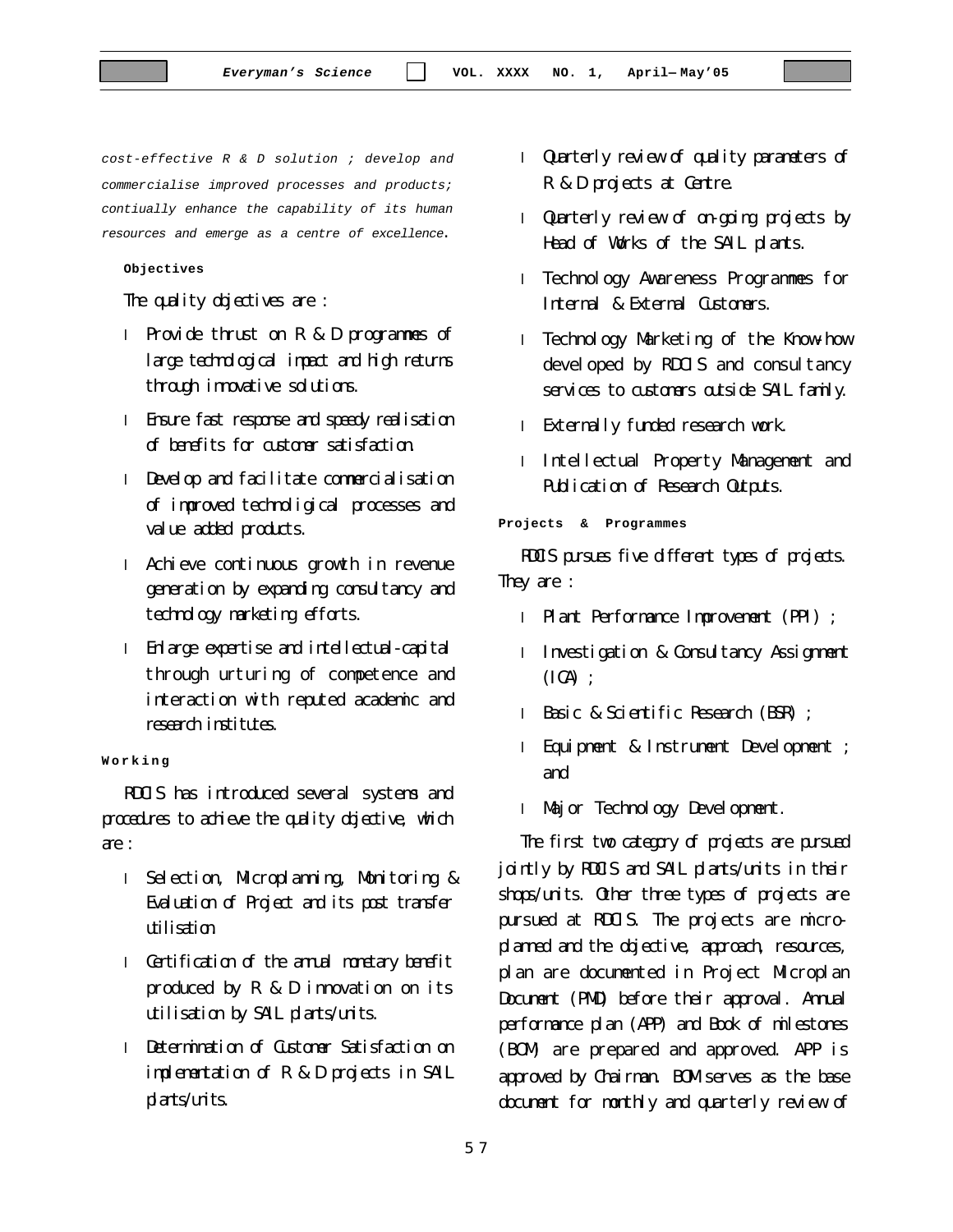the progress by heads of Area, Division & Group. Project Coordination Division facilitates and review of progress of projects by head of Centre each month and head of works each quarter.

On completion of the plant, a report is prepared. In case of plant based projects, the report is approved by the plant authorities and at the time of approval of the report, the concerned head of the shop also gives his feedback on the following aspects of the project completion :

- l Adherence to time schedule ;
- l Objective fulfilmet ;
- l Ease of Utilisation ; and
- l Techno-economic impact.

Economic impact of the innovation is calculated after its sustained utilsation by the concerned shop. It is certified by the head of works, after authentication by the concerned shop and the finance department of the concerned plant. The system is in use for more than a decade.

**Performance at a Glance**

RDCIS measures its performance using procedures and paramenters which are acknowledged to be unique in the world : Return of the benefit to cost (841% in 2003-04) and Customer Satisfaction Index (3.70 in a scale of 4 in 2003-04). One of the major strength of the quality system of RDCIS is the quantification of inputs and outputs. In the beginning of the year RDCIS plans its projects in consultation with the SAIL plants/units and prepare the annual plan. The performance is evaluated at the end of the

year against the plant and reported to the SAIL Board.

During last ten years, Centre has accomplished the following :

- l 473 patents and copyrights ;
- l 1485 publications / presentations ;
- l External earning worth Rs. 77.8 million ;
- l 131 technology awareness programmes
- l Helped generated monetary benefit of Rs. 16996 million by use of R & D inovations.

**Human Resource**

Availability of professionals in diverse engineering and scientific disciplines gives RDCIS the rare strength and ability to execute multidisciplinary and complex projects. Table 1 gives qualificationwise breakup of executives.

**Table 1 : Qualification-wise break-up of Executives**

|                     | Ph.D | P G | Graduate | Others   Total |     |
|---------------------|------|-----|----------|----------------|-----|
| Engineering         | 48   | 83  | 147      | 9              | 287 |
| <b>Pure Science</b> | 10   | 11  | 32       |                | 53  |
| <b>Others</b>       |      | 19  | 61       | 10             | 91  |

**Facilities**

The research laboratories of RDCIS comprise 55 diagnostic equipment and 12 major facilities covering a wide spectrum of research tools required for advanced R & D work in the field of iron and steel making. The facilities are supported by an Information & Documentation Centre (IDC) for providing latest information for its ongoing and future research activities. IDC is equipped with extensive information back-up, integrated computerised library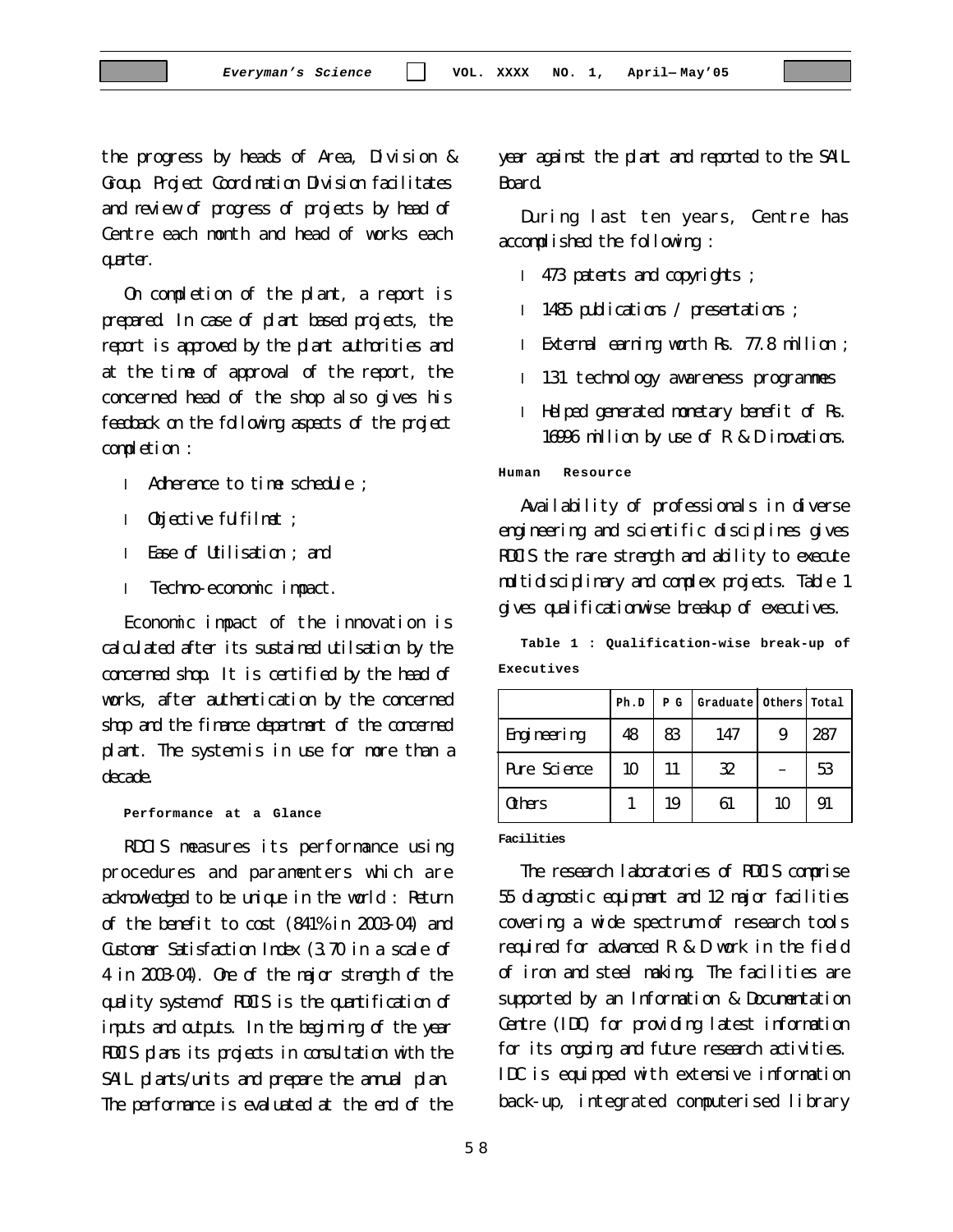management system, metadex-on-line search and a modern library for prompt dissemination of information. Appropriate Automation Promotion Centre (AAPC), set up at RDCIS under the aegis of the then Department of Electronics (now Department of Information Technology), Government of India devises and implements computer based process control strategies. A new PLC laboratory has been added in AAPC during 2003-04.

#### **Performance**

The Certified Annual Benefit (CAB) in 2003- 04 was Rs. 231.32 crore, of which Rs. 98.01 crore was incremental CAB as certified by the Heads of Works and Rs. 133.31 crore was recurring CAB generated due to sustained utilisation in 2003-04 of R&D innovations certified during earlier two years.

The 'Incremental CAB' is the annual monetary benefit produced by plants by use of all the R&D innovations for the period of first 12 months after the starting date of utilisation. The 'Recurring CAB' is the annual monetary benefit produced by R&D innovations in use, after 12 months and up to 36 months, from the starting date of its utilisation.

The earnings from marketing of in-house developed innovations and provision of technical services to external customers were Rs. 176.34 lakh during the year. In addition, sponsored research worth Rs. 1006.34 lakh was undertaken under the aegies of SDF.

Scientists and engineers of RDCIS published 44 papers in journals of repute and made 151 presentations in various national and international conferences & programmes during 2003-04.

26 patents and 31 copyringts were filed during 2003-04. The patents filed include 5 on behalf of SAIL plants (2 from Bokaro Steel Plant and 1 from Bhilai Steel Plant, 1 from Durgapur Steel Plant and 1 from Rourkela Steel Plant). In addition, 7 Indian and 3 foreign patents were sealed. A list of patents and copyrights is given in output details.

Scientists and engineers from RDCIS received 8 diferent national awards and distinctions in 2003-04, including Metallurgist of the Year, G.S. Tendulkar Prize, Jharkhand Engineering Execellence Award, Visveswaraya Gold Medal.

RDCIS pursues several other important activities which, though not quantifiable (like CAB), make significant contributions to the knowledgebase of the centre. Notable among these are activities towards Technology Dissemination and Operating Committee Meetings. Besides these RDCIS renders valuable technical services to SAIL plants and units from time to time and pursues several generic activities, such as testing of coals and contributions towards energy and technology management.

For details contact : G. I. S. Chauhan, Research & Development centre for Iron & Steel, Ranchi.

e-mail : chauhan\_gis@sail-rdcis.com.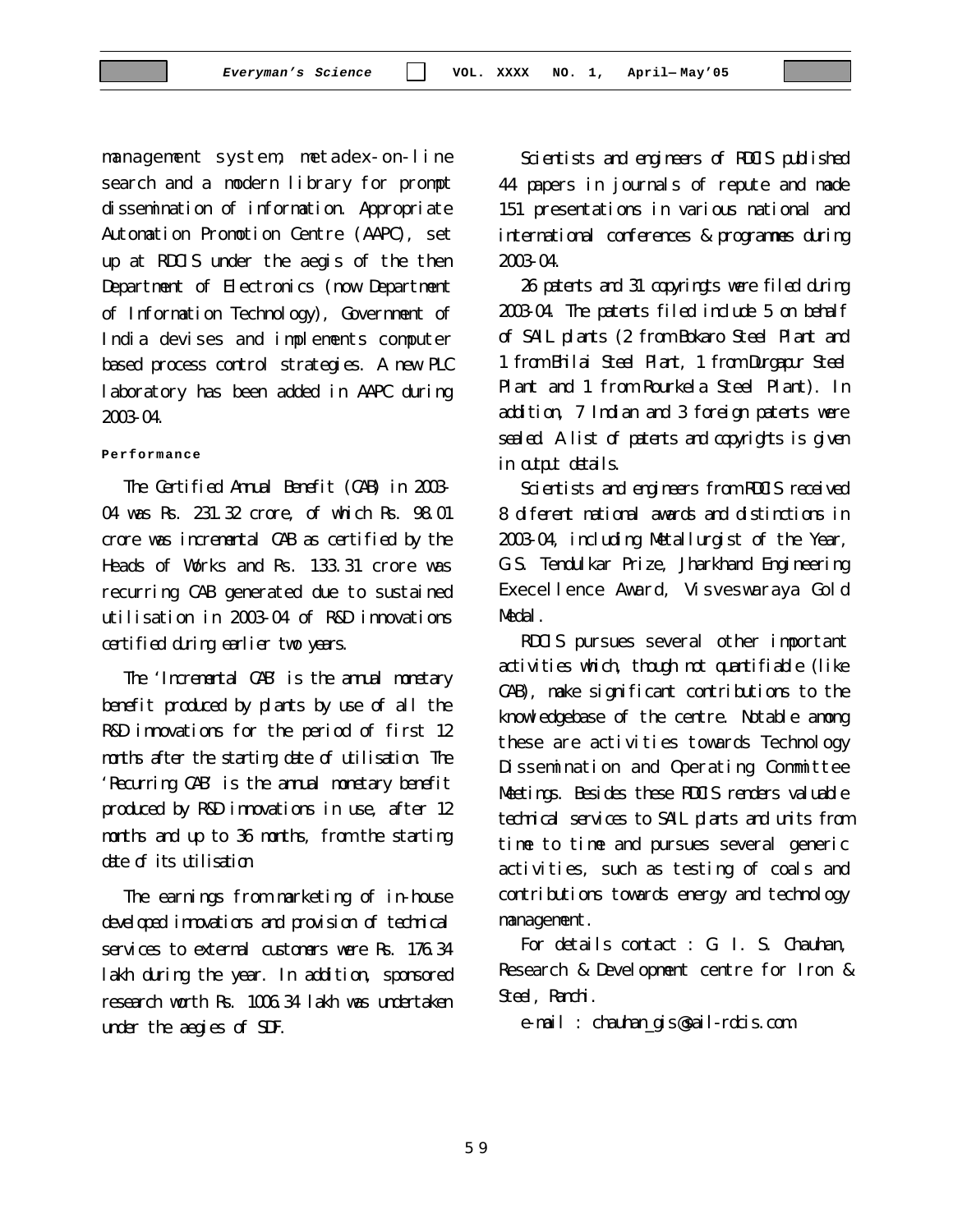# **BOOK REVIEWS**

**JOURNEY IN SEARCH OF TRUTH–***Dr. J. Sarkar and S. Bhattacharya,* Published by Sri Makhanlal Das, Svirampur, Hooghly,  $148P$ . Price  $100.00$ .

The pompous title of the book gives the first impression that it may be a book relating to philosophical or spiritual matters or an autobiography of some Gandhian. The smaller prints under the title leave things more open ended.

It is only when one sees the list of contents that one understands that the authors have assumed all articles, scientific or otherwise, to imply a journey in search of truth. Actually, a better title would have been Random Thoughts on Random Subjects. The articles collected some analysis on a variety of topics arranged at random.

There are twenty articles in all, ten each by Sarkar and Bhattacharya. The writing of Sarkar deals with amongst other things ancient India– architecture, industries and status of women, folklore in Science, Science in Kalidas' writings and also Benoytosh Bhattacharya and Asiatic Society and Yogadya legend in Radha Bengal. This is a baffling collection and the reader better not look for logic and connectivity in the collection.

There are nevertheless many passages that show erudition. Numerous quotations from Sanskrit and ancient Bengali can appeal to some readers. Unfortunately, the readability suffers due to listing of unnecessary, superfluous and repetitive references (and in one case, there are four pages of references for a four-page article!)

The ground covered by Bhattacharya is eqaully formidable : education in present day India, decline of ancient India's Science, abortion, insects, human sex, animal population and even twins in nature. Some of the articles present interesting information. Many opinions, expressed here and there, however can be challenged. In Bhattacharya's selection of articles also there is no common theme or logic, except of course, search for truth !

The weakness of the book, the lack of a theme, may be its strength too. If somebody does pick up this book, there may be something interesting some where. The Reviewer, however wishes that the book was more reader friendly. This could have been so if the title was appropriate, the arrangement of articles different and a lot of superfluous matter removed.

> **Prof. H. S. Ray** Central Glass and Ceramic Research Institute Kol kata

**A TEXT BOOK OF BIOTECHNOLOGY**–*R. C. Dubey,* Published by S. Chand & Co2mpany Ltd. Ram Nagar, NewDelhi-110055, Price.  $125.00$ 

Recently, biotechnology has been introduced in the syllabus of most of the universities, at the graduate and/or postgraduate level (s), either as a separate paper or a part of it. Realising the problems of the students, the author has compiled this book to provide the students, current information on different areas of biotechnology. He has taken help from a number of standard books, journals, research and review papers.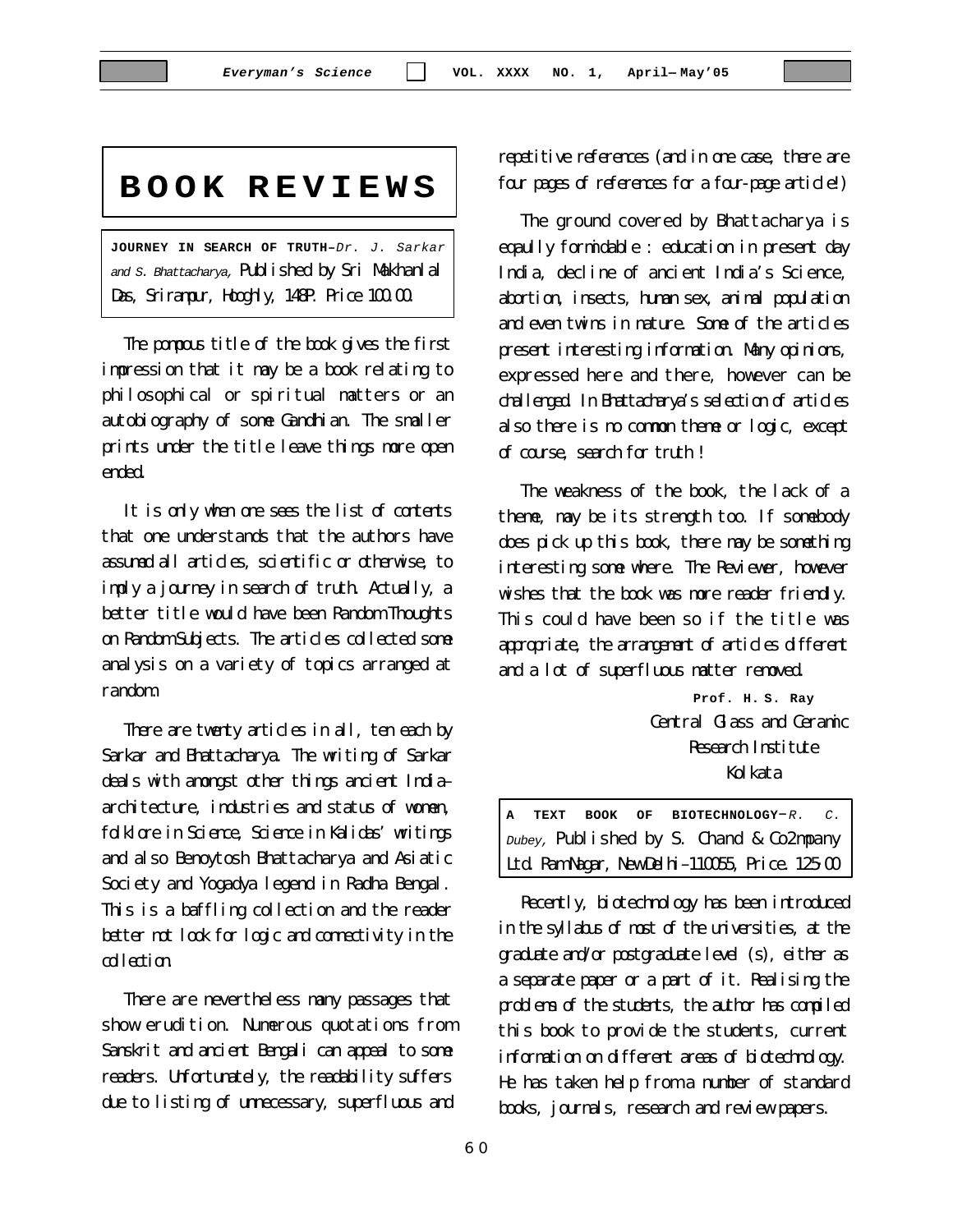The language of the text is simple and lucid, the subject matter is fully illustrated wherever possible. Some of the figures have been drawn by the author himself. Sources of figures and table that are modified and presented in the text, are duly acknowledged in their text. At the end of each chapter, some relevant problems are given which would help the students to grasp the matter.

The book is divided into several parts. Part I or the introductory part gives us an overall view of what is biotechnology, its global impact, its applications in health care, agriculture, environment, etc. The author has also drawn a vivid picture of the different areas of biotechnology in which researches are going on specially in India. Topics such as ban of genetically modified food, biodiversity of India and its conservation genebank, etc have also been touched in the introductory chapters. This is an appreciable effort on the part of the author.

Keeping in mind that the undergraduate and post graduate students should possess a strong foundation knowledge of basic biology, the author has included topics like chemical nature of DNA, its chemical composition, definitions of nucleotides nucleosides, Watson and Crick's model of DNA, structures of RNA, etc. in this section. Topics like the lac operon, artifical synthesis of genes, amplification of DNA, application of PCR technology, tools and techniques of genetic engineering will quench the thirst of those who want to know more.

The third part deals with animal biotechnology. Topics like requirements for animal cell, tissue and organ culture,

disaggregation of tissue by physical and enzymatic methods, whole embryo culture, valuable products from cell as well as insect cultures, manipulation of reproduction in animals, embryonic stem cells, in vitro fertilisation and embryo transfer in the humans, application of molecular genetics for the improvement of livestocks, diagnosis, elimination and breeding strategies of genetic diseases, etc are included in this section.

The fourth part deals with plant biotechnology. The students will develop a good concept of the biotechnological principles and applications like what is totipotency, requirements of cell and tissue culture, benefits from cell culture, *in vitro* androgenesis, mentor pollen technology, selectable markers and their use in transformed plants (cat gene, nptll gene, lux gene, lac Z gene) after going through this section. The basics of cryobiology, biological nitrogen fixation, biofertilisers, biological control of plant pathogens, pests and weeds have not been neglected and occupies an important position in this portion.

The next part deals with microbial technology and features biotechnological importance in microorganisms, primary metabolites, secondary metabolites, enzyme technology, single cell protein and mycoprotein. As a diverse set of topics are included in this section, the students of microbiology will find this section exceptionally useful.

The biotechnology and environment part of the book is highly descriptive. Biomass, biomass energy, environmental biotechnology (this part includes bioremediation, in situ bioremediation,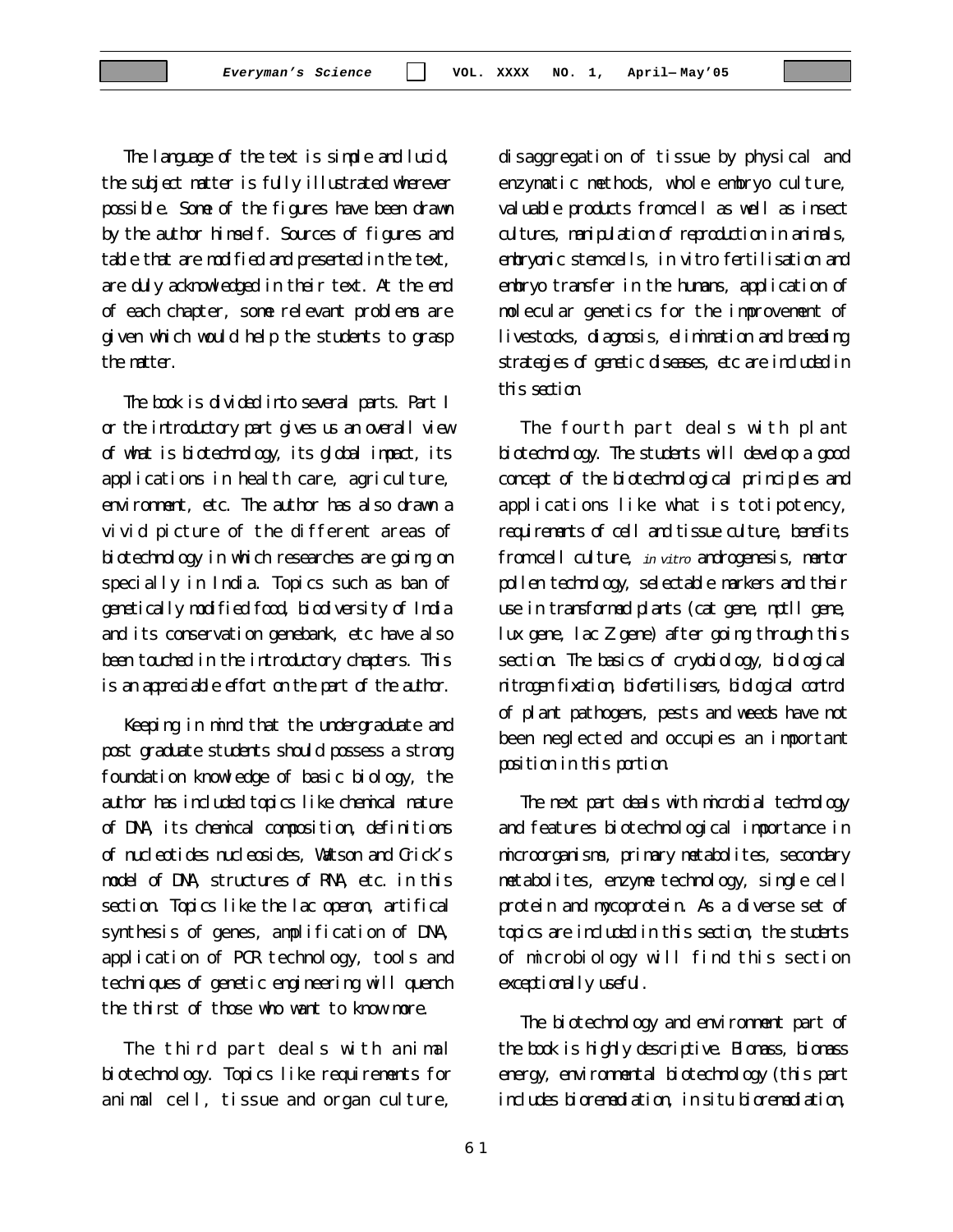intrinsic bioremediation, engineered bioremediation, exsitu bioremediation , solid phase and slurry phase systems, microbial leaching and so on)-will be well understood after hovering through the chapters of this section.

The last part of the book deals with rules and regulations of biotechnology. This part includes chapters like biosafety, hazards of environmental engineering, intellectual property rights and their protection, patenting of biological materials,

significance of patents in India. This section will create a consciousness of the different biodiversity wealth of India so that in the near future India can get the credit of holding a large number of patents owing to its rich biodiversal and ecological heritage.

A list of references at the end suggests that whatever information that has been furnished is highly authentic.

> **Dr. Minakshi De** Dept of Microbiology Surendranath College, Kolkata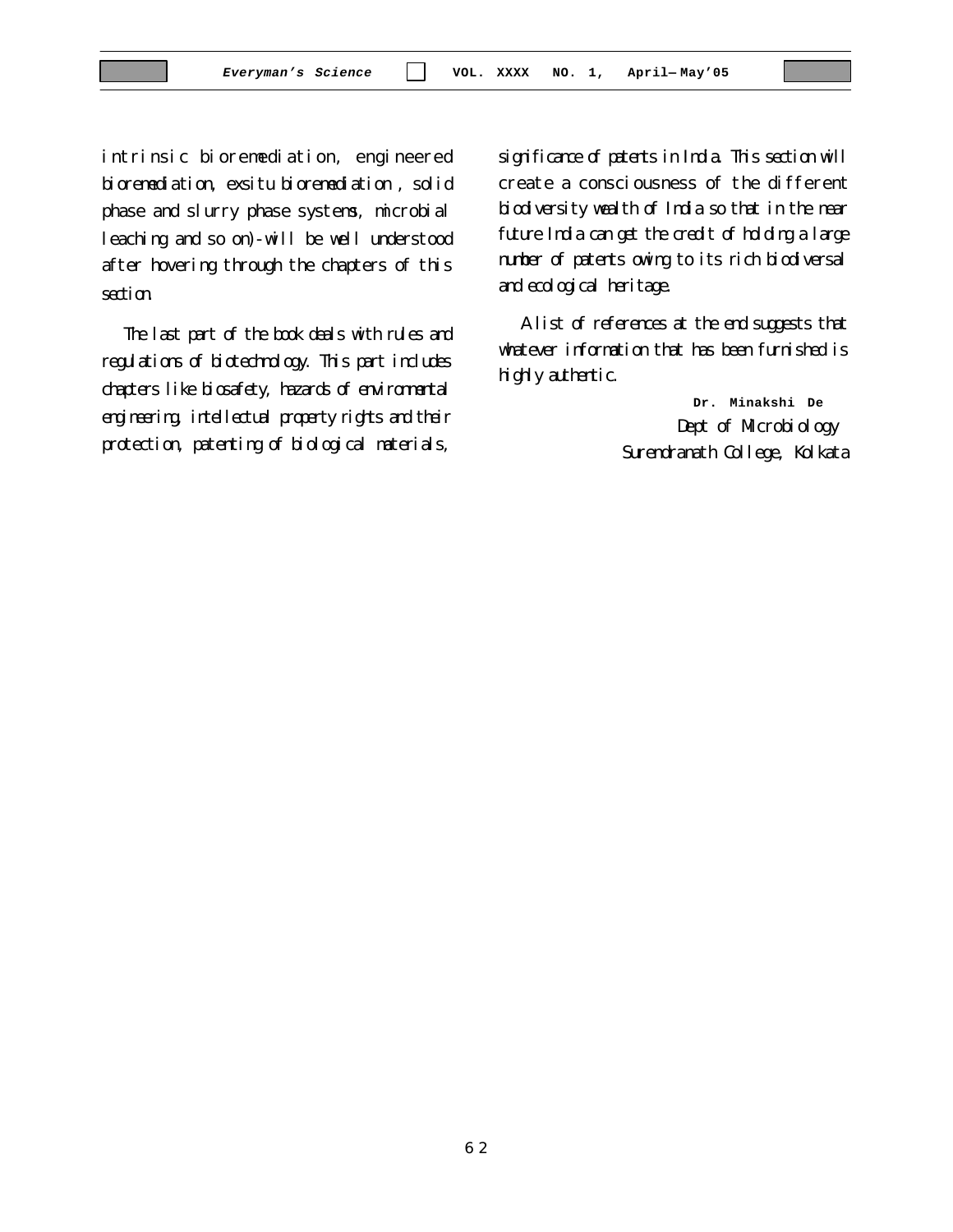# **Conferences / Meetings / Symposia**

| Date                | Topic                           | Contact                        |
|---------------------|---------------------------------|--------------------------------|
| 15-25 June          | Course on Heterogeneous         | Dr A S K Sinha                 |
| 2005                | Catalosis and Kinetics,         | Department of Chemical         |
|                     | Varanasi                        | Engineering and Technology,    |
|                     |                                 | Banaras Hindu University       |
|                     |                                 | Varanasi 221005                |
|                     |                                 | (Finail: asksinha@sify.com)    |
| <b>21-26 August</b> | 4th International Congress      | Füsun<br>z<br><b>ERTUG</b>     |
| 2005                | of Ethnobotany (ICEB-2005)      | Congress Secretary ICEB        |
|                     | Istanbul, Turkey                | Yeditepe University            |
|                     |                                 | 2005 IFSSH Congress Centre     |
|                     |                                 | 26 Agustos Yerlesimi           |
|                     |                                 | Kayi sdagi Caddesi             |
|                     |                                 | 34755 Kayisdagi / Istanbul     |
|                     |                                 | Turkey                         |
|                     |                                 | (E-mail: fertug@iceb2005.com)  |
| 28-30 September     | International Symposium         | Prof K Surya Prakash Rao       |
| 2005                | ON Applied Geochemistry in the  | Indian Society of Applied      |
|                     | Evaluation and Management of    | Geochemists (ISAG)             |
|                     | Onshore and Offshore            | P B No 706 0 smania University |
|                     | Geo-resources, Hyderabad        | 1-2-7/1 ROJA Kakatiyanagar     |
|                     |                                 | Habsiguda,                     |
|                     |                                 | Hyderabad 500 007              |
|                     |                                 | (Finail: ksprao@satyam.net.in) |
| 16-20 0ctober       | International Conference on     | <b>IFEAT</b><br>Secretariat    |
| 2005                | The Indusry in India : Naturals | <b>GAFTA House</b>             |
|                     | $Chemicals-$<br>and<br>Aroma    | 6 Chapel Place                 |
|                     | Production & Markets            | <b>Rivington Street</b>        |
|                     | Cochin                          | London EC2A 3SH, UK            |
|                     |                                 |                                |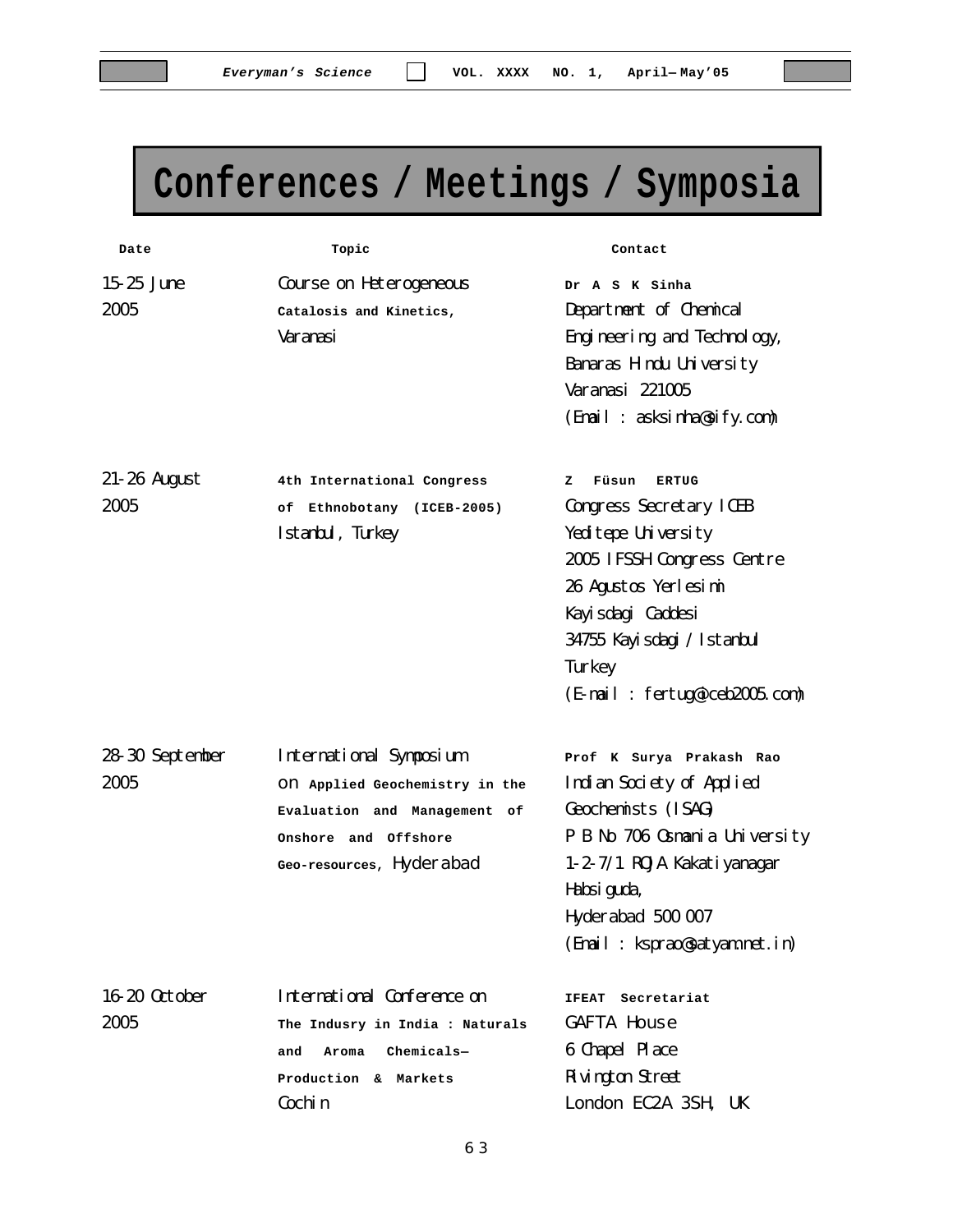| Date            | Topic                          | Contact                         |
|-----------------|--------------------------------|---------------------------------|
| 12-17 0ctober   | Third Annual International     | Fungi Perfecti, LLC             |
| 2005            | Medicinal Mushroom Conference, | PO Box 7634                     |
|                 | Port Townsend                  | 01 ympi a, WA 98507             |
|                 |                                | (Email: mycomedia@aol.com)      |
| 28-30 November  | XVI International Symposium    | Dr. A.K. Nandi,                 |
| 2005            | ON Status of Bauxite, Alumina  | 206, Gulmohar Apartments,       |
|                 | & Aluminium Industry and       | Tilak Nagar,                    |
|                 | Future Prospects, Nagpur       | Nagpur-440 010 INDIA.           |
|                 |                                | (Email: aknandi@sifv.com)       |
| $27-29$ January | National Seminar on Herbs      | Dr. Minakshi De                 |
| 2006            | and Spices in Health and       | Organi sing Secretary-NSHSHD    |
|                 | Diseases, Kolkata              | Rammakrishna Vivekananda        |
|                 |                                | Mssion Institute of Advanced    |
|                 |                                | Studies, 3 B T Road, P 0        |
|                 |                                | Kanarhati, Kolkata 700 058      |
|                 |                                | (Finail: anitkde@satyam.net.in) |

 $-$ ANSWERS TO 'DOYOUKNOW?' A1. Dimensions of the Indian Flag. A2. Yes. A3. Extra folds increase the surface area which helps to dissipate massive amounts of heat produced by thinking. A4. No. A5. In water, four and half times faster. A6. Not necessarily. To freeze water one needs to take out 80 cal. of heat from each gram of water. This takes time and happens normally at a much lower temperature. A7. Orange for better visibility. A8. It moves or rather flies, about 250 times its body length per second.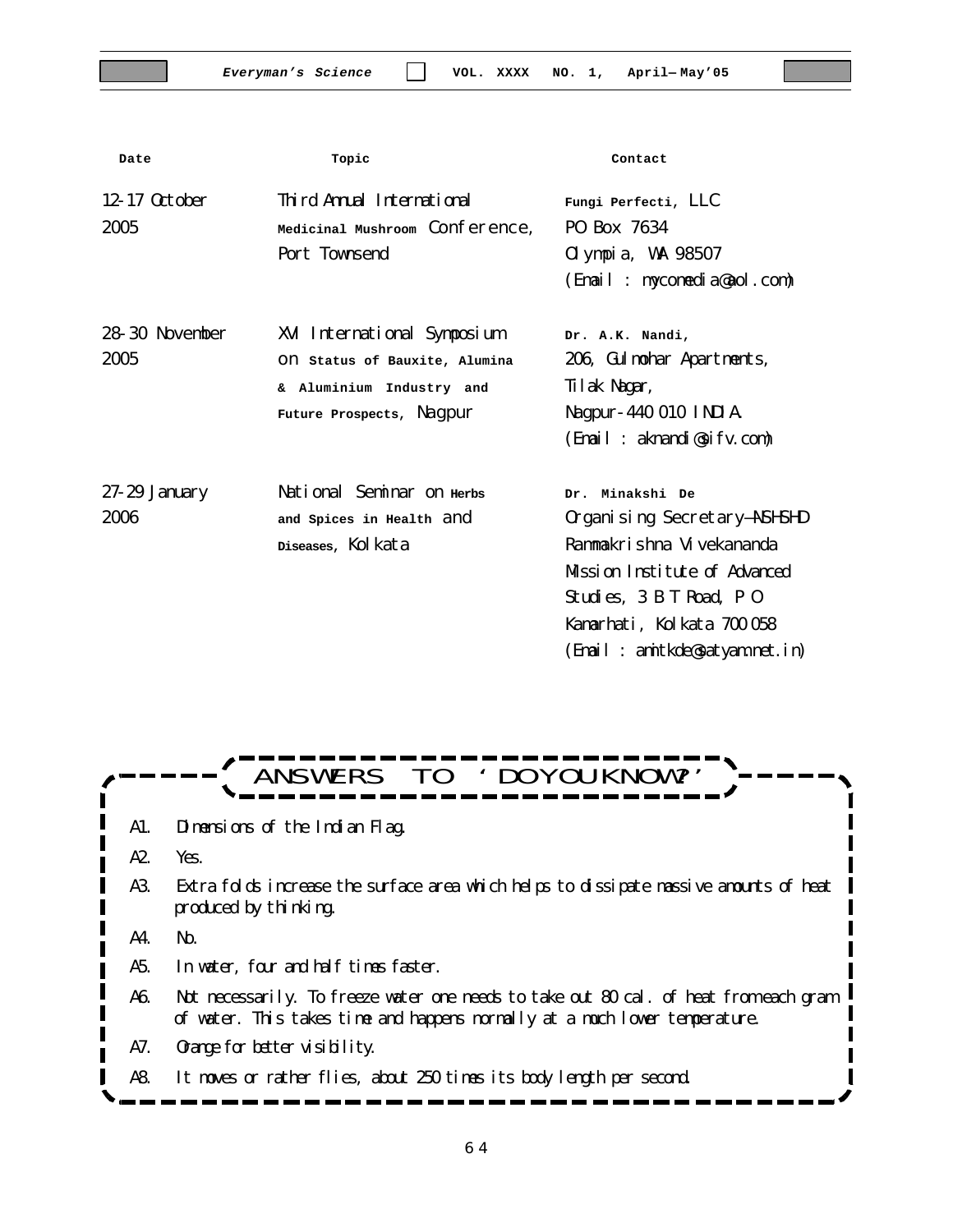| l S          |            |  |  |                  | & T ACROSS THE WORLD |
|--------------|------------|--|--|------------------|----------------------|
|              | INNOVATION |  |  | <b>DISCOVERY</b> | ΙN                   |
| CONSTRUCTION |            |  |  |                  |                      |

The Innovation Discovery Programme is a collaboration between BRE with its extensive technical expertise and knowledge of the constructions sector, and Inventa Partners, a company with wide experience of guiding companies through the process of unlocking their own innovations, and exploting the latest ideas from elsewhere. The new initiative will help construction insustry companies gain greater commercial success from both their innovative ideas and practices, and the latest research and development in the construction and other sectors.

It is assessed to be a unique approach to enable companies to unlock innovation efficiently and effectively. BRE and Inventa will look across the existing reasearch base (within the construction industry and outside) to see if there is anything that can be applied to solve clients' problems. BRE sees this as a natural extension to the services they offer to their clients in construction activities.

*(BRE Release, Jan 3, 2005)*

#### **THINKING CARPET**

German carpet makers teamed up with leading chip makers to develop what they claim is the world's first 'Thinking Carpet'. It is claimed that it checks the temperature to control the heating, detects footprints to switch on lights and calls the police if it senses someone walking on it

when the house is supposed to be empty. These new floor coverings are equipped with sensors, linked to control computer to discharge the said functions. Carpets are likely to be available in shops by year end.

*(The Times of India, Jan 13, 2005)*

| TEMSIROLIMUS-AN | INVESTIGATIONAL |
|-----------------|-----------------|
| DRUG            |                 |

Temsirolimus is a very significant contribution to the Wyeth pipeline, a largest research-driven pharmaceutical and health care products company. Temsirolimus is an investigational drug, which specially inhibits in mTOR (mammalian target of rapamycin) Kinase, an enzyme required to control a cell's life cycle, preventing cell division into new cells. Phase III trials are underway using temsirolimus, an m TOR inhibitor, for several cancers including renal cell carcinoma and advanced metastatic breast cancer. The trials are investigating whether temsirolimushas the potential to provide improved survival rates for advanced cases of these cancers.

Recently, the US Food and Drug Administration (FDA) granted "fast track" designation for temsirolimus in the first-line treament of poor-prognosis patients with advanced renal carcinoma. In addition, based on the mTOR mechanism of action, temsirolimus is in clinical trials to investigate its therapeutic utility in other diseases such as mantle all lymphoma, rheumatoid arthritis and multiple sclerosis.

*(Biosalce. com, Dec 11, 2004)*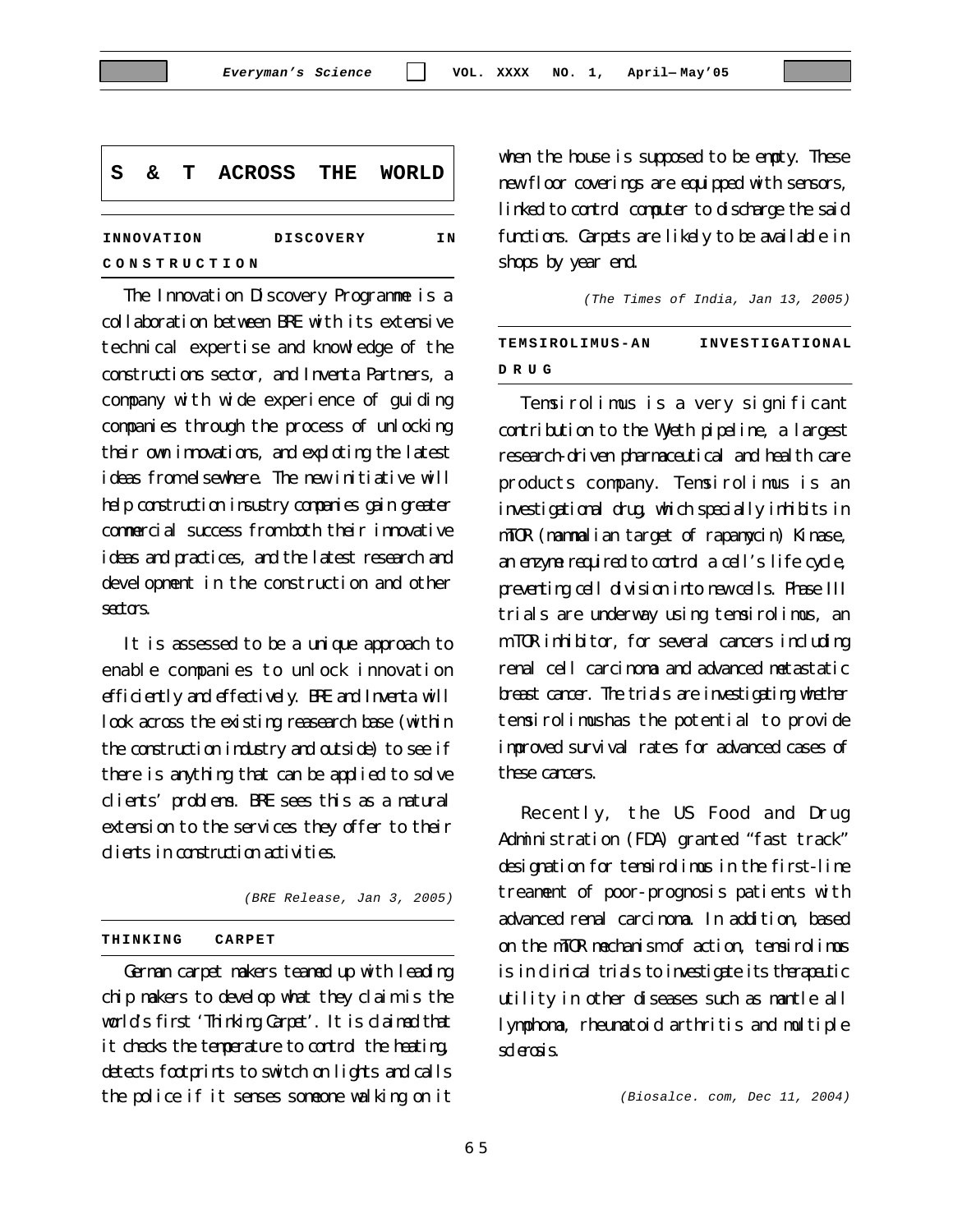#### **WIRCLESS ACCESS IN SUBWAYS**

Boston plans underground wireless access at four of the city's busiest subway stations. Massachusetts Bay Transportation Authority has entered into a 15 year contract with In Site Wireless of Alezandria to this effect. Thus system is expected to be beneficial with regard to safety and security. Installation of wircless service in subways will enhance security by allowing passengers to call for help without having to rely on police call boxes in the stations. Further people will have increased ability to report safety issues to the proper authority. Four stations are within a half mile radius and the service will eventually expand to other stations.

In site thinks all the major voice and data providers will sign contracts to use its system of underground antennas and fiber-optic cables to reach their subscribers.

*(abs, News, Feb 11, 2005)*

**ROVER TO MARS**

The Mars Scientific Laboratory (MSL), the next Rover to the planet Mars, will be ready for

launch by National Aeronautic and Space Administration (NASA) in 2009. It is reported the MSL would be the third Rover to carry out several experiments in Mars. The first and the second Rovers are said to have completed a year each on January 4 and 24 respectively. Both the missions are doing very well by showing clouds on the planet and spectacular sand dunes. Both the Rovers have driven long distances exceeding expectations. Scientists are now studying the heat shield of the Rovers which would help them to improve the landing technology on Mars. This study is important as the most dangerous part of going to Mars is not the journey but entry into the Martian atmosphere and therefore the temperature and resistance factors will be studied on detail. Since the heat shield covering the Rover fell off after the Rover entered the Martian atmosphere, scientists endeavour to improve upon it. NASA is also planning to launch Mars Resource Orbiter Mission in August 2005.

*(PTI Science Service, Jan 16-31, 2005)*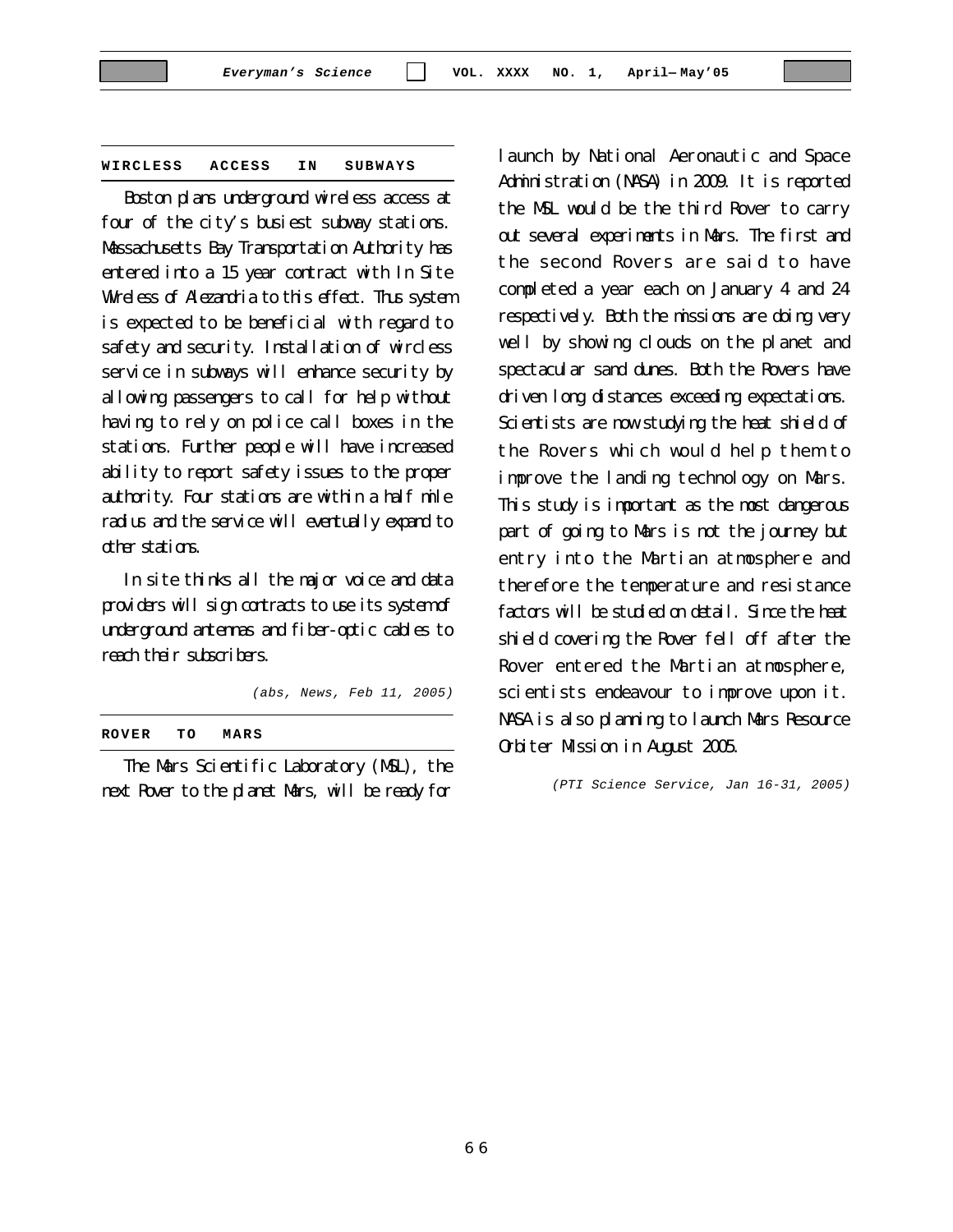# OFFICE BEARERS/COUNCIL MEMBERS OF THE INDIAN SCIENCE CONGRESS ASSOCIATION 2005-2006

**O F FICE BEARERS**

**General President** Dr I. V. Subba Rao, Former Vice-Chancellor, Acharya N. G. Ranga Agricultural University, Hyderabad, H. No. 1-10-315, Hasmathpet Road, Manovikas Nagar P. O., Secunderabad-500 009 (A. P.). **General Secretary** *(Headquarters)* Prof. B. P. Chatterjee, Department of Biological Chemistry, Indian Association for the Cultivation of Science, 2A & B, Raja S.C. Mullick Road, Jadavpur, Kolkata-700032 **General Secretary** *(Outstation)* Prof. S.P. Singh, Professor Emeritus, Department of Chemistry, Kurukshetra University, Kurukshetra-136119 **Treasurer** Prof. Avijit Banerji, Chemistry Department, University Colleges of Science and Technology 92, Acharya Prafulla Chandra Road, Kol kata-700009 **MEMBERS OF THE COUNCIL General President** Dr. I. V. Subba Rao **Immediate Past General President** Prof. N. K. Ganguly **General President Elect** Dr. Harsh K. Gupta **General Secretary** *(Headquarters)* Prof. B.P. Chatterjee, Kolkata

**Elected Members of the Executive Committee** Dr. S. B. Nimse, Ahmednagar Prof. Geetha Bali, Bangalore Prof. B. Satyanarayana, Hyderabad Prof. Uma Kant, Jaipur Prof. S. S. Katiyar, Kanpur Prof. Yash Pal, Noida Prof. K. C. Pandey, Lucknow Prof. U. R. Rao, Bangalore Prof. R. N. Chatterjee, Kolkata Prof. Nirupama Agrawal, Lucknow **Representative of Department of Science & Technology, Government of India** Prof. V.S. Ramamurthy, New Delhi **Local Secretaries** (to be announced) **Past General Presidents** Prof. (Mrs.) Asima Chatterjee, Kolkata Prof. M.S. Swaminathan, Chennai Dr. H.N. Sethna, Mumbai Prof. A.K. Sharma, Kolkata Prof. M.G.K. Menon, New Delhi Prof. B. Ramachandra Rao, Hyderabad Prof. R.P. Bambah, Chandigarh Prof. (Mrs.) Archana Sharma, Kolkata Prof. C.N.R. Rao, Bangalore Dr. A.P. Mitra, New Delhi. Prof. D.K. Sinha, Kolkata Dr. Vasant Gowariker, Pune Dr. S.Z. Quasim, New Delhi. Prof. P.N. Srivastava, Gurgaon. Dr. S.C. Pakrashi, Kolkata. Prof. S. K. Joshi, New Delhi Dr. P. Rama Rao, Hyderabad Dr. (Mrs.) Manju Sharma, New Delhi Dr. R.A. Mashelkar, New Delhi. Dr. R.S. Paroda, Uzbekistan Dr. K. Kasturirangan, Bangalore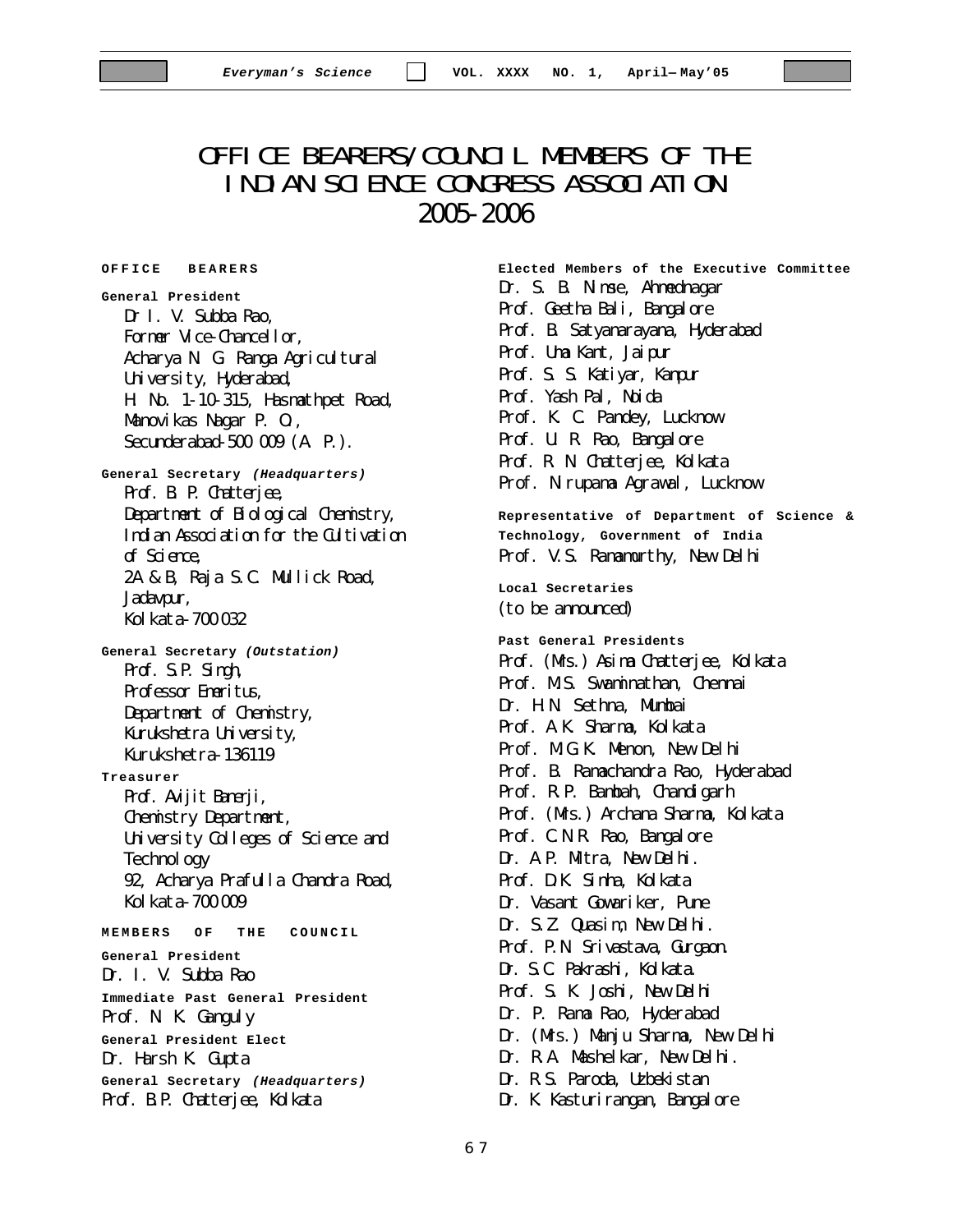Prof. Asis Datta, New Delhi

**Past General Secretaries** Dr. D. Basu, Kolkata Prof. MK. Singal, Delhi Dr. (Mss.) S.P. Arya, New Delhi Prof. H.P. Tiwari, Allahabad. Prof. S.P. Mukherjee, Kolkata Dr. (Mrs.) Yogini Pathak, Surat Prof. A. B. Banerjee, Kolkata

**Past Treasurer** Dr. S.B. Mahato, Kolkata

**SECTIONAL PRESIDENTS (2005-2006)**

**Agriculture and Forestry Sciences** Dr. Dipak Sarkar, Kolkata **Animal, Veterinary and Fishery Sciences** Prof. Nirupama Agrawal, Lucknow

**Anthropological and Behavioural Sciences (Including Archaeology and Psychology & Educational Sciences)**

#### Dr. Dr. R. K. Pathak, Chandigarh

**Chemical Sciences** Prof. C. S. Mathela, Nainital

**Earth System Sciences** Dr. Ravindra Kumar, Chandigarh

**Engineering Sciences** Er. V. K. Mathur, Roorkee

**Environmental Sciences** Prof. Malay Chatterjee, Kolkata

**Information and Communication Science & Technology (including Computer Sciences)** Dr. S. B. Nimse, Ahmednagar

**Material Science** Prof. R. K. Pandey, Bhopal **Mathematical Sciences (including Stat.)** Prof. Bhola Ishwar, Muzaffarpur

**Medical Sciences (including Physiology)** Dr. Sujit Kumar Bhattacharya, Kolkata

**New Biology (including Biochemistry, Biophysics & Molecular Biology and Biotechnology)** Prof. Parul Chakrabarti, Kolkata

**Physical Sciences** Prof. Vitthal Kumar Farkya Gupta, New Delhi

**Plant Sciences** Prof. S. P. Vij, Solan

**Elected Members of the Council** Prof. R. Ramamurthi, Tirupati Dr. Ashok K. Saxena, Kanpur Dr. M. G. Tiwari, Deoghar Prof. V. K. Verma, New Delhi Dr. Manoj K. Charkrabarti, Kolkata Dr. K. Jeevan Rao, Hyderabad Prof. P. V. Arunachalam, Tirupati

**Representative of The Kolkata Municipal Corporation** Mr. Nilangshu Bhusan Basu, Kolkata **Co-opted Memebrs of the Finance Committee**

Prof. A. K. Barua, Kolkata

**Co-opted Members of the Establishment Committee**

Dr. H. S. Maiti, Kolkata Dr. Dipak Sarkar, Kolkata

**Editor-in-Chief of Everyman's Science** Prof. S.P. Mukherjee, Kolkata

**Representative of Indian National Science Academy (INSA) Council** Prof. Anupam Varma, New Delhi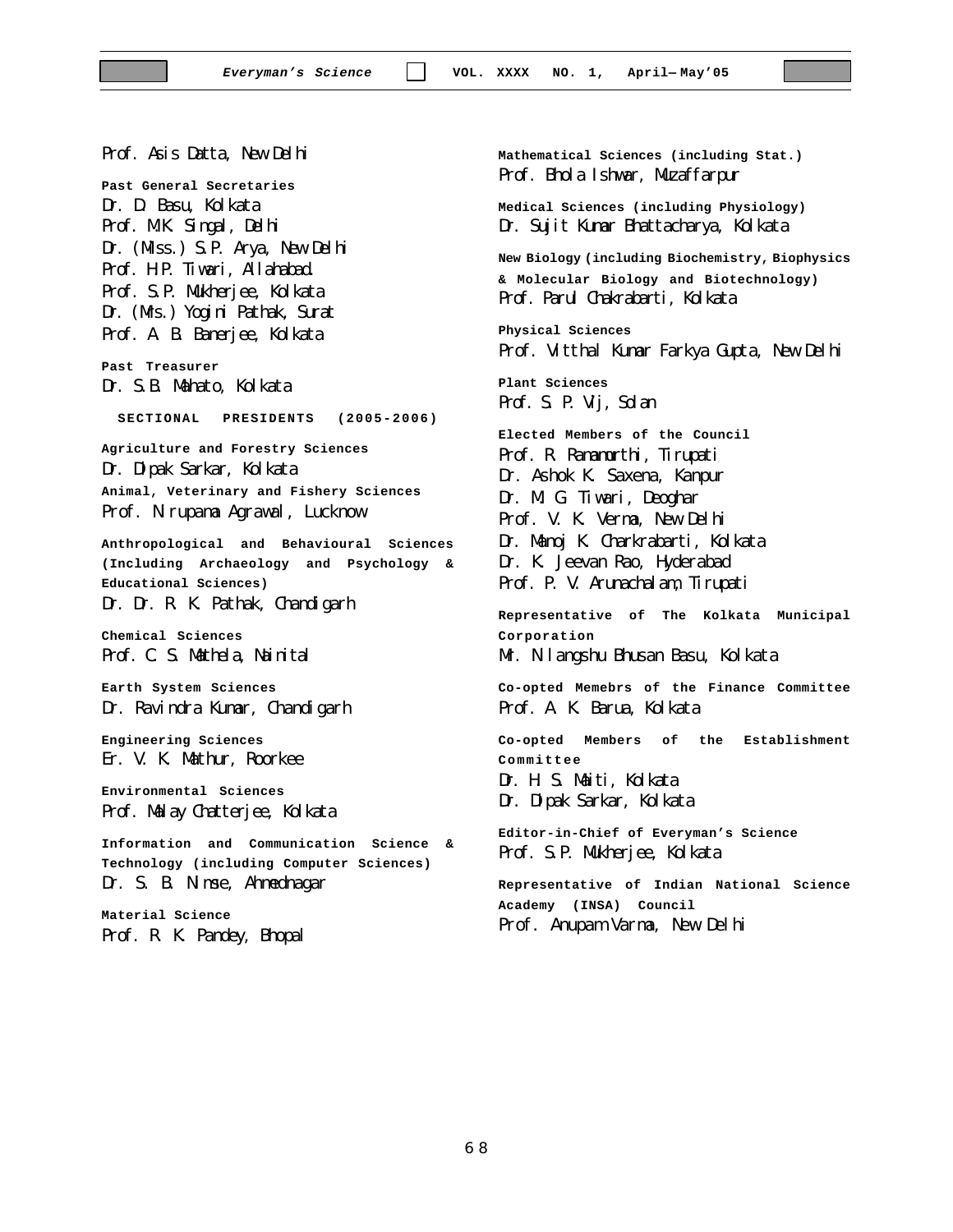**LIBRARY SERVICE The Indian Science Congress Association 14, Dr. Biresh Guha Street, Kolkata-700 017**

 The library of the Indian Science Congress Association subscribes the following Indian and Foreign journals. List of these journals are given below :

**India**

**Foreign**

| Greent Science                         | Ambi o                                     |
|----------------------------------------|--------------------------------------------|
| Down to Earth                          | American Scientist                         |
| Food & Nutrition World                 | <b>Endeavour</b>                           |
| Indian Journal of Experimental Biology | Interdisciplinary Science Reviews          |
| Indian Journal of Biochenistry and     | International Studies in the Philosophy of |
| Biophysics                             | Science                                    |
| Indian Journal of Marine Sciences      | Journal of Environmental Planning and      |
| Pramana                                | Management                                 |
| PII Science Service                    | <b>Nature</b>                              |
| Science Reporter                       | Natural History                            |
|                                        | New Scientists                             |
|                                        | Policy Studies                             |
|                                        | Science                                    |
|                                        | Science & Society                          |
|                                        | Social Choice and Welfare                  |

Technology Analysis & Strategic Management

Tropical Science

In addition to those subscribed above, the following journals/newsletters are also received by the Library in exchange of the Association's journal "Everyman's Science" :

Chemecology CSIR News DRDO News Environmental Awareness Environmental Health Perspectives Gana Darpan Gyan Bigyan IASSI Quarterly INSA News Indian Journal of Physics

JIMA Natural History (Bombay) Science & Culture Spices India University News WMO Bulletin WISTA

The Library is open to all category of members of the Association as well as school, college and university teachers on all weekdays (except Saturday, Sunday and holidays) from 10.00 a.m. to 5.30 p.m.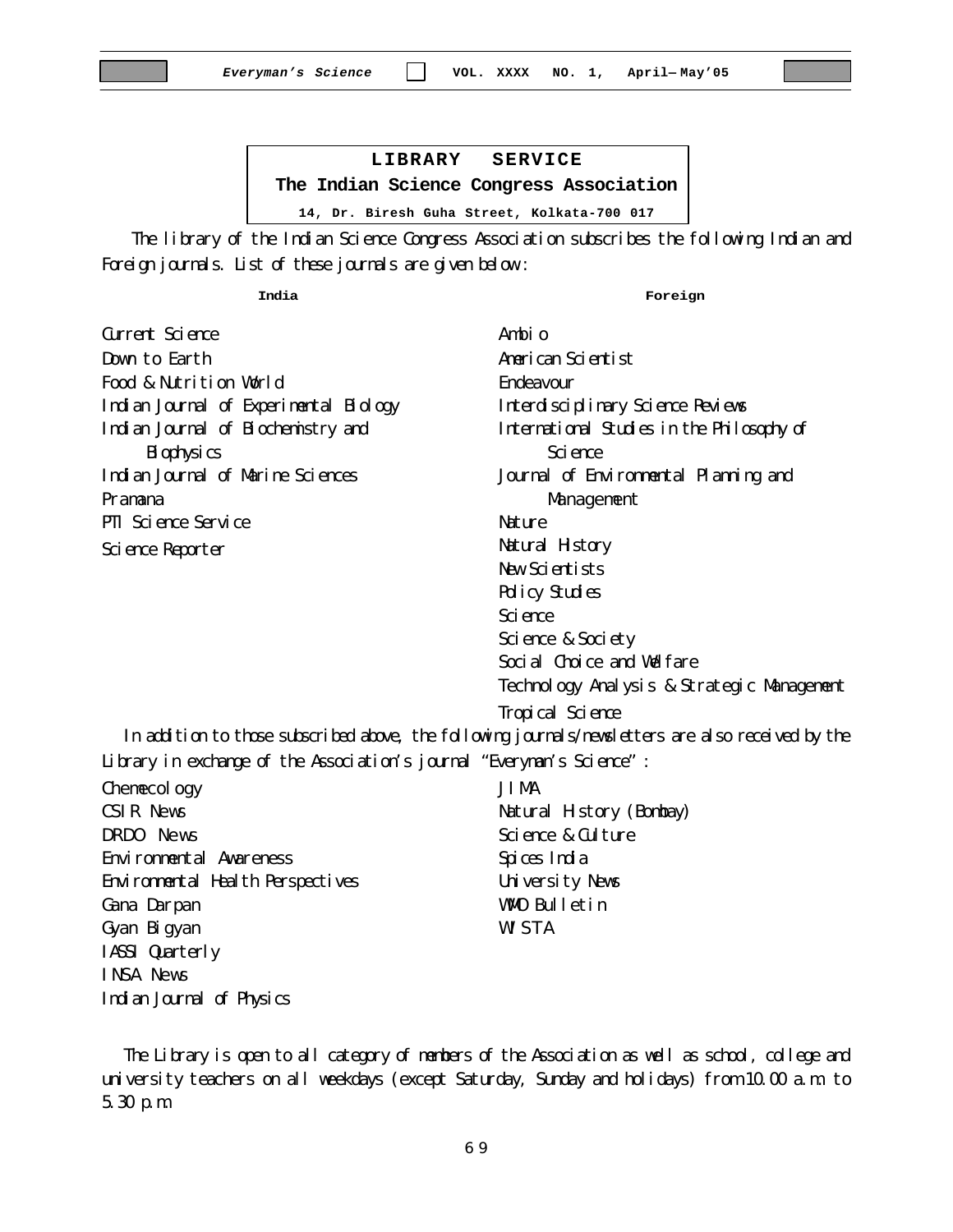# **THE INDIAN SCIENCE CONGRESS ASSOCIATION 14, DR. BIRESH GUHA STREET KOLKATA–700 017**

**ANNOUNCEMENT FOR AWARDS : 2005-2006**

**1. Prof. Hira Lal Chakravarty Award :** Applications in prescribed forms are invited from Indian Scientists, below 40 years of age as on December 31, 2004 with Ph. D. degree from any University or Institution in India, having significant contributions in any branch of Plant Sciences. The award is given on original independent published work carried out in India three years prior to the award. The award carries a cash anount of Rs.  $4000^\circ$  and a Certificate. Awards will be requied to deliver a lecture on the topic of his/her specialization during annul session of the Indian Science Congress in the Section of Plant Sciences. Last date of submitting application is **July 15, 2005**.

**2. Pran Vohra Award :** Applications in prescribed forms are invited from Indian Scientist, below 35 years of age as on December 31, 2004 with Ph. D. degree from any University of Institution in India, having significant contributions in any branch of Agriculture and Forestry Sciences. The award is given on original independent published work carried out in India within three years prior to the award. The award carries a cash and  $\alpha$  Rs  $10,000$  and a Certificate. Awardee will be required to deliver a lecture on the topic of his/her specialization in the section of Agriculture and Forestry Sciences during the Indian Science Congress session. Last date of submitting application is **July 15, 2005.**

For proforma of application forms and necessary information, please write to the General Secretary (Hqrs.) The Indian Science Congress Association, 14, Dr. Biresh Guha Street, Kolkata–700017.

#### E-mail : isca.assocn@gems.vsnl.net.in/iscacal@vsnl.net.

Fax No. : 91-33-2240-2551.

**The form can also be downloaded from http : //w.w.w.sciencecongress. org.**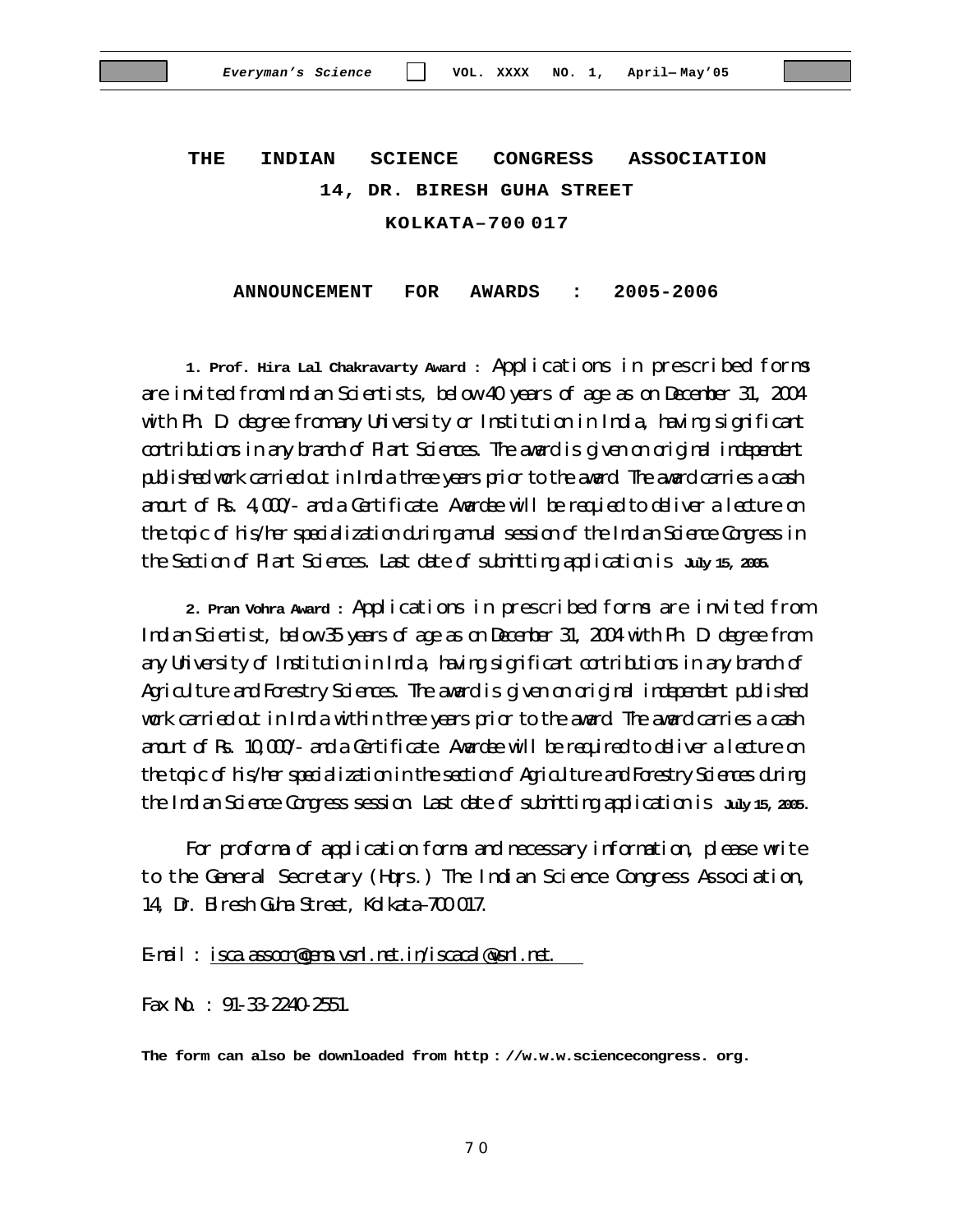#### **Terms of Membership and Privileges of Members :**

Membership of the Association is open to persons with *graduate or equivalent academic qualification* and interested in the advancement of science in India.

1. **Member :** A person willing to be enrolled as newMember has to payan annual subscriptionof Rs. 200/- (for foreign \* U.S. \$ 50) only, along with an admission fee of Rs. 50/- (for foreign U.S. \$20) only. The annual subscription of a Member shall become due to on the  $1<sup>st</sup>$  April of each year. Any one who fails to pay the subscription *on or before the 15st July* in any year shall lose the right of voting and/or holding any office of the Association for that year. A Member failing to pay the annual subscription by the end of March of the following year shall cease to be a Member.

Members may contribute papers for presentation at the Science Congress. They will receive, free of cost, reprint of the Proceedings of the Session of any one section of their interest and also the bimonthly journal of the Association "Everyman's Science".

- 2. **Sessional Member :** Sessional Members are those who join the Association for the Session only. They may contribute papers for presentation at the Science Congress and receive, free of cost, reprint of the Proceedings of the session of any one section of their interest. A Sessional Member has to pay subscription of Rs.  $250/$ - (for foreign U.S.  $\$$  60) only.
- 3. **Student Member :** A person studying at the undergraduate/postgraduate level may be enrolled as a Student Member, provided his/her application is duly certified by the Principal/Head of the Institution/Department. He/She may contribute papers for presentation at the Science Congress, provided such papers are communicated through members of the Association. The subscription for Student MembershipisRs.100/- (for foreign U.S. \$50) only.
- 4. **Life Member :** A Member may compound all future annual subscriptions by paying a single sum of Rs. 2000/- (for foreign U.S. \$500) only. Any person who has been continuously a member for 10 years or more, shall beallowedareductionin the compounding fee of Rs. 50/- for every year of such membership, provided that the compounding fee shall not be less than Rs. 1, 200/- (for foreign U.S.  $\$12.50$  and U.S  $\$300$ respectively). A Life Member shall have all the privileges of a member during his/her lifetime.
- 5. **Institutional Member :** An Institution paying a subscription of Rs. 5,000/- (for foreign U.S. \$ 2,500) only, can become an Institutional Member of the Association. It shall be eligible to nominate one person as its representative to attend Annual Session of the Science Congress. An Institutional Member shall be eligible to receive, free of cost, a copy of the Annual Science Congress Session as also a copy each of the Association's journal "Everyman's Science".
- 6. **Donor :** Any person paying a lump sum of Rs. 10,000/- (for foreign U.S. \$ 5,000) only, can become a Donor of the Association. An *INDIVIDUAL DONOR* shall have all the rights and privileges of a Member during his/her lifetime. An Institution paying a lump sum of Rs. 50,000/- (for foreign U.S.\$25,000) only, can become an *INSTITUTIONAL DONOR* of the Association, which shall have the right to nominate one person as its representative to attend Annual Session of the Science Congress. An Institutional/Individual Donor shall be eligible to receive, free of cost, a copy of the complete set of Proceedings of the Annual Science Congress Session and also the Association's journal "Everyman's Science".
	- (i) Members of all categories are entitled to Railway Concession of return ticket by the same route with such conditions as may be laid down by the Railway Board for travel to attend the Science Congress Session provided that their travelling expenses are not borne, even partly, by the Government (Central or State), Statutory Authority or a University or a City Corporation.
	- (ii) Members of all categories are entitled to reading facilities between 10.00 a.m. to 5.30 p.m. on all weekdays (except Saturdays & Sundays) in the Library of the Association.

**<sup>\*</sup> A Foreign Member means one who is normally resident outside India**